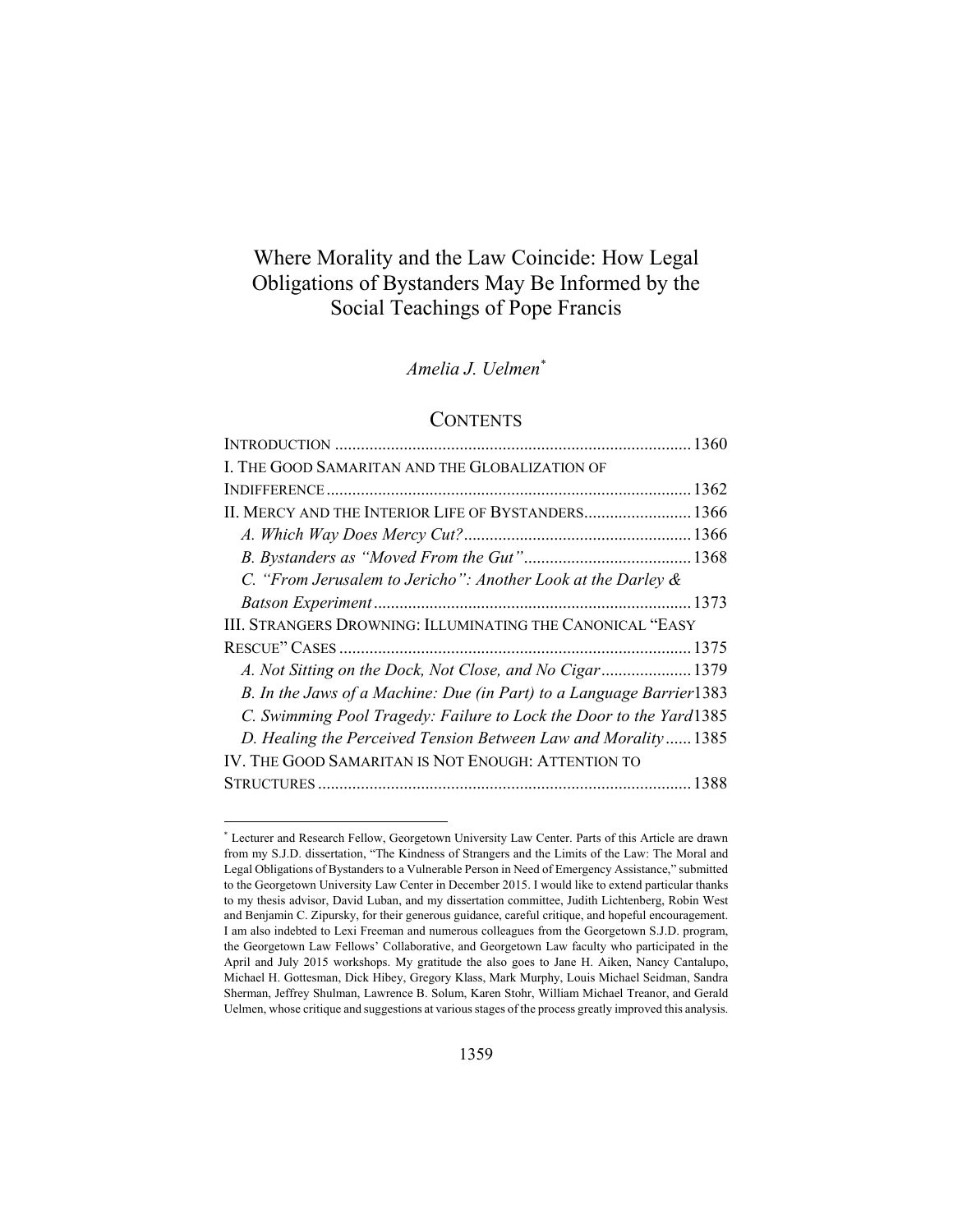| 1360                                                              | Seattle University Law Review                                  | [Vol. 40:1359] |
|-------------------------------------------------------------------|----------------------------------------------------------------|----------------|
| A. Battling the Frameworks that Produce Robbers and Victims  1388 |                                                                |                |
|                                                                   | B. The Railroad Cases: The Duties of Landowners, Not           |                |
|                                                                   |                                                                |                |
|                                                                   |                                                                |                |
|                                                                   | D. Proceeding to the More Difficult Questions 1393             |                |
|                                                                   | V. FREEDOM AND OTHER-REGARDING OBLIGATIONS  1394               |                |
|                                                                   | A. Libertarian Concerns About Other-Regarding Obligations 1395 |                |
|                                                                   | B. Pope Francis's Different Point of Reference for Defining    |                |
|                                                                   |                                                                | . 1397         |
|                                                                   | C. A Legal-Philosophical Bridge: Three Senses of Autonomy      | 1399           |
|                                                                   | 1. Richard Fallon: Descriptive and Ascriptive Autonomy 1399    |                |
|                                                                   | 2. Jennifer Nedelsky: "Relational Autonomy"  1402              |                |
|                                                                   | D. Full Circle: A Theological Model in Dialogue with Legal     |                |
|                                                                   |                                                                |                |
|                                                                   |                                                                |                |

## **INTRODUCTION**

Since the beginning of his pontificate, Pope Francis has offered to the world powerful signs of how we should aspire to treat each other as human beings, as brothers and sisters in the one human family.<sup>1</sup> He has communicated his message and his teachings in myriad ways: through symbolic gestures; his presence and words at gatherings in our world's most troubled places; brief messages, homilies and meditations; and official documents that continue the application of the principles of Catholic social teaching to contemporary social questions.

What might these prophetic signs and statements mean for the dialogue between Catholic social thought and other disciplines? This Article focuses on how the teachings of Pope Francis may illuminate how to theorize the legal obligations of a bystander to a person in need of emergency assistance. In particular, it zeroes in on the so-called "easy rescue" cases in which assistance would seem to pose little or no risk to the bystander, often typified by the trope of a passerby who notices a

 <sup>1.</sup> To note just two examples, see Pope Francis, Photo Gallery *from* Homily: *Mass of the Lord's Supper* (Mar. 28, 2013), http://w2.vatican.va/content/francesco/en/homilies/2013/documents/papafrancesco 20130328 coena-domini.html [https://perma.cc/WY6B-UXY2] (Pope Francis washing the feet of young detainees from different ethnic and religious backgrounds); Faith Karmini, *Pope Francis's Embrace of a Severely Disfigured Man Touches the World*, CNN (Nov. 7, 2013, 6:43 PM), http://www.cnn.com/2013/11/07/world/europe/pope-francis-embrace/ [https://perma.cc/M8UY-SHP3].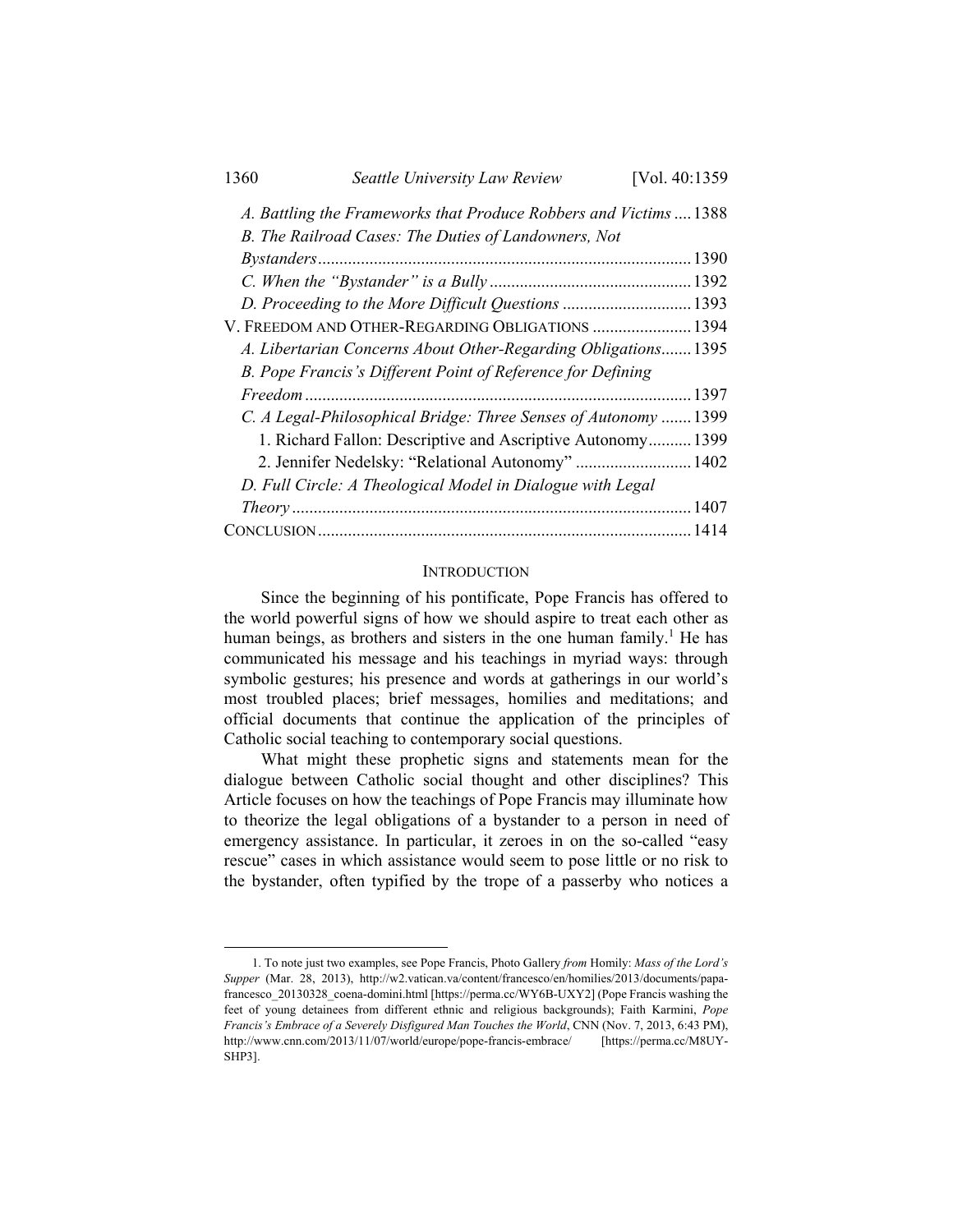toddler drowning in a wading pool.<sup>2</sup> In the teachings of Pope Francis, reflections on the moral obligations of bystanders—often in the form of meditations on the seminal "rescue" story, the Parable of the Good Samaritan, as well as extended analysis of the perils of a culture of indifference—are no mere footnote, but a central feature.

Shouldn't it be obvious that a powerful moral obligation to assist other human beings—neighbors in need—has important implications for legal and economic structures? In short, no, it is not obvious. Certainly, reflections on the growing creep of indifference to the needs and the pain of others pull in the direction of a strong moral obligation, but other features of the teachings of Pope Francis may complicate the analysis. For example, reflecting on another central theme of Pope Francis's pontificate—the meaning and application of mercy in the Church and in society<sup>3</sup>—leads one to ask, which way does mercy cut? Not everyone is a "do-gooder" or inclined to be heroic.<sup>4</sup> Might mercy also include a certain comprehension and embrace of the human limitations that people experience in their encounters with pain and violence? Who am I to judge? Further, in settings where Pope Francis is reflecting on the relationship between theological insights and business models, he admits that the Good Samaritan is "not enough."5 Analysis of the systems that lead to both robbers and victims present a more complicated set of questions.

What happens when the teaching of Pope Francis on the duties of bystanders—understood not as a flat and unidimensional assertion, but as a complex and multi-dimensional weave—is placed into dialogue with legal theory? This Article argues that an appreciation for the interior life and decision-making process of bystanders can help us to shed the flat caricatures on either end of the spectrum: on one hand, the unrealistically

 <sup>2.</sup> These "easy rescue" cases are a tiny subset of fact patterns regarding bystander interactions with victims of violence. In other work, I have explored fact patterns in which bystanders become "engaged spectators" by taking pictures or recording, and I have argued for the development of a new "tort of objectification" in order to hold such spectators accountable for the distinct injury that they inflict. *See generally* Amelia J. Uelmen, *Crime Spectators and the Tort of Objectification*, 12 U. MASS. L. REV. 68 (2017).

<sup>3</sup>*. See, e.g.*, Pope Francis, Apostolic Letter: *Misericordiae Vultus: Bull of Indiction of the Extraordinary Jubilee of Mercy* (Apr. 11, 2015), https://w2.vatican.va/content/francesco/en/ apost\_letters/documents/papa-francesco\_bolla\_20150411\_misericordiae-vultus.html [https:// perma.cc/J2YA-78LW]; POPE FRANCIS, THE NAME OF GOD IS MERCY (Oonagh Stransky trans., 2016).

 <sup>4.</sup> This Article travels in a different direction than recent works that focus on the sociology and psychology of "do-gooders." *See, e.g.*, LARISSA MACFARQUHAR, STRANGERS DROWNING (2015).

<sup>5</sup>*. See* Pope Francis, Address to Participants in the "Economy of Communion" Meeting (Feb. 2, 2017) [hereinafter Economy of Communion], https://w2.vatican.va/content/francesco/en /speeches/2017/february/documents/papa-francesco\_20170204\_focolari.html [https://perma.cc/BY7N-78C3]; *see* discussion *infra* note 123.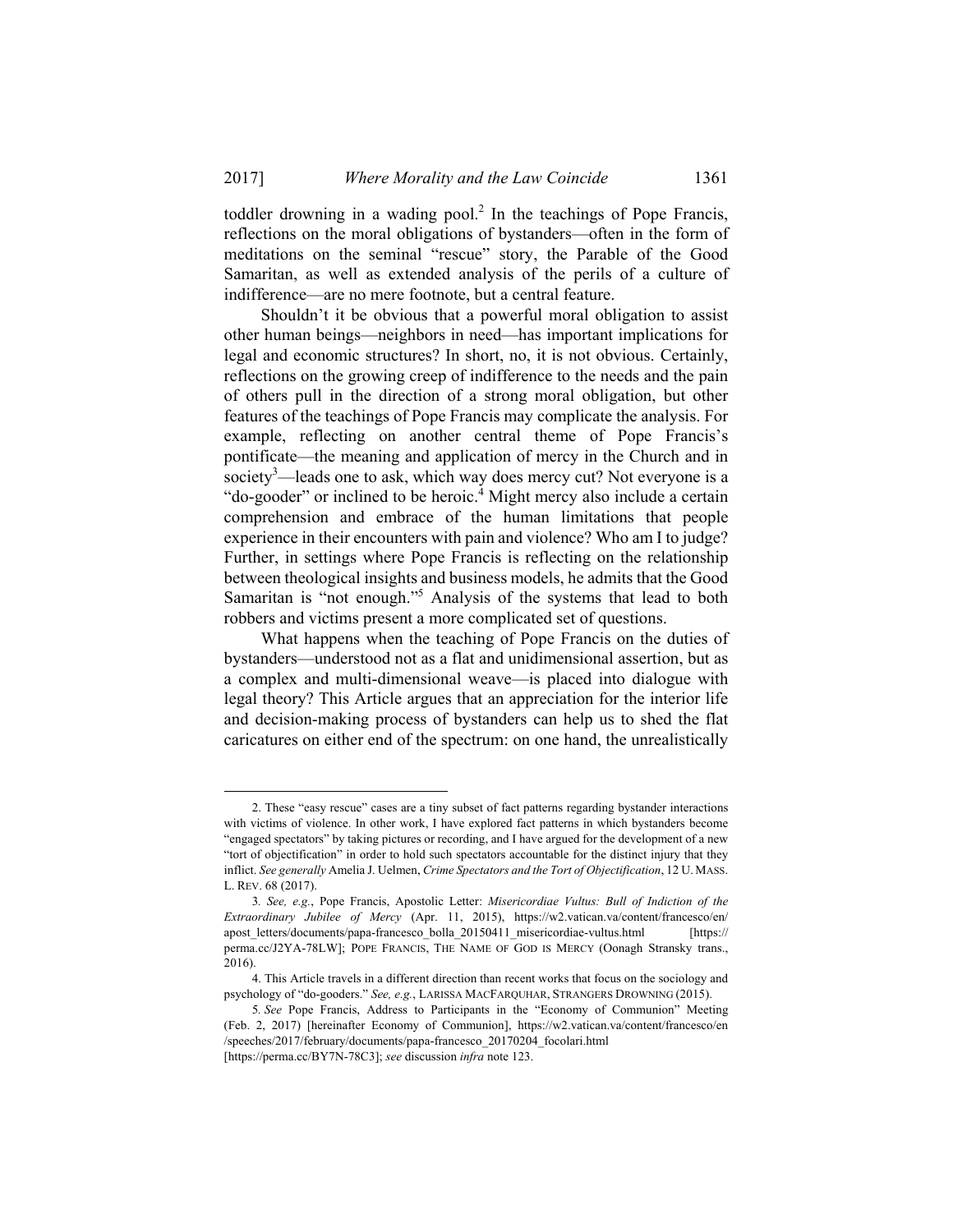calm, cool, collected, utterly prepared superhero; and on the other, tort law's villainous "moral monster."

With these caricatures out of the way, the Article then proceeds to explore how this more fleshed out picture of the relationship between law and morality might illuminate some of the more difficult questions at the heart of the dialogue, including the definition of freedom. In particular, it considers how to proceed when a key word or phrase at issue—in this case, freedom—is an "essentially contested concept," defined in radically different ways because of seemingly diametrically opposed worldviews.<sup>6</sup>

Often the social teachings of Pope Francis directly challenge the status quo. Say "no," he advised, to that "spiritual asphyxia" that is "born of the pollution caused by indifference, by thinking that other people's lives are not my concern."<sup>7</sup> But in the next breath the Pope added that we also need to say no to "the toxic pollution of empty and meaningless words, or harsh and hasty criticism, of simplistic analyses that fail to grasp the complexity of problems, especially the problems of those who suffer the most."<sup>8</sup> Taking up this double challenge, this Article concludes that while the "easy rescue"<sup>9</sup> analysis may seem to be grounded in a healthy critique of indifference, it fails to grasp the deeper complexity of the encounter between bystanders and victims. When the legal analysis is informed by this insight, theorists can move forward to address more complex questions.

#### I. THE GOOD SAMARITAN AND THE GLOBALIZATION OF INDIFFERENCE

It is not surprising that Pope Francis, a communicator who is sensitive to how well-known and well-loved stories and examples resonate with ordinary people, would make frequent and, at times, extended reference to the Parable of the Good Samaritan as recounted in the Gospel of Luke. The text of the Parable follows:

<sup>5</sup>And behold, a lawyer stood up to put him to the test, saying, "Teacher, what shall I do to inherit eternal life?" 26He said to him, "What is written in the law? How do you read?" <sup>27</sup>And he answered, "You shall love the Lord your God with all your heart, and with all

 <sup>6</sup>*. See* W.B. Gallie, *Essentially Contested Concepts*, 56 PROCS. ARISTOTELEAN SOC'Y 167 (1955–1956); *see also* Amelia J. Uelmen, *Mapping a Method for Dialogue: Exploring the Tensions Between Razian Autonomy and Catholic Solidarity as Applied to Euthanasia*, 2 J. MORAL THEOLOGY 133, 144 (2013) (employing the concept to analyze sharp differences between liberal theory and Catholic social thought).

 <sup>7.</sup> Pope Francis, Homily: *Ash Wednesday* (Mar. 1, 2017), https://w2.vatican.va/content/ francesco/en/homilies/2017/documents/papa-francesco\_20170301\_omelia-ceneri.html [https:// perma.cc/PYG4-LCMP].

<sup>8</sup>*. Id.*

 <sup>9.</sup> For a description of the "easy rescue" cases, see discussion *supra* note 2.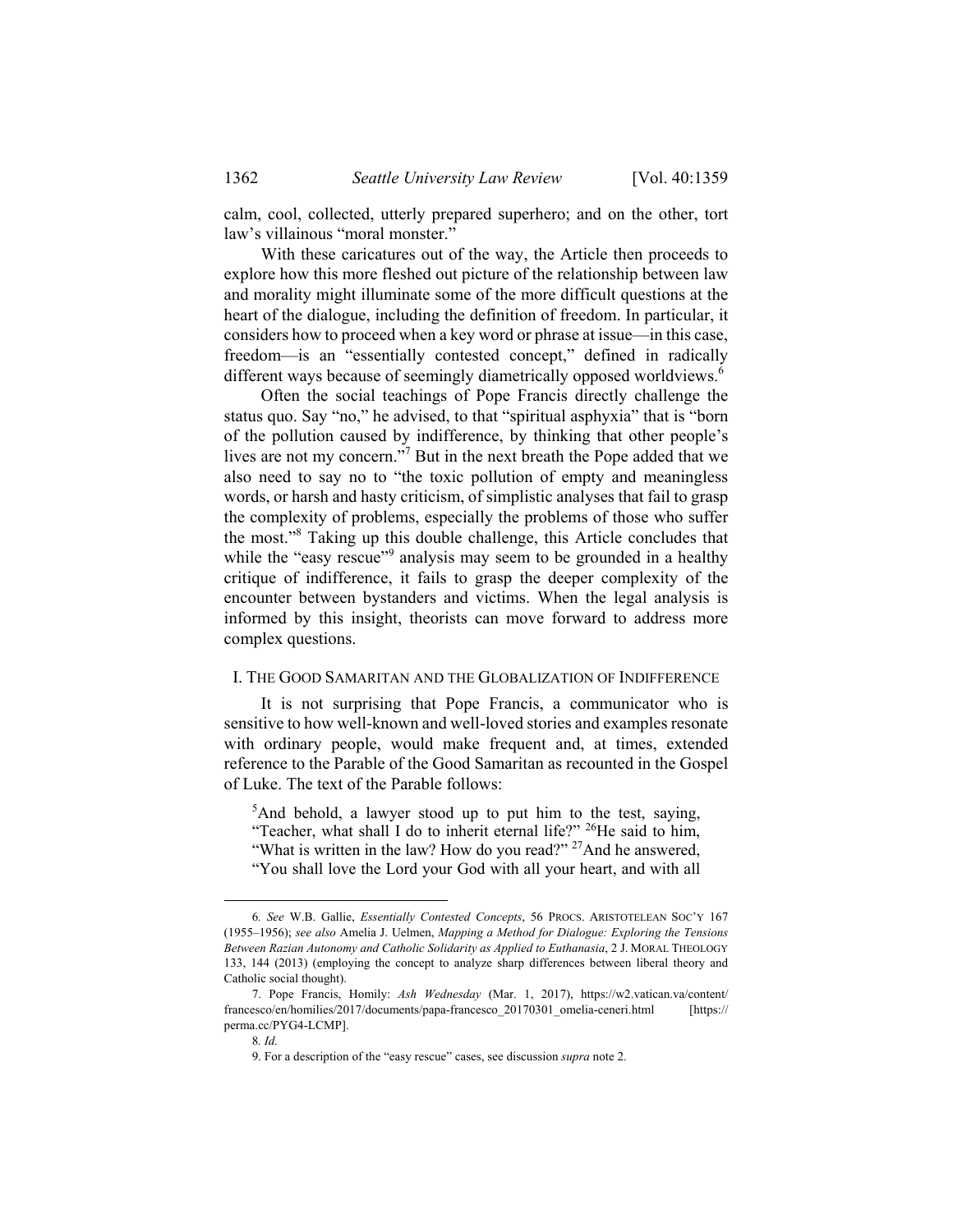your soul, and with all your strength, and with all your mind; and your neighbor as yourself." 28And he said to him, "You have answered right; do this, and you will live." <sup>29</sup>But he, desiring to justify himself, said to Jesus, "And who is my neighbor?" <sup>30</sup>Jesus replied, "A man was going down from Jerusalem to Jericho, and he fell among robbers, who stripped him and beat him, and departed, leaving him half dead. <sup>31</sup>Now by chance a priest was going down that road; and when he saw him he passed by on the other side.  $32$ So likewise a Levite, when he came to the place and saw him, passed by on the other side. <sup>33</sup>But a Samaritan, as he journeyed, came to where he was; and when he saw him, he had compassion,  $34$  and went to him and bound up his wounds, pouring on oil and wine; then he set him on his own beast and brought him to an inn, and took care of him. <sup>35</sup>And the next day he took out two denarii and gave them to the innkeeper, saying, 'Take care of him; and whatever more you spend, I will repay you when I come back.' 36Which of these three, do you think, proved neighbor to the man who fell among the robbers?" <sup>37</sup>He said, "The one who showed mercy on him." And Jesus said to him, "Go and do likewise."<sup>10</sup>

In a visit to a hospital during his 2013 trip to Brazil, Pope Francis drew his audience into the story with a reflection on the reactions of the various characters in the story.

In the Gospel, we read the parable of the Good Samaritan, that speaks of a man assaulted by robbers and left half dead at the side of the road. People pass by him and look at him. But they do not stop, they just continue on their journey, indifferent to him: it is none of their business! How often we say: it's not my problem! How often we turn the other way and pretend not to see! Only a Samaritan, a stranger, sees him, stops, lifts him up, takes him by the hand, and cares for  $him.<sup>11</sup>$ 

Even more forcefully, during a 2013 homily at Lampedusa, the island in the middle of the Mediterranean Sea that has witnessed the catastrophic drownings of countless migrants attempting to cross in rickety boats from North Africa, Pope Francis challenged his listeners to recognize themselves in those who failed to respond to the victim's needs:

We have fallen into the hypocrisy of the Priest and the Levite whom Jesus described in the Parable of the Good Samaritan: we see our brother half dead on the side of the road, and perhaps we say to

 <sup>10</sup>*. Luke* 10:25–37.

 <sup>11.</sup> Pope Francis, Address to the St. Francis of Assisi of the Providence of God Hospital, Brazil (July 24, 2013), https://w2.vatican.va/content/francesco/en/speeches/2013/july/documents/papafrancesco\_20130724\_gmg-ospedale-rio.html [https://perma.cc/ZZE6-87NE ] (citing *Luke* 10:29–35).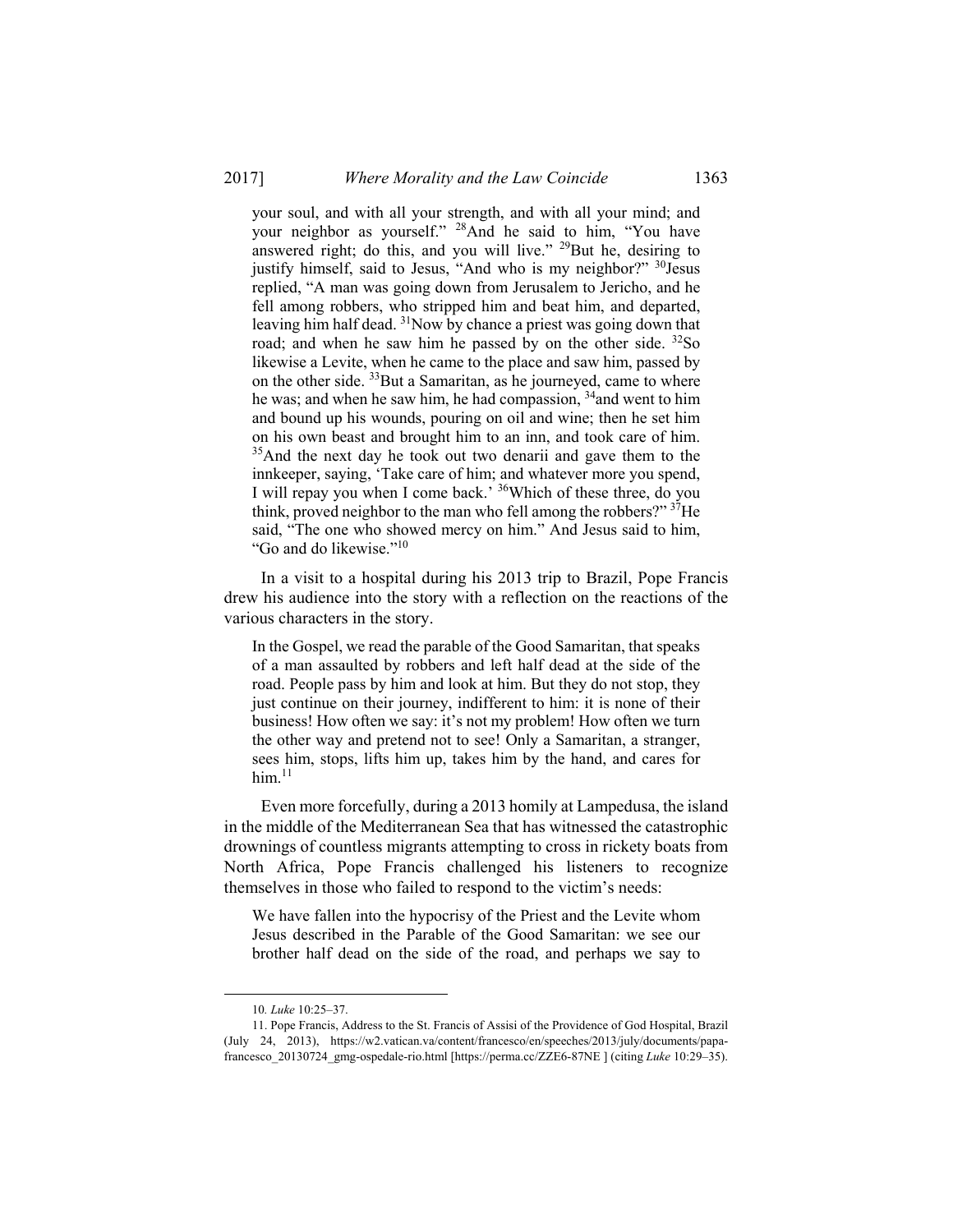ourselves: "poor soul…!", and then go on our way. It's not our responsibility, and with that we feel reassured, assuaged.<sup>12</sup>

On this occasion, the story of the Good Samaritan served as a backdrop for a ringing indictment of the "globalization of indifference," which then became one of the running themes of his pontificate.<sup>13</sup>

The culture of comfort, which makes us think only of ourselves, makes us insensitive to the cries of other people, makes us live in soap bubbles which, however lovely, are insubstantial; they offer a fleeting and empty illusion which results in indifference to others; indeed, it even leads to the globalization of indifference. We have become used to the suffering of others: it doesn't affect me; it doesn't concern me; it's none of my business.<sup>14</sup>

Pope Francis then drew out a further connection to the *Genesis* story of Cain's murder of Abel and to what might be described as that very first lame excuse for avoidance of responsibility: "Am I my brother's keeper?" The Pope laments:

Who is responsible for the blood of these brothers and sisters of ours? Nobody! That is our answer: It isn't me; I don't have anything to do with it; it must be someone else, but certainly not me. Yet God is asking each of us: "Where is the blood of your brother which cries out to me?"15

15*. Id.*

 <sup>12.</sup> Pope Francis, Homily: *"Arena" Sports Camp, Salina Quarter* (July 8, 2013) [hereinafter *Lampedusa*], http://w2.vatican.va/content/francesco/en/homilies/2013/documents/papa-francesco\_ 2013008\_ omelia-lampedusa.html [https://perma.cc/TM9R-ZBCB].

<sup>13</sup>*. See, e.g.*, Pope Francis, *Apostolic Exhortation*, Evangelii gaudium para. 54 (2013), http://www.vatican.va/evangelii-gaudium/en/files/assets/basic-html/index.html#1 [https://perma.cc/4ZWU-23BZ] [hereinafter Pope Francis, Evangelii gaudium] ("To sustain a lifestyle which excludes others, or to sustain enthusiasm for that selfish ideal, a globalization of indifference has developed. Almost without being aware of it, we end up being incapable of feeling compassion at the outcry of the poor, weeping for other people's pain, and feeling a need to help them, as though all this were someone else's responsibility and not our own. The culture of prosperity deadens us; we are thrilled if the market offers us something new to purchase. In the meantime, all those lives stunted for lack of opportunity seem a mere spectacle; they fail to move us."); Pope Francis, Encyclical: *Laudato si'* (On Care for Our Common Home) (2015) [hereinafter *Laudato*], http://w2.vatican.va/content/francesco/en/encyclicals/documents/papafrancesco\_20150524\_enciclica -laudato-si.html [https://perma.cc/4ZWU-23BZ] (noting widespread indifference to refugees due to climate change: "Sadly, there is widespread indifference to such suffering, which is even now taking place throughout our world. Our lack of response to these tragedies involving our brothers and sisters points to the loss of that sense of responsibility for our fellow men and women upon which all civil society is founded."); *see* Pope Francis, Evangelii gaudium at para. 52 (discussing the need to reduce the "globalization of indifference" regarding the human impact of foreign debt); *id*. at Concluding Prayer ("Enlighten those who possess power and money that they may avoid the sin of indifference…").

<sup>14</sup>*. Lampedusa*, *supra* note 12.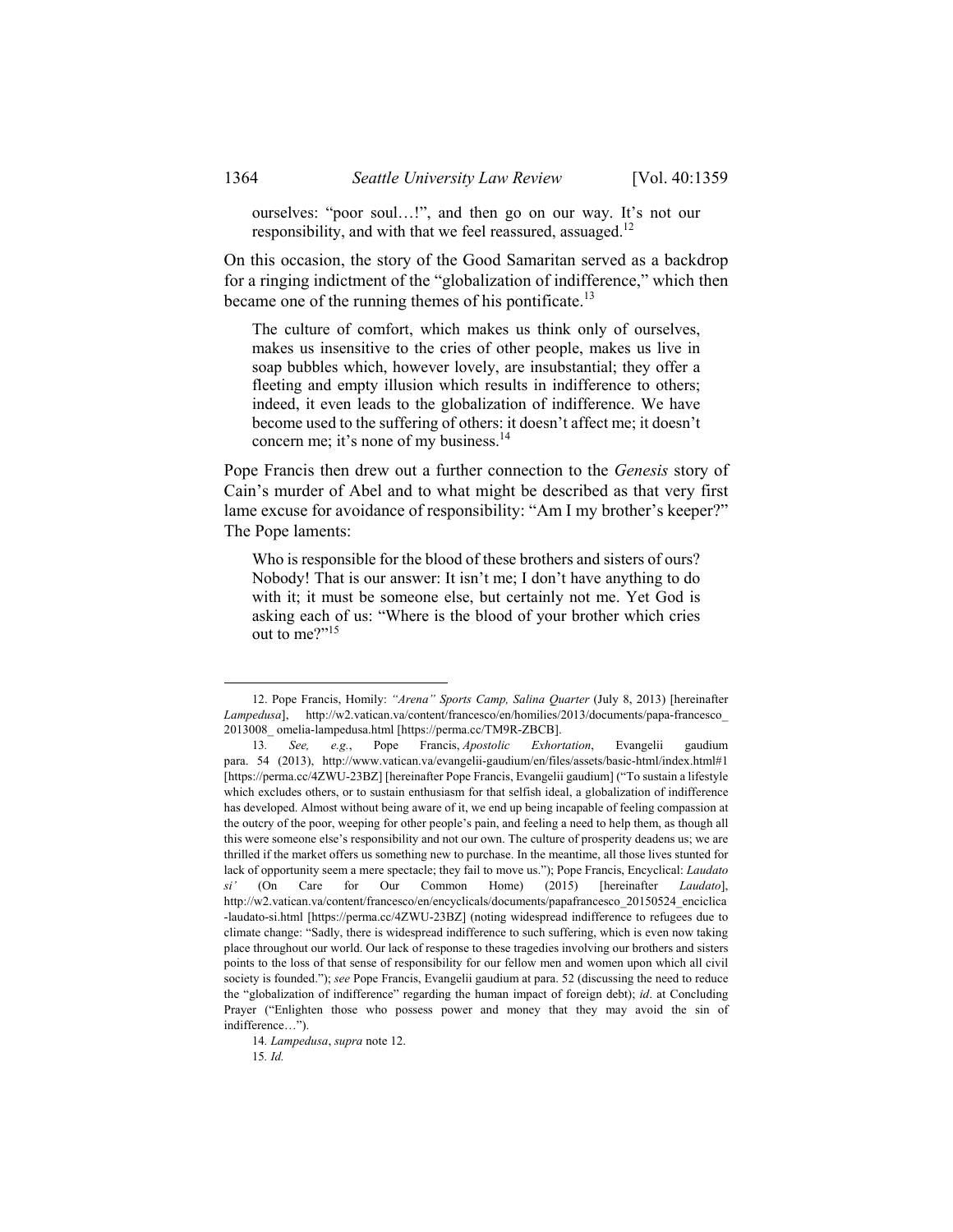Throughout his pontificate, Pope Francis has returned frequently to the Parable in his speeches and homilies. For example, in April 2016, he referred to the story to specifically indict those whose focus on *religious* obligations might actually prevent them from seeing their neighbor's needs: "They were in a hurry . . . The priest perhaps looked at his watch and said: 'But I'll be late for Mass . . .' The other one said: 'But, I don't know if the Law allows me, because there is blood there and I will be impure . . . .'"16 From this, the Pope draws out the connection between "true worship" and service to one's neighbor:

Let us never forget it: in the face of the suffering of so many people destroyed by hunger, by violence and by injustices, we cannot remain spectators. What does it mean to ignore man's suffering? It means to ignore God! If I do not approach that man, or that woman, that child, that elderly man or elderly woman that is suffering, I do not come close to God.17

In a July 2016 Angelus message, Pope Francis reiterated the strong identification between those who, in their suffering, ask for our attention and the presence of God. He exhorted:

The Lord will say to us: 'But you, you remember that time on the road from Jerusalem to Jericho? That man was me half dead. Do you remember? That hungry child was me. Do you remember? The migrant who many want to drive out it was me. Those grandparents alone, abandoned in nursing homes, it was me. That sick person alone in the hospital, that no one goes to see, was me.<sup>18</sup>

Wouldn't this very strong connection between a scriptural point of reference and a clear ethical commitment be enough to draw out straightforward consequences under legal theory?<sup>19</sup> It is tempting to stop here.<sup>20</sup> But I believe that other reflections of Pope Francis on the Parable somewhat complicate the question.

 <sup>16.</sup> Pope Francis, *General Audience* (Apr. 27, 2016), https://w2.vatican.va/content/francesco/ en/audiences/2016/documents/papa-francesco\_20160427\_udienza-generale.html [https://perma.cc/ HK4X-22D2].

<sup>17</sup>*. Id.*

 <sup>18.</sup> Pope Francis, *Angelus* (July 10, 2016), https://w2.vatican.va/content/francesco/en/angelus/ 2016/documents/papa-francesco\_angelus\_20160710.html [https://perma.cc/862E-25LL].

 <sup>19.</sup> Such would track the almost instinctual reaction that generations of law students have had when they study examples of the common law no duty to rescue. *See, e.g.*, Ingrid Hillinger, *The Duty to Rescue*, 6 COLONIAL L. 8, 9 (1976) (describing the reaction of her torts class to "these unsavory cases": "Our moral sensibilities were deeply offended. Almost instinctively we turned to the legal system. 'There ought to be a law,' we cried."). *See also* discussion *infra* note 120.

 <sup>20.</sup> Some thoughtful theological studies strongly emphasize this dimension of the social teaching. *See, e.g.*, ELISABETH T. VASKO, BEYOND APATHY: A THEOLOGY FOR BYSTANDERS (2015). My work is not a direct critique of this approach but an argument that the implications for *legal* theory require further and more complex layers.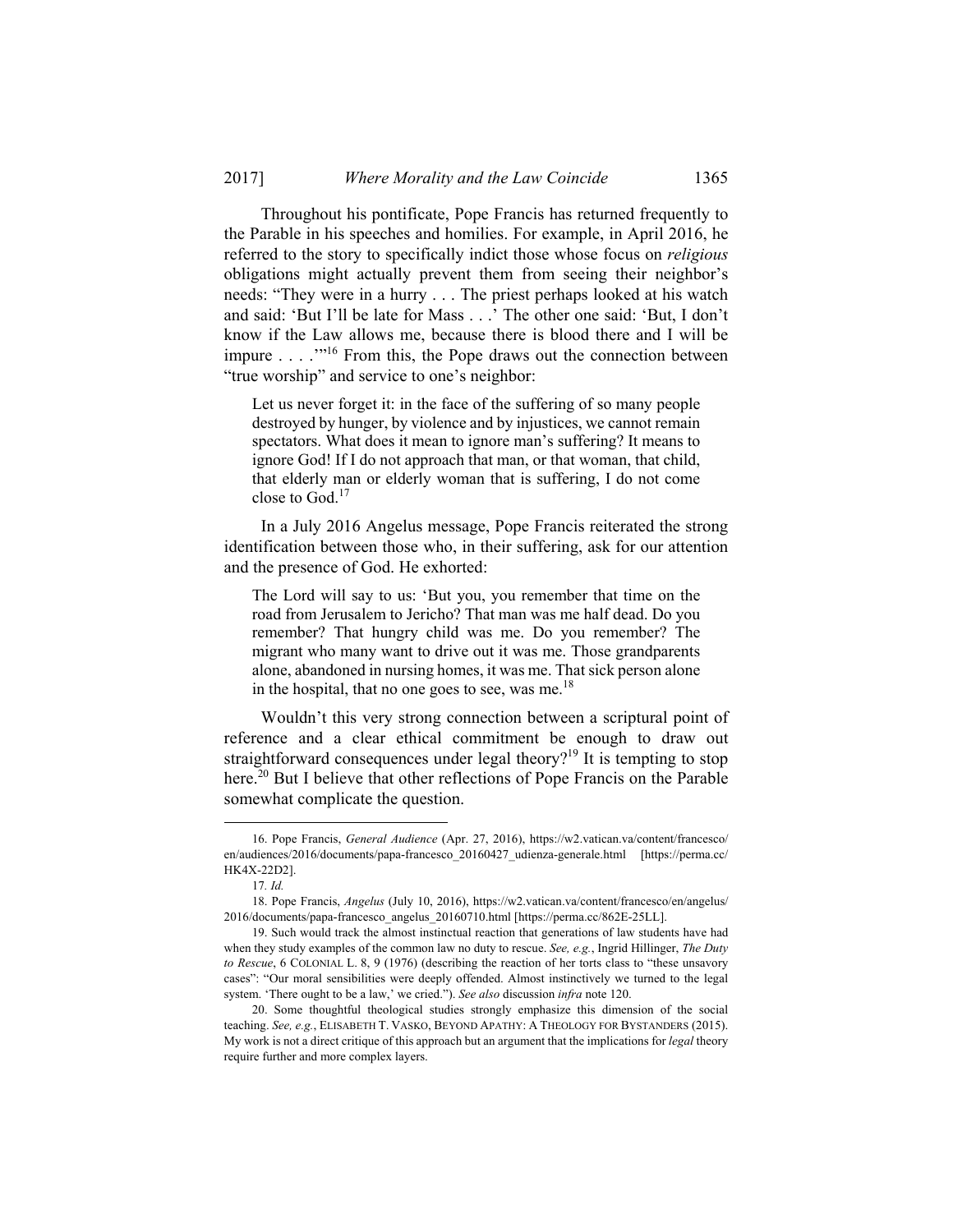## II. MERCY AND THE INTERIOR LIFE OF BYSTANDERS

#### *A. Which Way Does Mercy Cut?*

The teachings of Pope Francis also include reflections on the Good Samaritan as an example of another important theme in his pontificate: mercy. For Pope Francis, mercy is tied to getting one's hands dirty, with not being afraid to take on—or be contaminated by—the "smell of the sheep."<sup>21</sup> Mercy is "that love which embraces the misery of the human person."22 Even more graphically, "Mercy gets its hands dirty. It touches, it gets involved, it gets caught up with others, it gets personal."23

In a video message to a national gathering of the Argentinian "Open Hands" project, the Pope carefully distinguished the concept of mercy from that of pity or philanthropy. Reflecting on the Parable of the Good Samaritan as well as Jesus's encounter with the widow of Nain (Luke 7:13), he explained:

[Mercy is] when the other's misery, or a situation of grief or misery, enters my heart and I let that situation touch my heart. . . . And this is the way: there is no mercy unless the heart is broken, a heart wounded by another's misery, because of another's painful situation; [it is] a heart that lets itself be wounded.<sup>24</sup>

Ultimate mercy is a gift from the Lord, grounded in one's own experience of weakness and vulnerability:

One can only be merciful if one has truly felt the Lord's mercy, otherwise one cannot be merciful. If you feel that your sin is assumed, forgiven, forgotten by God, you are *merciful*, and from having experienced mercy you will be able to be *merciful.* If mercy doesn't come from your heart, it isn't mercy.25

What happens to the heart in the process? When one is wounded by another's misery, the heart becomes "like a compass."26 Pope Francis even suggests that this "compass" might take over other more rational assessments—to the point of not knowing "where it is standing because of

 <sup>21.</sup> Pope Francis, Homily: *Chrism Mass* (Mar. 28, 2013), http://w2.vatican.va/content/francesco/ en/homilies/2013/documents/papa-francesco\_20130328\_messa-crismale.html [https://perma.cc/ D8RA-ZG49].

 <sup>22.</sup> Pope Francis, Homily: *Feast of Our Lady of Guadalupe* (Dec. 12, 2015), https://w2.vatican.va/content/francesco/en/homilies/2015/documents/papa-francesco\_20151212\_ omelia-guadalupe.html [https://perma.cc/DD34-6R87].

 <sup>23.</sup> Pope Francis, First Retreat Meditation, *Jubilee for Priests* (June 2, 2016), https://w2.vatican.va/content/francesco/en/speeches/2016/june/documents/papa-francesco\_ 20160602\_giubileo-sacerdoti-prima-meditazione.html [https://perma.cc/ES3E-38MF].

<sup>24</sup>*. Id.*

<sup>25</sup>*. Id.*

<sup>26</sup>*. Id.*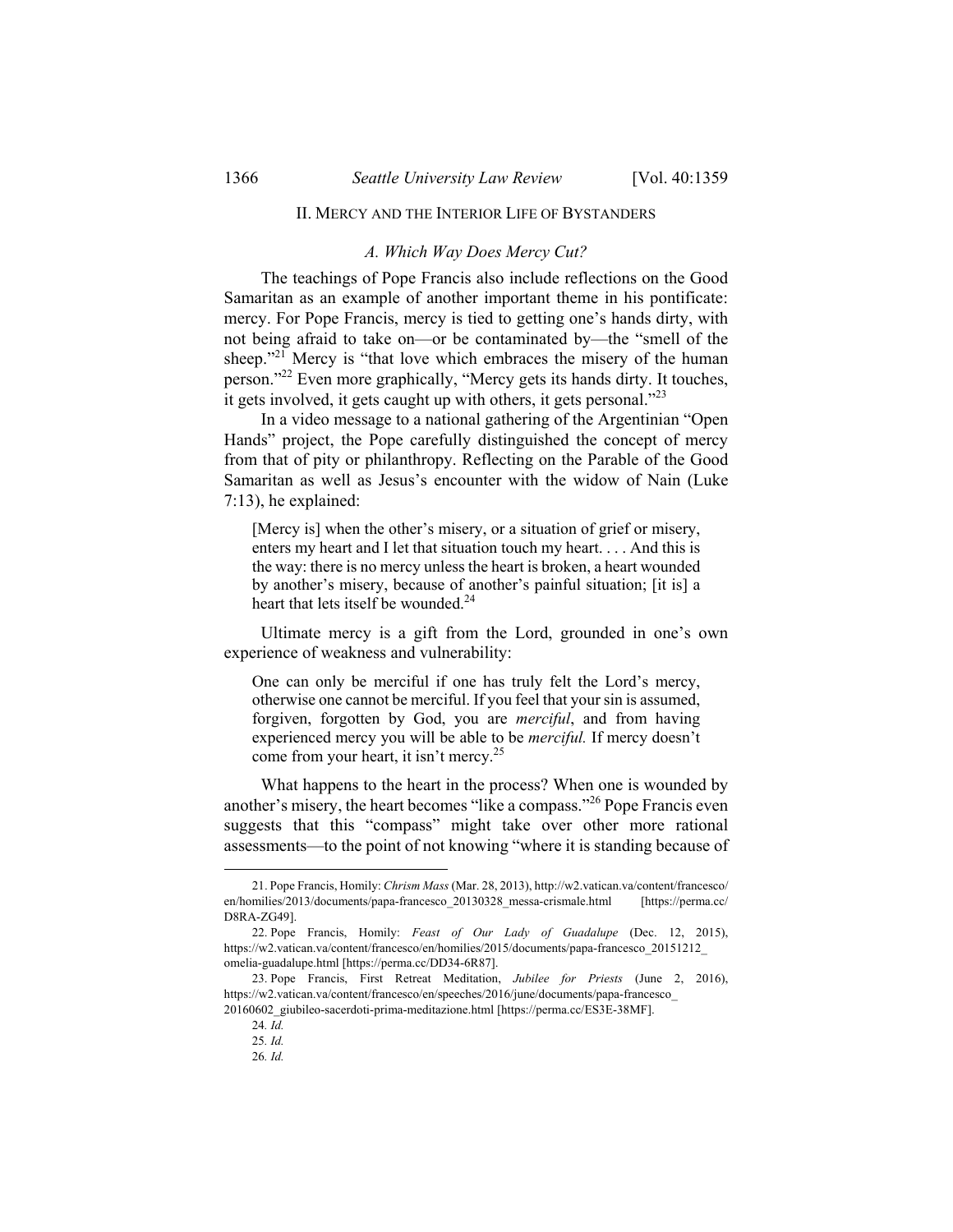what it is feeling."<sup>27</sup> This, according to the Pope, is where the "return trip" begins.

And thus the path goes from my misery that has received *mercy*, to the misery of the other; from my misery loved by God, to the love of the other's misery; from my misery loved in my heart, to its expression with my hands, and that is mercy. Mercy is a trip from the heart to the hands.<sup>28</sup>

But when considering the obligations of bystanders, which way does mercy cut? As will be discussed more fully below, multidirectional traffic may be much more complex than a one-way street. A fuller exploration of the encounter between one person's need and another person's response invites one to consider not only the "misery" of the victim on the side of the road but also the "misery" of the bystander, and all that might get in the way of an otherwise heroic response.

One of the contexts in which Pope Francis fleshes out the dimension of mercy for those who may have failed to meet obligations and expectations is in his conversations with prisoners. For example, meeting with those detained at the Curran Fromhold Correctional Facility during his visit to the United States in September 2015, commenting on the phrase from John 13:8, "You will never wash my feet," the Pope explained:

In those days, it was the custom to wash someone's feet when they came to your home. That was how they welcomed people. The roads were not paved, they were covered with dust, and little stones would get stuck in your sandals. Everyone walked those roads, which left their feet dusty, bruised or cut from those stones. That is why we see Jesus washing feet, our feet, the feet of his disciples, then and now. We all know that life is a journey, along different roads, different paths, which leave their mark on us.<sup>29</sup>

Dirty from the "dust-filled roads of life and history," we all need to be cleansed, the Pope confessed, "All of us. Myself, first and foremost."<sup>30</sup> The profound limitations that mark the human condition touch everyone: "It is painful when we see people who think that only others need to be cleansed, purified, and do not recognize that their weariness, pain and

30*. Id.*

 <sup>27</sup>*. Id.*

<sup>28</sup>*. Id.*

 <sup>29.</sup> Pope Francis, Address to Detainees at Curran-Fromhold Correctional Facility (Sept. 27, 2015), https://w2.vatican.va/content/francesco/en/speeches/2015/september/documents/papafrancesco\_20150927\_usa-detenuti.html [https://perma.cc/E7SP-LUWB].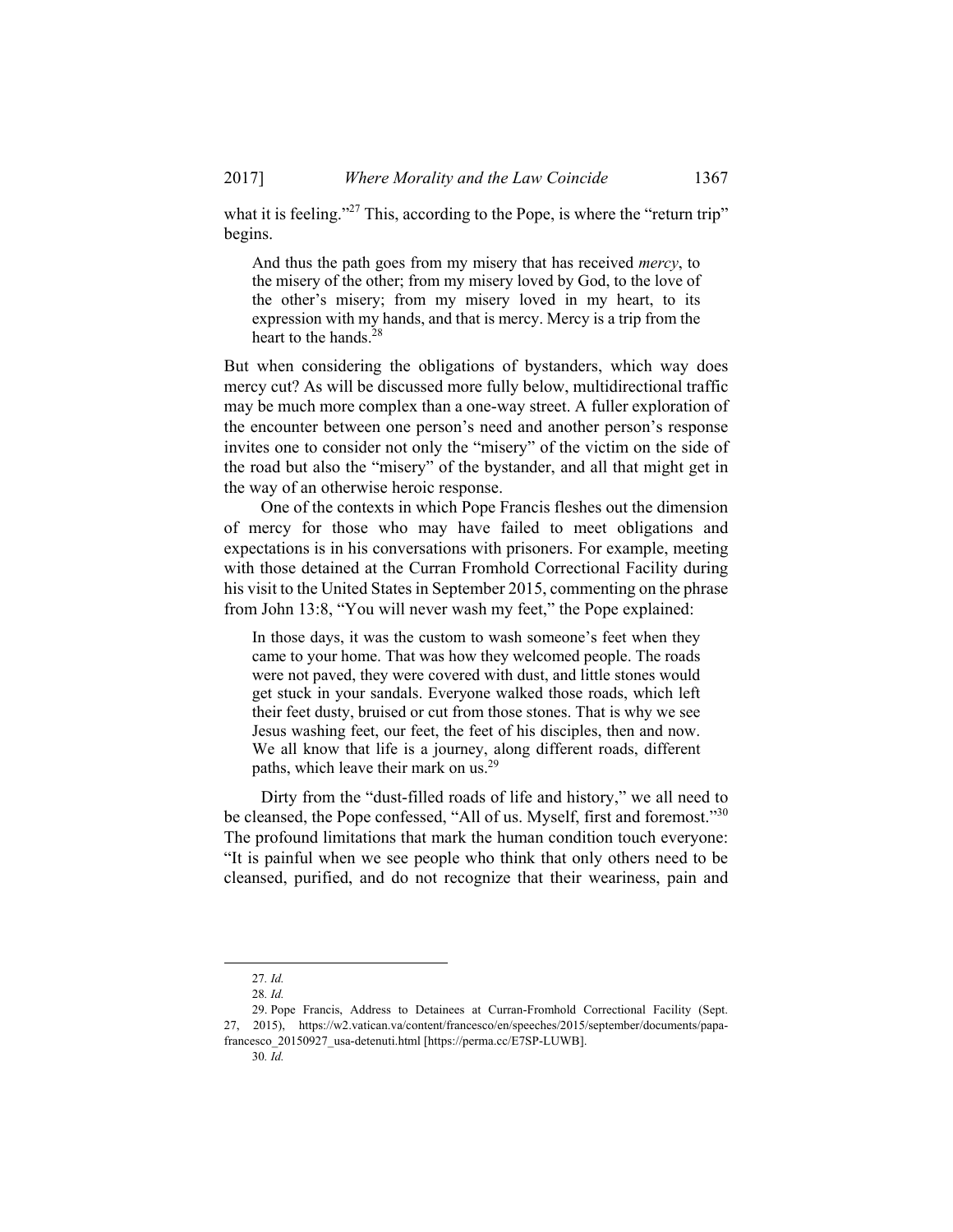wounds are also the weariness, pain and wounds of society."<sup>31</sup> To draw a phrase from a different context, when we discern that not everyone may respond in a heroic way to the needs of others, especially in the context of exposure to pain or violence, "Who am I to judge?"<sup>32</sup>

So which way does mercy cut? It may be difficult to tell. We must be on guard, Pope Francis exhorted the United States Congress during his September 2015 visit, against the temptation of "the simplistic reductionism which sees only good or evil; or, if you will, the righteous and sinners. The contemporary world, with its open wounds which affect so many of our brothers and sisters, demands that we confront every form of polarization which would divide it into these two camps."<sup>33</sup>

## *B. Bystanders as "Moved From the Gut"*

Considering the role of bystanders to a victim in need of emergency assistance, what happens when we attempt to remove that polarizing filter that divides the world into the righteous and the sinners? This Section explores how two dimensions emerge: first, a heightened attention to the complex interior life not only of victims but also of bystanders; and second, a greater appreciation for the role of emotions in the assessment of bystander responses.

Returning to the Parable of the Good Samaritan in light of Pope Francis's reflections on mercy, one might query the extent to which the text itself illuminates the Samaritan's emotional state. What was he thinking? What might have been the steps of his decision-making process? To use the phrase of Pope Francis, how might one describe that "round trip" of an encounter with another's "misery" to the hands-on actions of service and healing?

It is often hard to get a glimpse of what might reveal something of the Samaritan's interior life because our attention is often drawn to the action of the rescuer. In artistic portrayals of the Parable of the Good Samaritan, rarely do the depictions draw our eyes to aspects that might reveal something of the Samaritan's emotional core, such as facial

 <sup>31</sup>*. Id.*; *see also* First Retreat Meditation, *supra* note 23 (describing the "embarrassed dignity" of the "prodigal yet beloved son" (*Luke* 15:11–13), and that the place where "dignity and embarrassment exist side by side" is "how our Father's heart beats").

 <sup>32.</sup> Pope Francis, Press Conference During Return Flight from Apostolic Journey to Rio de Janiero (July 28, 2013), http://w2.vatican.va/content/francesco/en/speeches/2013/july/documents/ papa-francesco\_20130728\_gmg-conferenza-stampa.html [https://perma.cc/H6U9-TX3M] (answering a question regarding homosexual priests: "If someone is gay and is searching for the Lord and has good will, who am I to judge?").

 <sup>33.</sup> Pope Francis, Address to Joint Session of the United States Congress (Sept. 24, 2015), https://w2.vatican.va/content/francesco/en/speeches/2015/september/documents/papa-francesco\_ 20150924\_usa-us-congress.html [https://perma.cc/UUB3-N6WV]. For a critique of "simplistic analyses," see also Homily: *Ash Wednesday*, *supra* note 7.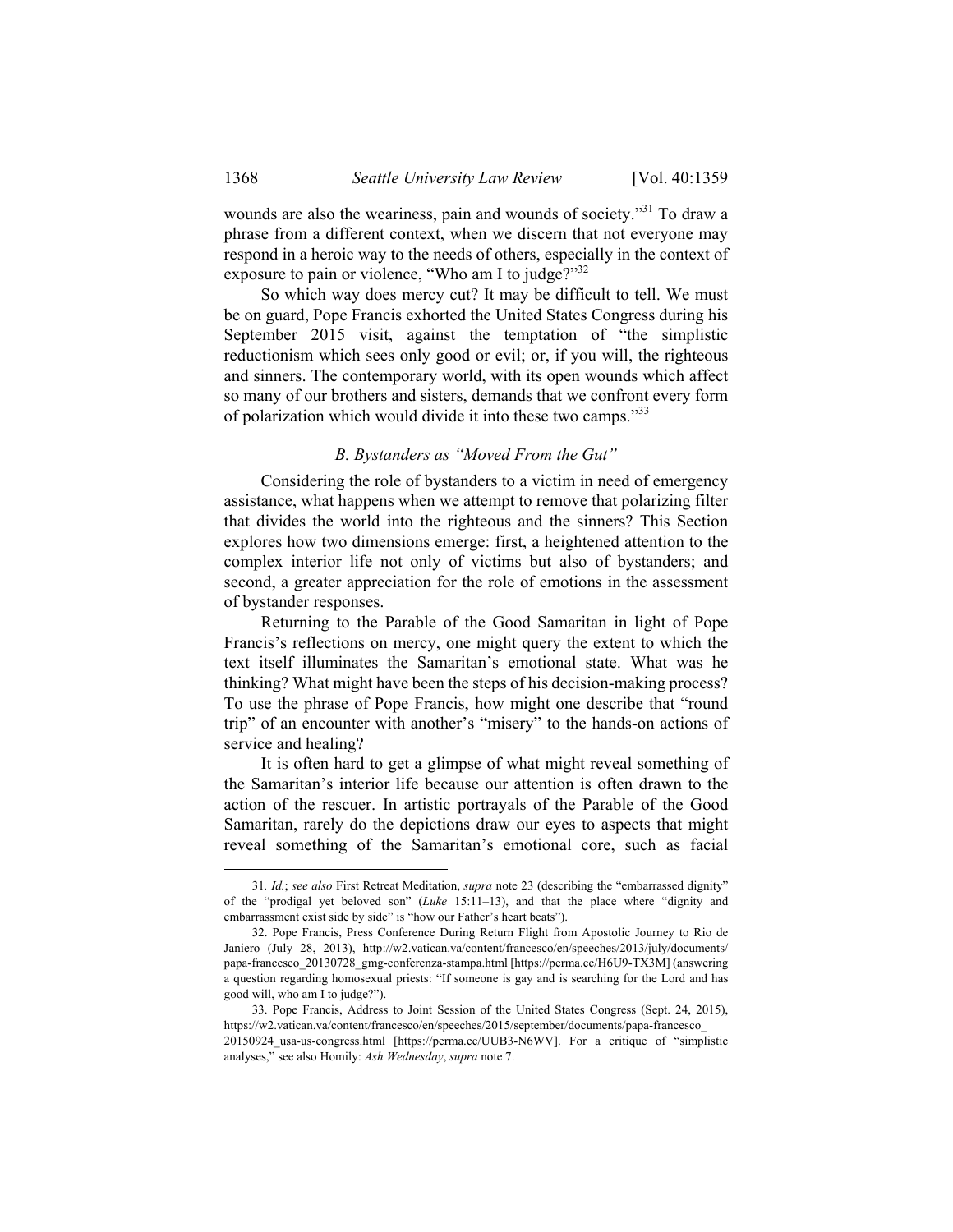expression. For example, in one of the earliest paintings of the parable, a work by Domenico Fetti, we see only the Samaritan's back, as he lifts the victim onto his horse.<sup>34</sup> Rembrandt's 1644 pen and brush sketch foregrounds the activity of the caring for the victim, but the Samaritan's lightly detailed face seems focused on the bottle of oil, in concentration on the activity at hand.35 Later works by Delacroix and Van Gogh give a glimpse of the Samaritan's face but without much detail, as the focus of the painting remains on the action of lifting the victim onto a horse.<sup>36</sup> For example, in Delacroix's 1852 work, the Samaritan's face is visible as he leans over the man to tend his wounds, but the soft brush strokes do not give much detail of his facial expressions.37 Likewise, Bartholdi's small bronze sculpture depicts the Samaritan as curved over the victim, with his face down and focused on the victim's body as he cleans the victim's wounds.38 One very striking exception to this pattern is Swiss painter Ferdinand Hodler's painting, in which the eye is immediately drawn to the fully depicted front view of the face of the Samaritan: old and wrinkled, but vibrant and expressive as he seems to be trying to communicate with the victim.<sup>39</sup>

Just as the artistic focus on action makes it difficult to catch a glimpse of the Samaritan's emotional core, so too, the emphasis on action in the interpretation of the text of the Parable often eclipses a more complex assessment of the Samaritan's motives and decision-making process. For example, common translations of the Samaritan's primary motivation for action often seem to connote a kind of reasonable and controlled conferral of a benefit on the victim: he *had* compassion; he *showed* pity or mercy.40

 <sup>34</sup>*. See* Domenico Fetti, *Parable of the Good Samaritan* (ca. 1662), *in* Boston Museum of Fine Art; *see also* Rembrandt, *The Good Samaritan at the Inn* (1633) (depicting the Samaritan with his back turned as he negotiated with the innkeeper; eyes are also drawn to the fairly large detail in the foreground of a dog in the process of defecating).

 <sup>35.</sup> Rembrandt, *The Good Samaritan Tends the Wounded Man* (1644).

<sup>36</sup>*. See* Eugene Delacroix, *The Good Samaritan* (1849); Vincent van Gogh, *The Good Samaritan* (1890).

 <sup>37.</sup> Eugene Delacroix, *The Good Samaritan* (1852).

 <sup>38.</sup> Frédéric-Auguste Bartholdi, *Le Bon Samaritain* (1853).

<sup>39</sup>*. See* Ferdinand Hodler, *Good Samaritan* (1886); *see also* Ferdinand Hodler, *The Merciful Samaritan* (1875) (Samaritan seems to be in a modern business vest; eyes are lowered and focused on the victim's face as he tries to give him something to drink). For other examples of Hodler's capacity to capture the interior life of his subjects through facial expressions, see Ferdinand Hodler, *A Troubled Soul* (1889) and *Las de la vie* (Tired of Life) (1892).

 <sup>40.</sup> The earliest Latin translation, the Vulgate, and later English translations generally fail to capture the deeper dimensions of the word, often translating it with the potentially cleaner and more rational "mercy" or "compassion." *See, e.g.*, *Luke* 10:33 (VULGATE) ("Samaritanus autem quidam iter faciens venit secus eum et videns eum *misericordia* motus est."); *Luke* 10:33 (NEW INTERNATIONAL VERSION) ("when he saw him, he took pity on him"); *Luke* 10:33 (KING JAMES VERSION) ("when he saw him, he had compassion on him); *Luke* 10:33 (NEW AMERICAN STANDARD BIBLE) ("when he saw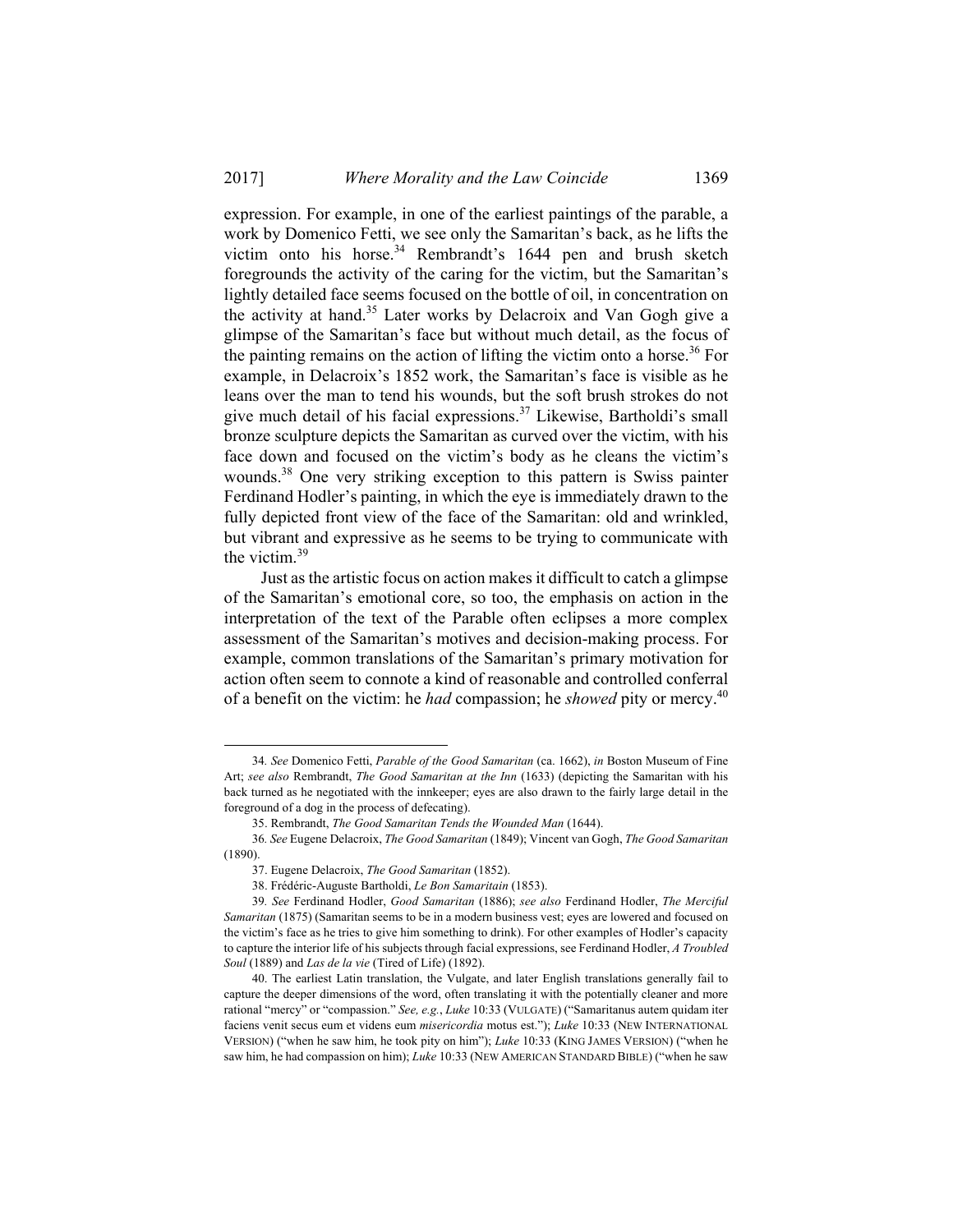But as recounted in Luke, the Greek verb which describes the Samaritan's motivation, σπλαγχνίζεσθαι, is much stronger, rawer, and potentially boiling over with uncontrolled emotion. Based on the noun "splangchna," which refers to "bowels" or vital organs such as the heart, the liver, and the intestines, the verb ἐσπλαγγνίσθη (esplanchnisthē) can be literally translated as "feeling a tug from the gut or the bowels."<sup>41</sup> A more in-depth analysis of this word helps to flesh out Pope Francis's insight that the heart—the seat of the emotions—becomes the "compass," and therefore also breaks open the legal analysis to a more complex consideration of how the emotional interior life of bystanders impacts the decision-making process.

In the New Testament, σπλαγχνίζεσθαι is an unusual word with a somewhat complex history. A few studies note a distinction between the Hebrew and Greek conceptual streams that inform the metaphorical threads for interpretation.<sup>42</sup> As Orsolina Montevecchi explains: "In the classical thread, 'bowels' (*viscere*) are conceived as the seat of strong and instinctive passions: anger, fury, anguished anxiety, suffering, passionate love; passions that disturb and consume man. The word corresponds more or less to 'heart.'"<sup>43</sup>

A brief survey of the use of σπλαγχνίζεσθαι in ancient Greek literature also indicates its association with raw emotion—for example, extreme anger<sup>44</sup> or erotic desire.<sup>45</sup> Montevecchi argues that this tradition

45*. See, e.g.*, DIONYSIUS OF HALICARNASSUS, THE ROMAN ANTIQUITIES XI 35:4 (Loeb Classical Library, 1950), http://penelope.uchicago.edu/Thayer/e/roman/texts/dionysius\_of\_ halicarnassus/home.html [https://perma.cc/43NQ-N8SF] (description of a cruel and manipulative tyrant's efforts to possess a young girl betrothed to another: "his soul turgid and *his bowels inflamed*  because of his love of the girl, neither paid heed to the pleas of her defenders . . . and furthermore resented the sympathy shown for her by the bystanders, as though he himself deserved greater pity and had suffered greater torments from the comeliness which had enslaved him."); HERODAS, MIMIAMBOI (THE MIMES) I:57 (Walter Headlam ed. 1966), https://babel.hathitrust.org/cgi/ pt?id=uc1.b000771539;view=1up;seq=10 [https://perma.cc/KS8M-F3CQ] (old nurse goading a

him, he felt compassion"); *Luke* 10:33 (NEW AMERICAN BIBLE) ("who came upon him was moved with compassion at the sight").

<sup>41</sup>*. See generally* Orsolina Montevecchi, *Viscere di misericordia*, 43 RIVISTA BIBLICA 125 (1995) (translation from the original Italian, *infra*, is my own).

<sup>42</sup>*. See, e.g.*, KENNETH E. BAILEY, THE CROSS AND THE PRODIGAL 68 (2d ed. 2005) ("For the Greeks, the abdomen was the seat of the violent passions of anger and lust. The Hebrews, however, understood it to be the center of tender affections, such as kindness and compassion.").

 <sup>43.</sup> Montevecchi, *supra* note 41, at 126.

<sup>44</sup>*. See* AESCHYLUS, AGAMEMNON 995 (Loeb Classical Library, 1930), http://classics.mit.edu/ Aeschylus/agamemnon.html [https://perma.cc/4D2R-QLHT] (foreboding chorus predicting a murder: "Not for naught is *my bosom disquieted as my heart throbs* against my justly aboding breast in eddying tides that presage [the coming doom]"); HERODAS, MIMIAMBOI (THE MIMES) III:42 (Walter Headlam ed., 1966), https://babel.hathitrust.org/cgi/pt?id=nnc2.ark:/13960/t4qj8r93j;view=1up;seq=4 [https:// perma.cc/RZK6-4LSW] (exasperated mother making the case to the school master that her son should be flogged for his misdeeds: "What do you suppose *I feel inside*—poor me—whenever I see him!") (italics are my own, indicating the translation of σπλαγχνίζεσθαι).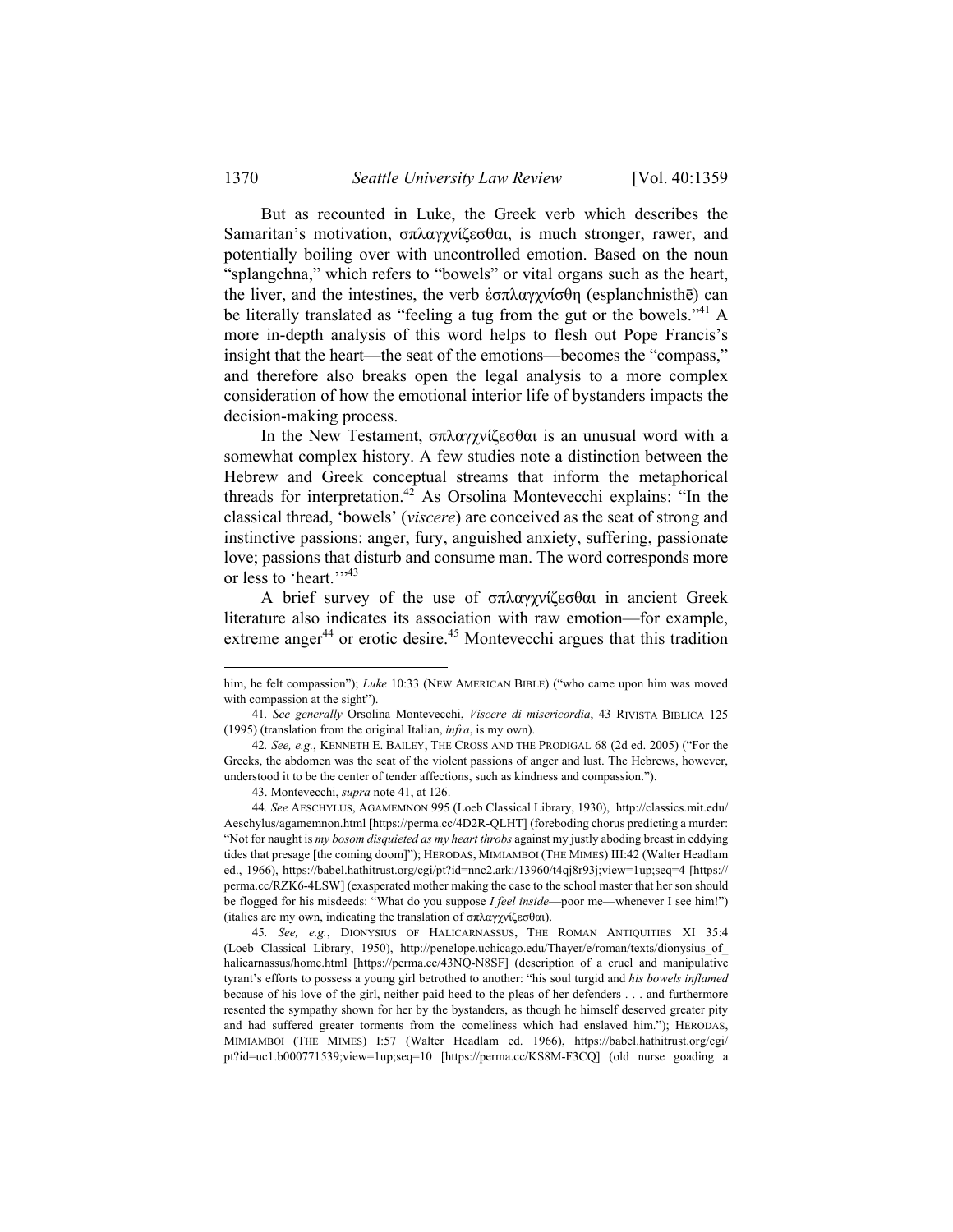runs parallel to the Semitic thread that is then incorporated into the New Testament.46 The meaning is still strong, physical, raw and expressive but nonetheless adequately captured in the Greek word for "pity" or "mercy"—*eleo*. 47

The Lucan texts, however, raise a further question. Given that Luke's specific audience was the Gentile world, how should the cultural stream of Luke's Greek vocabulary be characterized—as Semitic or classical? It seems that in choosing between σπλαγχνίζεσθαι and *eleo*, Luke would have been sensitive to how it sounded for the classically trained ear as well.

As Pope Francis also infers in his "Open Hands" message, Luke's other references to σπλαγχνίζεσθαι seem to connote a kind of over-the-top sense of being completely carried away by strong emotions. Wounded, overcome by a sense of connection to others' misery, the heart seems to lose its grounding, to the point of not knowing "where it is standing because of what it is feeling."<sup>48</sup> For example, in the Parable of the Prodigal Son, the word is used to describe the father's manner of welcoming home the younger son who had just frolicked away the family's inheritance, living a life of ill repute.<sup>49</sup> Social and historical studies of the context indicate that the father was behaving in an extraordinary and perhaps even irrational manner. Knowing that upon his return to the village, the son would probably be subject to taunt songs and other verbal and perhaps even physical abuse, the father completely humiliates himself by running towards him.50 Generally, as Kenneth Bailey explains, "An Oriental nobleman with flowing robes never runs anywhere. To do so is humiliating."<sup>51</sup> At this point in the story, rational discourse completely

married woman to turn her interests to a young man: "He saw you at the Descent of Mise, and *his desire was fired with love*, and his heart goaded; he leaves not my house night nor day but weeps over me and coaxes me and is dying of desire." (emphasis added)); *see also* Oliver Cromwell, Letter to the General Assembly of the Church of Scotland, August 3, 1650, *in* 2 WRITING AND SPEECHES OF OLIVER CROMWELL 303 (Wilbur C. Abbot, ed. 1939), http://www.olivercromwell.org/Letters\_and\_speeches/ letters/Letter\_129.pdf [https://perma.cc/BJE5-8DNR] ("Is it therefore infallibly agreeable to the Word of God, all that you say? I beseech you, *in the bowels of Christ*, think it possible you may be mistaken.").

 <sup>46.</sup> Montevecchi, *supra* note 41, at 126.

<sup>47</sup>*. Id.*; *see also* E. MacLaurin & B. Colin, *The Semitic Background Use of "En Splanchnois"* 103 PALESTINIAN EXPLORATION Q. 42 (1971).

 <sup>48.</sup> First Retreat Meditation, *supra* note 23.

<sup>49</sup>*. Luke* 15:11–32.

 <sup>50.</sup> KENNETH E. BAILEY, POET AND PEASANT 181 (1976) [hereinafter POET].

<sup>51</sup>*. Id*. at 181–82 (quoting Ben Sirach: "A man's manner of walking tells you what he is."; Weatherhead: "It is so very undignified in Eastern eyes for an elderly man to run. Aristotle says, 'Great men never run in public.'").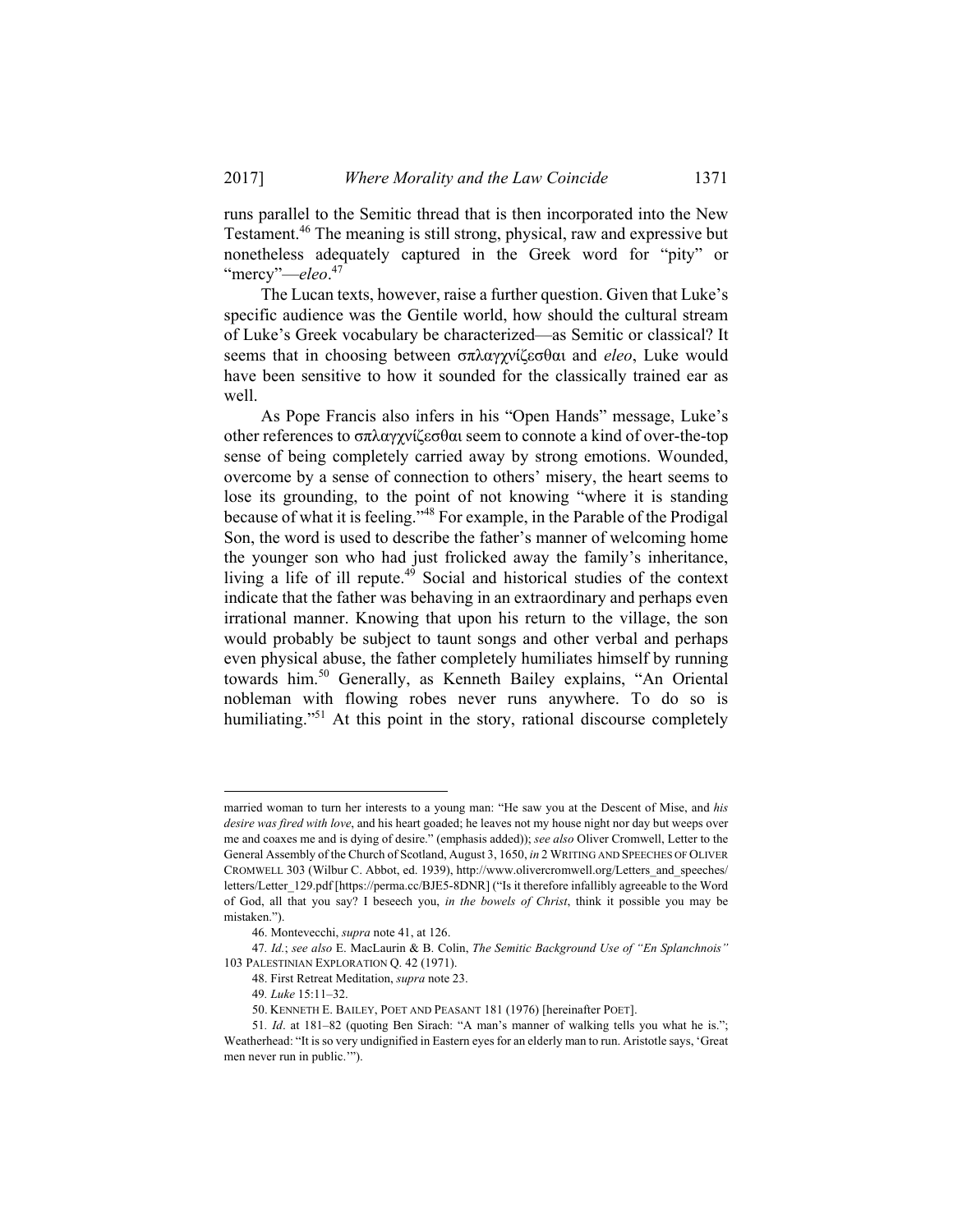breaks down; the son forgets his prepared speech, overwhelmed by the father's physical demonstration of love.<sup>52</sup>

The word's location at the center of the Good Samaritan parable indicates that it was chosen carefully.<sup>53</sup> In the two other places where Luke used this word in his Gospel he followed a similar textual pattern. In both the Parable of the Prodigal Son (Luke 15:20), and in his description of Jesus' healing of the widow's son at Nain (Luke 7:13), the verb is placed at the center of the text, and in both instances the word marks a turning point in the account.<sup>54</sup>

The raw, emotional depth of the word—the sense of being taken by an overwhelming reaction to the situation—also matches well the extreme risk that the Samaritan was taking in approaching the victim. As a general matter, Bailey notes, Samaritans were classified as heretics and schismatic, in bitter strife with the Jews: "The Samaritans were publicly cursed in the synagogues; and a petition was daily offered up praying God that the Samaritans might not be partakers of eternal life."55

Specifically, what did the Samaritan risk? Risks included contact with what could have been a corpse, which could have led to contamination extending to his animal and his goods.<sup>56</sup> It also included further attack by robbers, who may have stayed their hands upon meeting a more respected priest or Levite.<sup>57</sup> In the process of administering the first aid, if the man came to consciousness the Samaritan risked the possibility of insult for his kindness, because "oil and wine are forbidden objects if they emanate from a Samaritan," and because by accepting such objects, the wounded man would be required to pay tithes for them.<sup>58</sup> In bringing the victim to the inn, the Samaritan also risked retaliation from the families and friends of the very person whom he had aided.<sup>59</sup> As Bailey explained:

 <sup>52</sup>*. See also Luke* 7:13 (using σπλαγχνίζεσθαι to describe Jesus's response to a widow in the city of Nain whose son had just died).

<sup>53</sup>*. See, e.g.*, Maarten J.J. Menken, *The Position of* σπλαγχνίζεσθαι *and* σπλάγχνα *in the Gospel of Luke*, 30 NOVUM TESTAMENTUM 107, 111–12 (1988) (numeric analysis locates the word at the center of the 136 words spoken by Jesus); POET, *supra* note 50, at 72–73 (categorizing the parable as a "Parabollic Ballad" employing a series of three-lined stanzas in which each stanza introduces a new scene or significant shift of action and featuring a structure of "inverted parallelism," in which the Samaritan reverses the actions of the three previous actors—the robbers, the priest, and the Levite; the word σπλαγχνίζεσθαι is at the center of this "reversal," representing the center of the text and the turning point in the story).

 <sup>54.</sup> Menken, *supra* note 53, at 108–09.

 <sup>55.</sup> KENNETH E. BAILEY, THROUGH PEASANT EYES 48 (1980) (citing Osterley) [hereinafter PEASANT EYES].

<sup>56</sup>*. See generally* JACOB MILGROM, LEVITICUS: A BOOK OF RITUAL AND ETHICS 150–53 (2004) (outline of purification procedures and effects, including corpse-contamination).

 <sup>57.</sup> PEASANT EYES, *supra* note 55, at 48.

<sup>58</sup>*. Id.* at 50.

<sup>59</sup>*. Id.* at 49.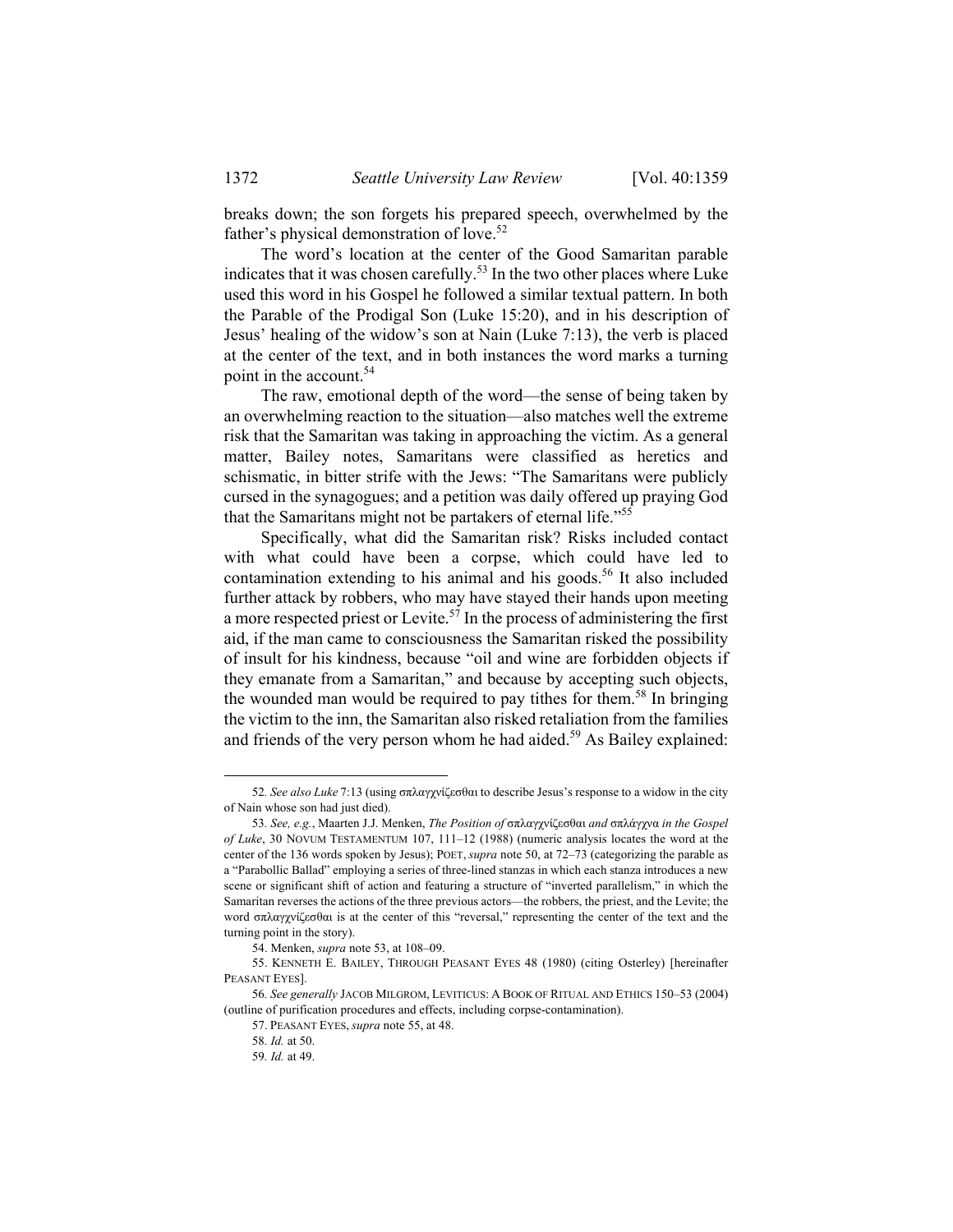The Samaritan, by allowing himself to be identified, runs a grave risk of having the family of the wounded man seek him out, to take vengeance on him . . . The stranger who involves himself in an accident is often considered partially, if not totally, responsible for the accident. After all, why did he stop? Irrational minds seeking a focus for their retaliation do not make rational judgments, especially when the person involved is from a hated minority community. . . . Caution would lead him to leave the wounded man at the door of the inn and disappear. $60$ 

Considering these risks—contamination, attack, ingratitude, and violent retaliation—it would not seem to be a stretch to characterize the Samaritan's response as emotional, impulsive, and irrational.

In this light, the difference between σπλαγχνίζεσθαι and *eleo* does have an impact on the interpretation of the Parable. The discrepancy between the two words can be read to highlight the uniquely astounding dimensions of the kind of love to which Jesus was calling both the lawyer and his listeners, and that if one remains only on a "rational" level of engagement, it can be difficult even to perceive this dimension of love. The use of the word σπλαγχνίζεσθαι conjures up not an elegant kindness that bestows gifts of charity on others, but a gut-level, almost physiological connection to other human beings in which one can do nothing other than to run the irrational risk of getting involved, not so much because of a well-laid plan, but because of the raw tug of an emotional connection.

In any case, a close read of the Parable brings us to the conclusion that it is an inapt metaphor for any kind of assistance that is clean, easy, reasonable and risk-free. Which way does this cut? I do not think that Jesus is holding up as a moral template that all passersby need to take on extraordinary risks in order to fulfill their obligations under the moral law. But I do think the story stands as an invitation to recognize that the substratum for a discussion about what bystanders owe to vulnerable victims in an emergency situation is a common—and largely emotional—connection to each other as human beings.

## *C. "From Jerusalem to Jericho": Another Look at the Darley & Batson Experiment*

In the light of this exegesis, it is interesting to consider how the famous social psychology experiment by John Darley and Daniel Batson informed reflection on legal obligations.<sup>61</sup> The two researchers explored

 <sup>60</sup>*. Id.* at 52.

 <sup>61.</sup> John M. Darley & C. Daniel Batson, *"From Jerusalem to Jericho": A Study in Dispositional and Situational Variables in Helping Behavior*, 27 J. PERSONALITY & SOC. PSYCH. 100 (1973). The subjects were forty students at Princeton Theological Seminary. *Id.*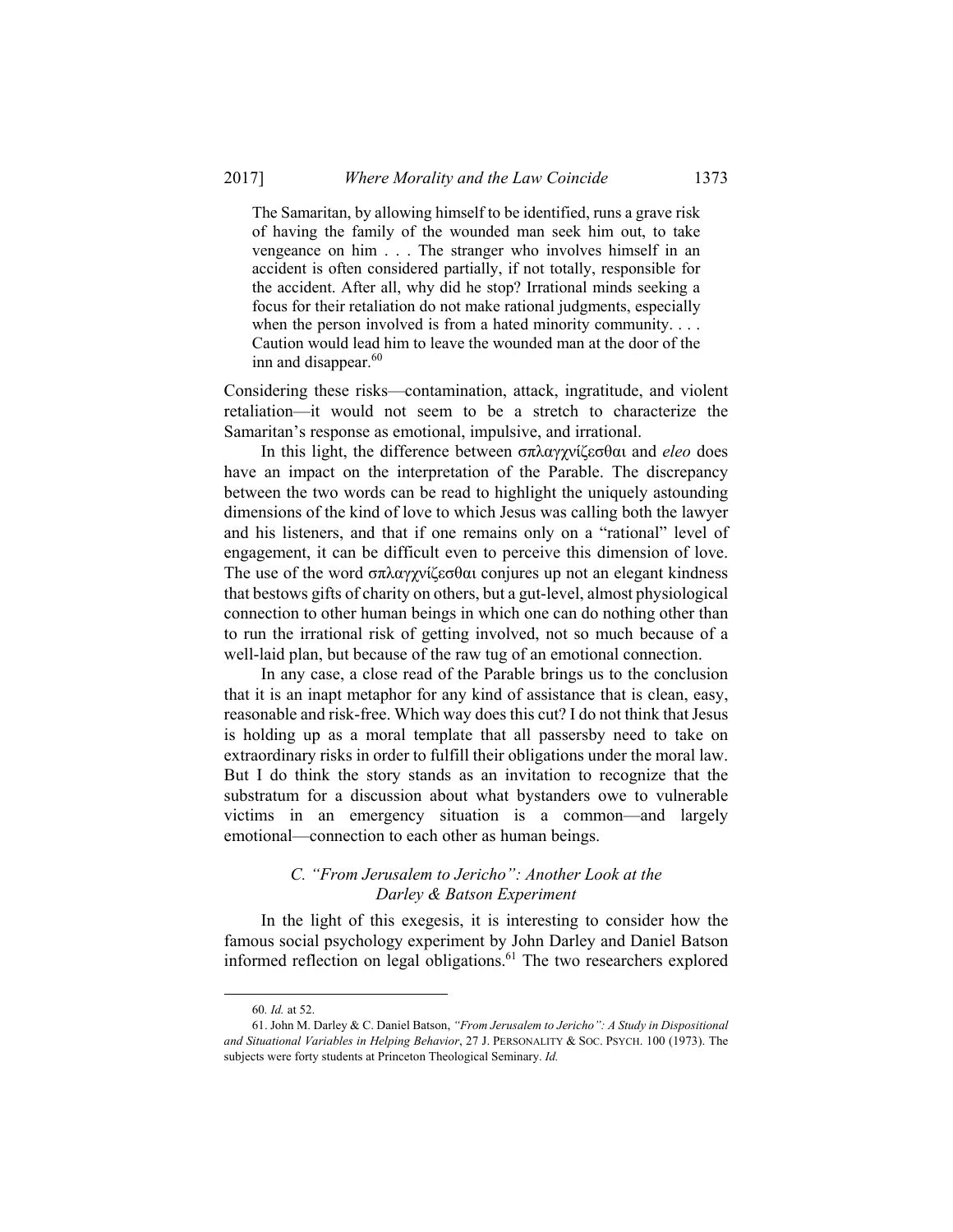the correlation between helping behavior and personality variables. Personality variables focused on the subjects' perceptions of how religiosity related to perception and action in the world.<sup>62</sup> Some subjects were instructed to give a short talk on the Parable of the Good Samaritan, while others were instructed to focus their talk on job-related prospects for seminary students.<sup>63</sup> For another variable, the experiment infused three different levels of "hurry" infused in the instructions. When instructed to go to the next building, some of the subjects were averted to the "highhurry" condition in which the assistant looked at his watch, and then said: "Oh, you're late. They were expecting you a few minutes ago. We'd better get moving. The assistant should be waiting for you so you'd better hurry. It shouldn't take but just a minute."<sup>64</sup> For the "intermediate-hurry" condition, the text was: "The assistant is ready for you, so please go right over."65 Finally, the "low-hurry" condition text was: "It'll be a few minutes before they're ready for you, but you might as well head on over. If you have to wait over there, it shouldn't be long."<sup>66</sup> The experiment then tested who of the subjects would stop along the path from one building to another to help a slumped "victim" planted in the alleyway, who would cough twice, groan, and if the subject stopped to ask if something was wrong, offer an explanation.<sup>67</sup>

The study found that the variable on the assignment—to prepare a job-related talk as compared with a commentary on the Good Samaritan parable—made no significant difference in the decision to stop to offer help. Nor did the religious personality type. Instead, the most significant variable was the level of "hurry." For the low-hurry group, 63% offered help; for the intermediate group,  $45\%$ ; for the high-hurry group,  $10\%$ <sup>68</sup> Darley and Batson query whether the subjects consciously noted the victim's distress and consciously chose to leave him in distress. They muse whether another explanation is more apt: that the state of being in a hurry can generate a "narrowing of the cognitive map."<sup>69</sup>

Based on the subjects' own reflections during the debriefing, Darley and Batson concluded that it may not be accurate to interpret the subjects' responses as having seen the victim's distress and having chosen to ignore it. Instead, they submit: "[B]ecause of the time pressures, they did not

 <sup>62</sup>*. Id.* at 102–03.

<sup>63</sup>*. Id.* at 103.

<sup>64</sup>*. Id.* at 103–04.

<sup>65</sup>*. Id.* at 104. 66*. Id.*

<sup>67</sup>*. Id.* at 102.

<sup>68</sup>*. Id.* at 105.

<sup>69</sup>*. Id.* at 107 (citing E.C. Tolman, *Cognitive Maps in Rats and Men*, 55 PSYCHOL. REV. 189, 189–208 (1948)).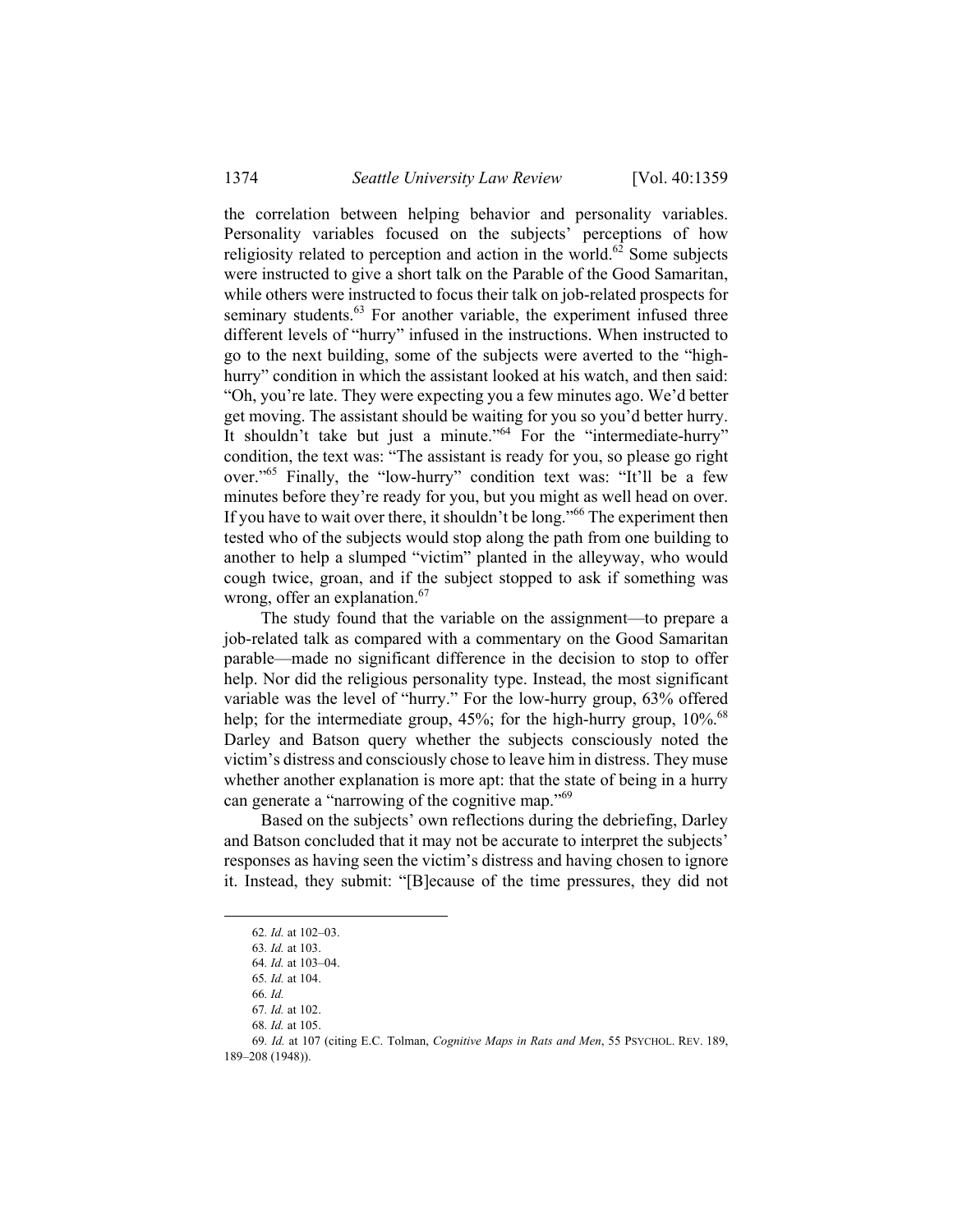perceive the scene in the alley as an occasion for an ethical decision."70 Further, for the group of subjects that decided not to stop, Darley and Batson perceptively note that the hurrying was also related to the subjects' desire *to help* the experimenter, who was "depending on him to get to a particular place quickly."71 Thus the decision not to stop may not have been a matter of indifference, but instead because the subject "was in conflict between stopping to help the victim and continuing on his way to help the experimenter."<sup>72</sup> The study notes: "And this is often true of people in a hurry; they hurry because someone depends on their being somewhere. Conflict, rather than callousness, can explain their failure to stop."73

At first glance, the Darley–Batson experiment seems to be a gentle dig at religious folks: isn't it interesting and ironic that it makes no difference that the subjects were instructed to give a talk—a process that presumably includes some reflection on content—on the story of the Good Samaritan? But on further reflection, the experiment, like the Parable itself, indicates openness and even a kind of gentleness, before the messy and conflicted reality of bystander decision-making.

An interpretation of the Good Samaritan that emphasizes how the Samaritan was "moved from the gut" helps to avoid the trap of seeing the Parable as dictating exactly what to do in a particular situation. Instead, like Pope Francis's interpretation of the Parable, the message is one kind of gut-level awareness of an existential bond with all other human beings, regardless of their condition, and especially in their need. Of course, the Parable is also a warning against the skewed sense of priorities that can lead to indifference to the needs of those we meet "on the road." But this does not necessarily flatten out the interior decision-making process of bystanders as they sort through exactly what to do in a given situation or how to navigate conflicts between varying requests or demands to help others.

# III. STRANGERS DROWNING: ILLUMINATING THE CANONICAL "EASY RESCUE" CASES

Previous Parts have explored two dimensions of the teachings of Pope Francis—on one hand, a strong critique of the globalization of

 <sup>70</sup>*. Id.* at 108.

<sup>71</sup>*. Id.*

<sup>72</sup>*. Id.*

<sup>73</sup>*. Id.* at 108; *see also id.* at 101 ("One can imagine the priest and the Levite, prominent public figures, hurrying along with little black books full of meetings and appointments, glancing furtively at their sundials. In contrast, the Samaritan would likely have far fewer and less important people counting on him to be at a particular place at a particular time, and therefore might be expected to be less in a hurry than the prominent priest of Levite.").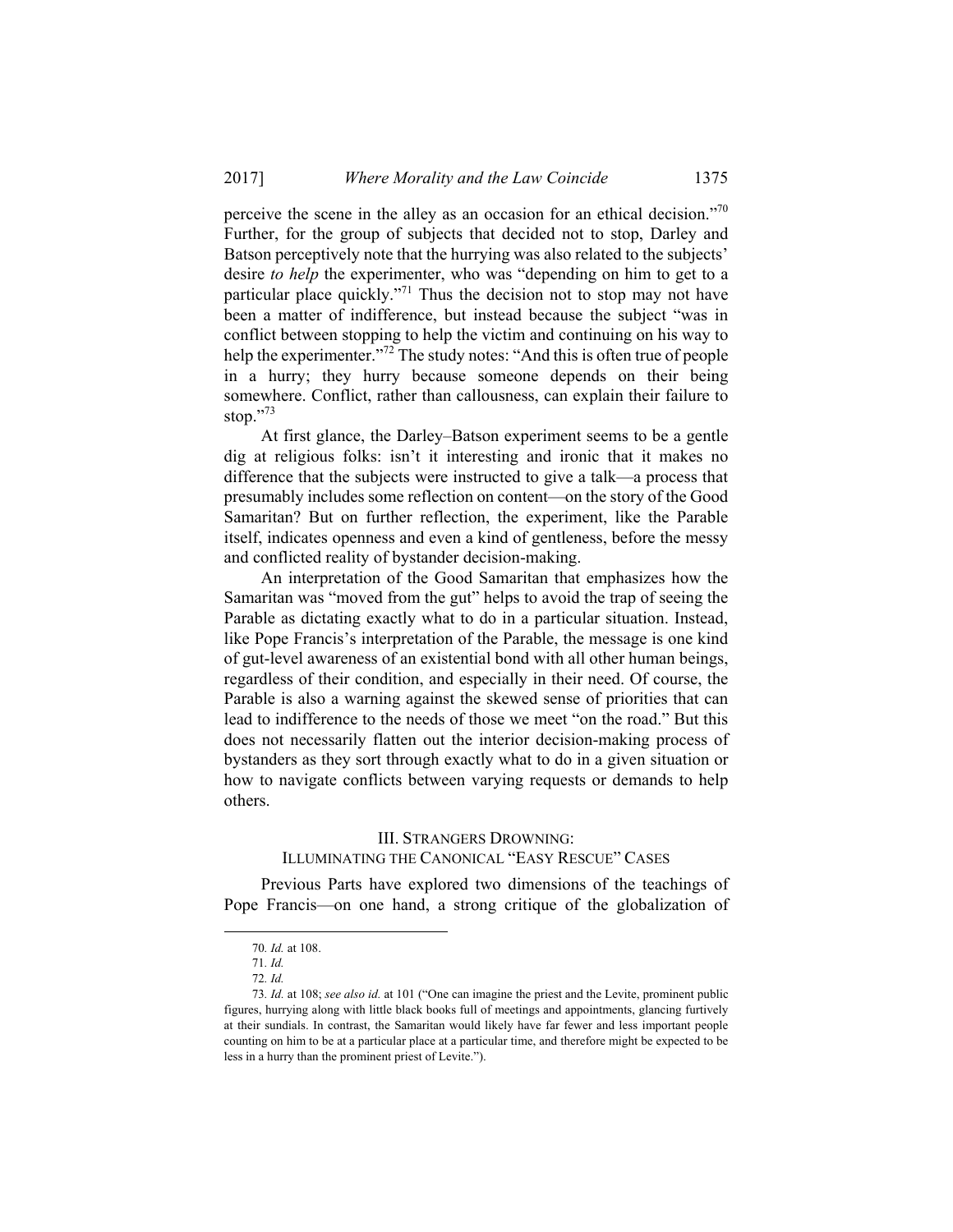indifference, and on the other, a deep appreciation for the interior life in which most people encounter their own limitations and weakness, notwithstanding a visceral sense of connection to others' needs. This Part aims to illustrate what these tensions might reveal when brought into the analysis of the so-called "easy rescue" cases.

The teachings of Pope Francis seem to compliment the critique of a bystander's failure to perform an "easy rescue" in an extraordinary way. The shocking hypothetical is well known to torts students: a passerby who, with no danger to herself, could easily pull a drowning toddler from a wading pool, instead "pulls up a chair and looks on as [the toddler] perishes."74 Does the passerby have any legal duty to help? In almost all jurisdictions in the United States, the answer is no.<sup>75</sup> As leading torts commentator, William Prosser, graphically described, even an expert swimmer "who sees another drowning before his eyes, is not required to do anything at all about it, but may sit on the dock, smoke his cigarette and watch the man drown."<sup>76</sup>

Isn't Pope Francis's scathing Lampedusa indictment of how the world has stood by, watching countless strangers drown in the Mediterranean Sea, directly aligned with Prosser's critique? The following lament seems to indicate the shared horror:

 <sup>74.</sup> MARY ANN GLENDON, RIGHTS TALK 78 (1991). For the essay often credited for getting the discussion rolling in philosophy circles, see Peter Singer, *Famine, Affluence, and Morality*, 1 PHIL. & PUB. AFF. 229, 231 (1972) ("[I]f I am walking past a shallow pond and see a child drowning in it, I ought to wade in and pull the child out. This will mean getting my clothes muddy, but this is insignificant, while the death of the child would presumably be a very bad thing.").

 <sup>75.</sup> A few states have amended their penal codes to include a statutory duty to rescue. *See, e.g.*, MINN. STAT. ANN. § 640A.01(1) (1996) (requiring reasonable assistance at the scene of an emergency); 11 R.I. GEN. LAWS § 11-56-1 (1994) (same). In Massachusetts, bystanders are not required to provide assistance, but are required to report violent or sexual crimes to which they are a witness. MASS. GEN. LAWS ANN. ch. 268,  $\frac{6}{90}$  (West 1990) ("Whoever knows that another person is a victim of aggravated rape, murder, manslaughter or armed robbery and is at the scene of said crime shall, to the extent that said person can do so without danger or peril to himself or others, report said crime to an appropriate law enforcement official as soon as reasonably practicable."); *see also* VT. STAT. ANN. tit. 12, § 519(a) (West 1973) ("A person who knows that another is exposed to grave physical harm shall, to the extent that the same can be rendered without danger or peril to himself or without interference with important duties owed to others, give reasonable assistance to the exposed person unless that assistance or care is being provided by others."). Similar statutes have been enacted in Florida, Hawaii, Washington, and Wisconsin. *See* FLA. STAT. ANN. § 794.027 (West 1992); HAW. REV. STAT. § 663-1.6 (1993); WASH. REV. CODE ANN. § 9.69.100. (West 1998); WIS. STAT. ANN. § 940.34 (West 1996). California imposes a duty to report when the victim is a child. CAL. PENAL CODE § 152.3. Ohio imposes a general duty to report a felony. OHIO REV.CODE ANN. § 2921.22 (West 1997); *see also* RESTATEMENT (THIRD) OF TORTS § 38 (AM. LAW INST. 2011) ("When a statute requires an actor to act for the protection of another, the court may rely on the statute to decide that an affirmative duty exists and to determine the scope of the duty."). *See generally* Eugene Volokh, *Duty to Rescue/Report Statues*, VOLOKH CONSPIRACY (Nov. 3, 2009, 12:24 AM), http://www.volokh.com/ 2009/11/03/duty-to-rescuereport-statutes/ [https://perma.cc/WU47-CUFC].

 <sup>76.</sup> WILLIAM L. PROSSER, HANDBOOK OF THE LAW OF TORTS 340 (4th ed. 1971) [hereinafter PROSSER 1971].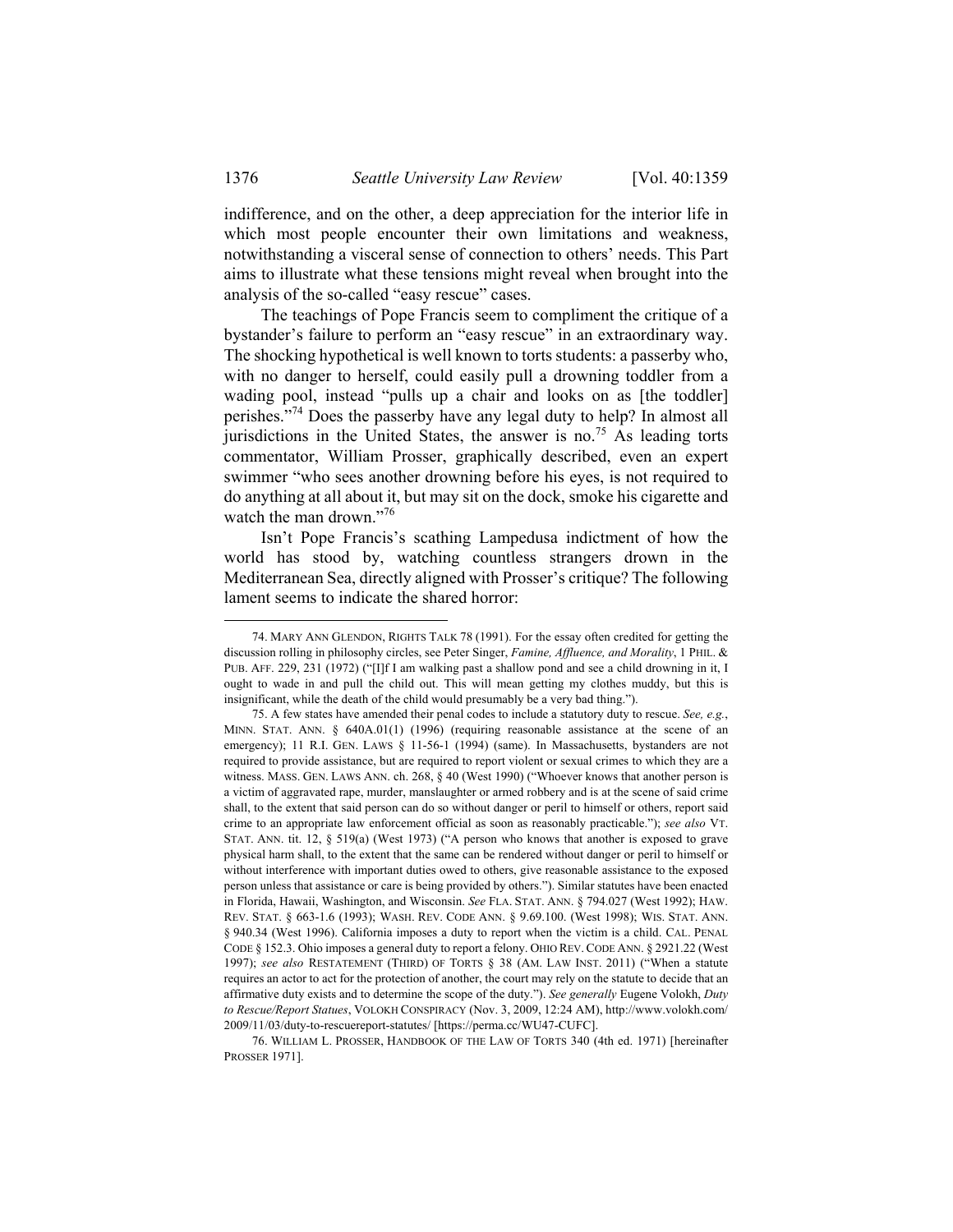Has any one of us grieved for the death of these brothers and sisters? Has any one of us wept for these persons who were on the boat? For the young mothers carrying their babies? For these men who were looking for a means of supporting their families? We are a society which has forgotten how to weep, how to experience compassion—"suffering with" others: the globalization of indifference has taken from us the ability to weep! . . . [L]et us ask the Lord for the grace to weep over our indifference, to weep over the cruelty of our world, of our own hearts, and of all those who in anonymity make social and economic decisions which open the door to tragic situations like this.77

Mary Ann Glendon's account of the canonical of no duty to rescue cases adds to the sense of outrage.78 She notes *Buch v. Amory* as the source of a particularly shocking explanation. The court wrote:

I see my neighbor's two-year-old babe in dangerous proximity to the machinery of his windmill in his yard, and easily might, but do not, rescue him. I am not liable in damages to the child for his injuries . . . because the child and I are strangers, and I am under no legal duty to protect him.<sup>79</sup>

This gloss of a particularly extreme level of individualistic obliviousness to humanity and human need has helped to generate outrage and bewilderment in generations of commentators and citizens alike. For many law students, the discussion of these cases is an important moment in which they intuit what seems to be a vast and unbridgeable chasm between the law they are learning and the moral considerations of ordinary human beings. And here it would be tempting to add to the pile Pope Francis's cutting critique of the globalization of indifference.

But what happens when we bring into the discussion theological insights on the complexity of the interior life of bystanders? A first application might be astounding for its sheer simplicity. In these cases, the first result of a more full-bodied analysis of the interior life of bystanders is to note when *bystanders were not even present.* Attention to the humanity and decision-making process of bystanders helps to highlight the extent to which much of the legal analysis in this setting is grounded in a caricature of bystander action or inaction, and in a polarizing tendency to draw tidy lines between the righteous and the sinners.

 <sup>77</sup>*. Lampedusa*, *supra* note 12.

 <sup>78.</sup> GLENDON, *supra* note 74, at 78. In hers and many other accounts, *Osterlind v. Hill* (1928), *Handiboe v. McCarthy* (1966), and *Yania v. Bigan* (1959), discussed below, are all cited as authority for the lack of a duty to rescue a drowning "stranger."

<sup>79</sup>*. Id.* at 79 (citing Buch v. Amory Mfg. Co., 44 A. 809, 811 (N.H. 1897)).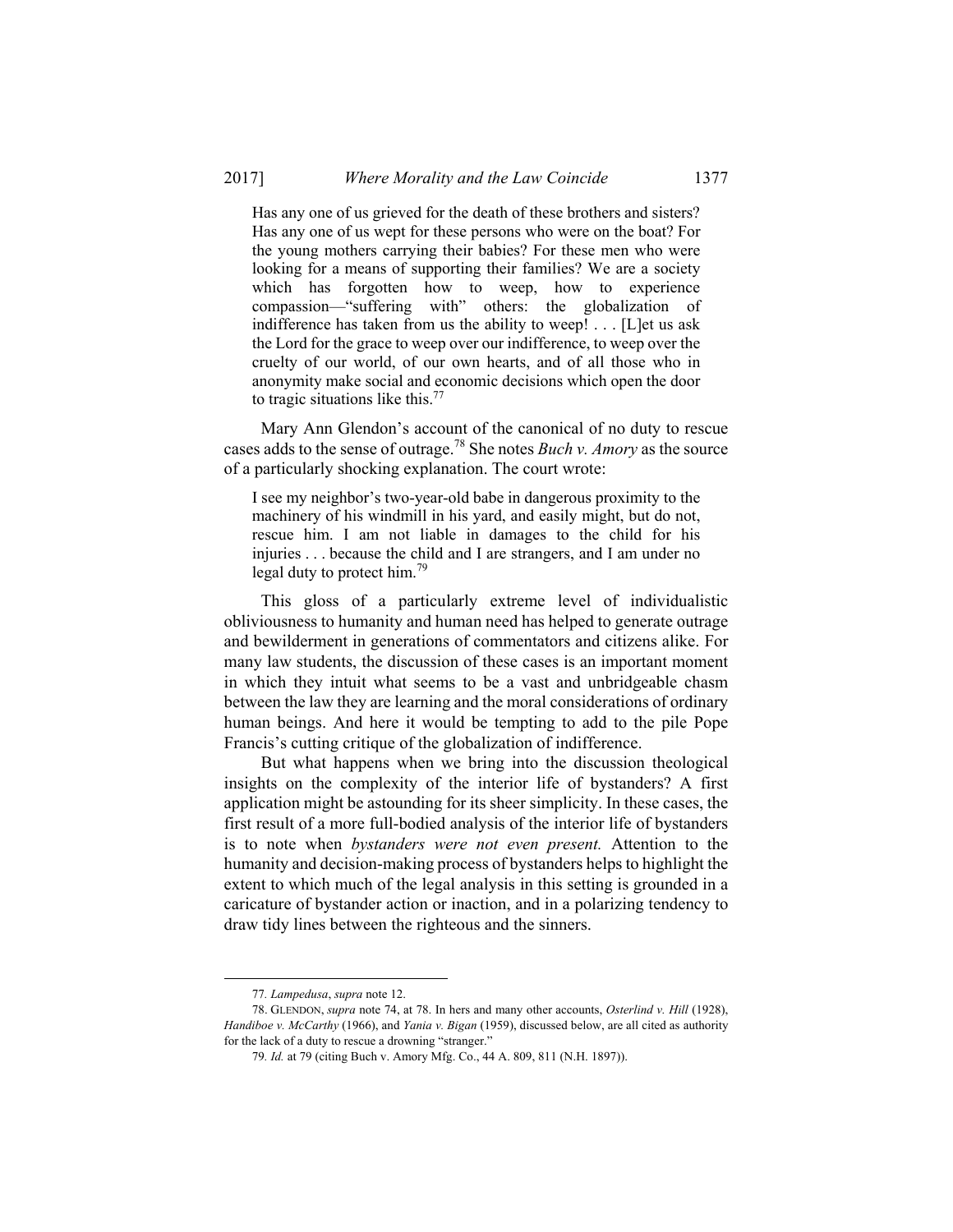A further result of this inquiry is to bring down, like a house of cards, the purportedly extreme tension between law and morality that the canonical no duty to rescue cases seem to pose. As it turns out, the common law of torts would leave much more room than expected for an analysis grounded in an ordinary person's assessment of their moral obligations and, as explicated by Pope Francis, for the reasons of the heart.

William Prosser was not the first to come up with the "drowning stranger" hypothetical. In an article published in 1908, incorporating and building on earlier cases and commentary, James Barr Ames set forth what are now two well-known, hypothetical "easy" rescue cases:

 As I am walking over a bridge a man falls into the water. He cannot swim and calls for help. I am strong and a good swimmer, or, if you please, there is a rope on the bridge, and I might easily throw him an end and pull him ashore. I neither jump in nor throw him the rope, but see him drown. Or, again, I see a child on the railroad track too young to appreciate the danger of the approaching train. I might easily save the child, but do nothing, and the child, though it lives, loses both legs. Am I guilty of a crime and must I make compensation to the widow and children of the man drowned and to the wounded  $child?$ <sup>80</sup>

Both of these examples are included in Prosser's influential treatise on torts, as well as in the parallel explanations in the second *Restatement of Torts*. Both Prosser and the *Restatement* include in the notes cases that purport to stand as authority for the applicability of the no duty to rescue rule in such scenarios. But, when these narratives are compared with the actual facts of the cases, it is striking to see which details are not evident from the cases themselves.

It is even more striking to note that it is precisely these details that tend to caricature the bystanders, in some cases turning them into what one court termed "moral monsters."<sup>81</sup> Precisely the aspects of the narratives that do so much work to depict the bystanders as coolly or cruelly indifferent emerge less from the facts of how people bungled their way through the tragic events that led to the victim's injury, and more from judicial dicta and the imaginative minds of treatise writers. The sections below trace three examples of how Prosser's sleight of hand has

 <sup>80.</sup> James Barr Ames, *Law and Morals*, 22 HARV. L. REV. 97, 112 (1908); *see* JEREMY BENTHAM, INTRODUCTION TO THE PRINCIPLES OF MORALS AND LEGISLATION 292–93 (J. Burns & H.L.A. Hart eds., 1970); *see also* THANE ROSENBAUM, THE MYTH OF MORAL JUSTICE 264 (2004) (discussing a text from Maimonides' *Mishnah Torah* interpreting the *Leviticus* 19:16 injunctive not to "stand idly by the blood of thy neighbor").

 <sup>81.</sup> For an early articulation of the "moral monster" image, see *Buch*, 44 A. at 810 (One who fails to aid "may, perhaps, justly be styled a ruthless savage and a moral monster; but he is not liable in damages . . . ").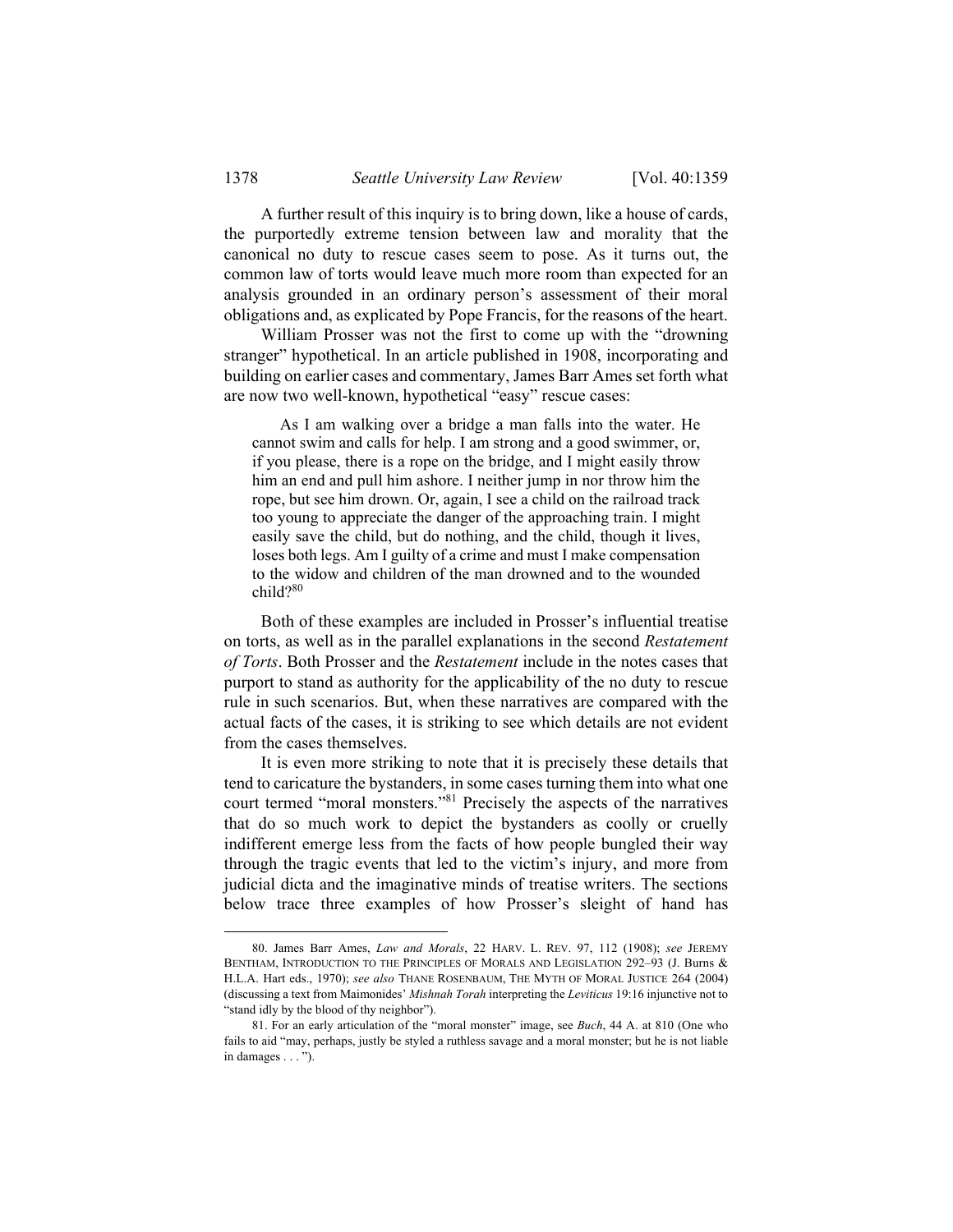embellished the narrative—the drowning stranger; the child in the jaws of a machine; and the child in the pool.

## *A. Not Sitting on the Dock, Not Close, and No Cigar*

The first edition of Prosser's *Handbook of the Law of Torts* includes the following principle in its summary of the law of "Acts and Omissions": "For an omission to act, there is no liability unless there is some definite relation between the parties which is regarded as imposing a duty to act."<sup>82</sup> Further, "[t]he law has not recognized any general duty to aid a person who is in peril."<sup>83</sup> After explaining the early and still "deeply rooted" distinction between "active misconduct, working positive injury to others" (misfeasance) and "passive inaction, or a failure to take steps to protect them from harm" (nonfeasance), $84$  the discussion of "Duty to Aid One in Peril" provides a number of examples of the law's reluctance to recognize "the moral obligation of common decency, to assist another human being who is in danger."<sup>85</sup>

The first example in the treatise is as follows: "The expert swimmer, with a boat [and a rope] at hand, who sees another drowning before his eyes, may sit on the dock, smoke his cigarette, and watch him drown."86 The authority cited for this example is a 1928 Massachusetts Supreme Court case, *Osterlind v. Hill*. 87 The example and cited authority are repeated in all five versions of the treatise.<sup>88</sup>

As Prosser was the Reporter for the 1965 *Restatement (Second) of Torts*, it is no surprise that the example also appears in § 314, "Duty to Act for Protection of Others:" "The fact that the actor realizes or should realize that action on his part is necessary for another's aid or protection does not of itself impose upon him a duty to take such action."<sup>89</sup> The explanation's language and tone closely track Prosser's, with the preference for a cigar over a cigarette:

 <sup>82.</sup> WILLIAM PROSSER, HANDBOOK OF THE LAW OF TORTS, ch. 5, § 32b, at 190 (1941) [hereinafter PROSSER 1941].

<sup>83</sup>*. Id.*

<sup>84</sup>*. Id.* at 191 (citing Francis H. Bohlen, *The Moral Duty to Aid Others as a Basis of Tort Liability*, 56 U. PA. L. REV. 217, 219 (1908)).

<sup>85</sup>*. Id.* at 192.

<sup>86</sup>*. Id.* (citing Osterlind v. Hill, 160 N.E. 301 (Mass. 1928)).

 <sup>87.</sup> *Hill*, 160 N.E. 301.

 <sup>88.</sup> WILLIAM PROSSER, HANDBOOK OF THE LAW OF TORTS, ch. 6, § 38, at 184 (2d ed. 1955) [hereinafter PROSSER 1955]; WILLIAM PROSSER, HANDBOOK OF THE LAW OF TORTS, ch. 10, § 54, at 336 (3d ed. 1964) [hereinafter PROSSER 1964]; PROSSER 1971, *supra* note 76, at 340; W. PAGE KEETON, DAN B. DOBBS, ROBERT E. KEETON & DAVID G. OWEN, PROSSER & KEETON ON THE LAW OF TORTS, ch. 9, § 56, at 375 (5th ed. 1984) [hereinafter PROSSER & KEETON 1984]. The "rope at hand" detail is included beginning with the third edition.

 <sup>89.</sup> RESTATEMENT (SECOND) OF TORTS § 314 (1965).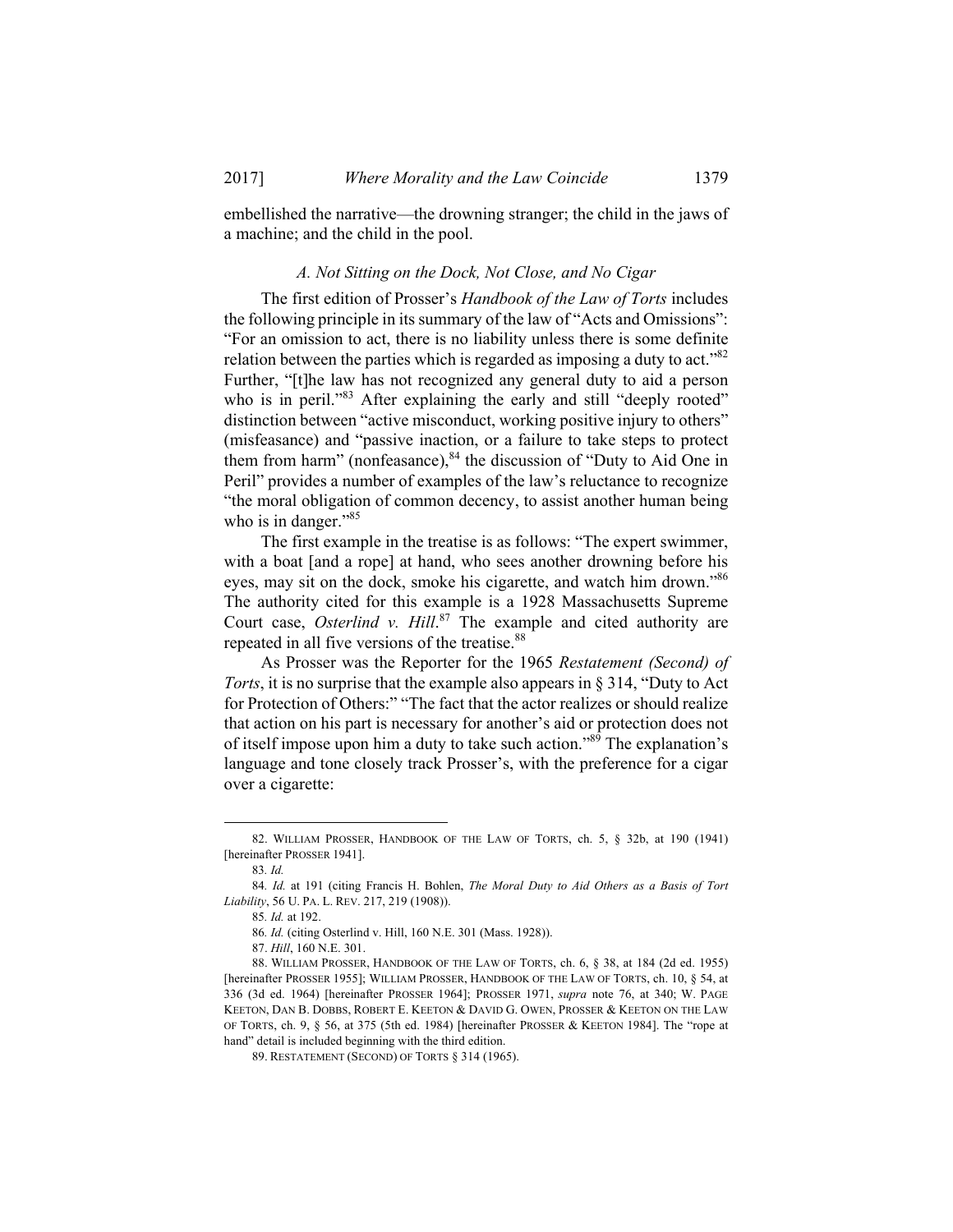The result of the rule has been a series of older decisions to the effect that one human being, seeing a fellow man in dire peril, is under no legal obligation to aid him, but may sit on the dock, smoke his cigar, and watch the other drown. Such decisions have been condemned by legal writers as revolting to any moral sense, but thus far they remain the law. It appears inevitable that, sooner or later such extreme cases of morally outrageous and indefensible conduct will arise that there will be further inroads upon the older rule.<sup>90</sup>

However, without severe distortion of the case, neither the holding nor the facts of *Osterlind* can be read as support for Prosser's point. According to the declaration, in the early morning of July 4, 1925, Osterlind and Ryan, both intoxicated, visited a business that rented pleasure boats and canoes to be used on Lake Quannapowitt in Wakefield, Massachusetts. The pair rented a canoe and went out on the lake. Shortly thereafter, the canoe capsized and Osterlind hung on to the overturned canoe "making loud calls for assistance, which calls the defendant [boat owner] heard and utterly ignored."91 After about half an hour, Osterlind released his grip and drowned. The declaration does not indicate what happened to Ryan. Osterlind's estate sued the owner of the boat, and the issue before the court was not a purported duty to rescue but a statutory obligation to have "a reasonable regard for the safety of the persons to whom he let boats and canoes."92

When *Osterlind* is read through the lens of the duty to rescue—an issue that was not before the court—it might seem that the case stands for a kind of glorification of rugged individualism. The court's discussion of *Black v. New York Railroad*, a case describing the duty owed to a local train passenger who was so intoxicated "as to be incapable of standing or walking or caring for himself in any way,"<sup>93</sup> could be interpreted as asking, "how drunk do you have to be before someone is required to help you?" Further, one might also extrapolate that a legal duty to rescue was not required based on an assumption that an able-bodied man can care for himself: anyone who was in a good enough condition to hang on to the

 <sup>90</sup>*. Id.* § 314 cmt. c. The details of the Restatement illustration for comment c further capture the sense of moral outrage. *See id.* cmt. c, illus. 1 ("A sees B, a blind man, about to step into the street in front of an approaching automobile. A could prevent B from so doing by a word or touch without delaying his own progress. A does not do so, and B is run over and hurt. A is under no duty to prevent B from stepping into the street, and is not liable to B."). For a careful analysis of the extent to which case law supports this section of the *Restatement (Second) of Torts*, see two articles by Peter F. Lake, *Recognizing the Importance of Remoteness to the Duty to Rescue*, 46 DEPAUL L. REV. 315 (1997) and *Bad Boys, Bad Men, and Bad Case Law: Re-Examining the Historical Foundations of No-Duty-to-Rescue Rules*, 43 N.Y. L. SCH. REV. 385 (1999).

<sup>91</sup>*. Osterlind*, 160 N.E. at 302.

<sup>92</sup>*. Id.*

<sup>93</sup>*. Id.* (citing Black v. New York R.R., 79 N.E. 797 (Mass. 1907)).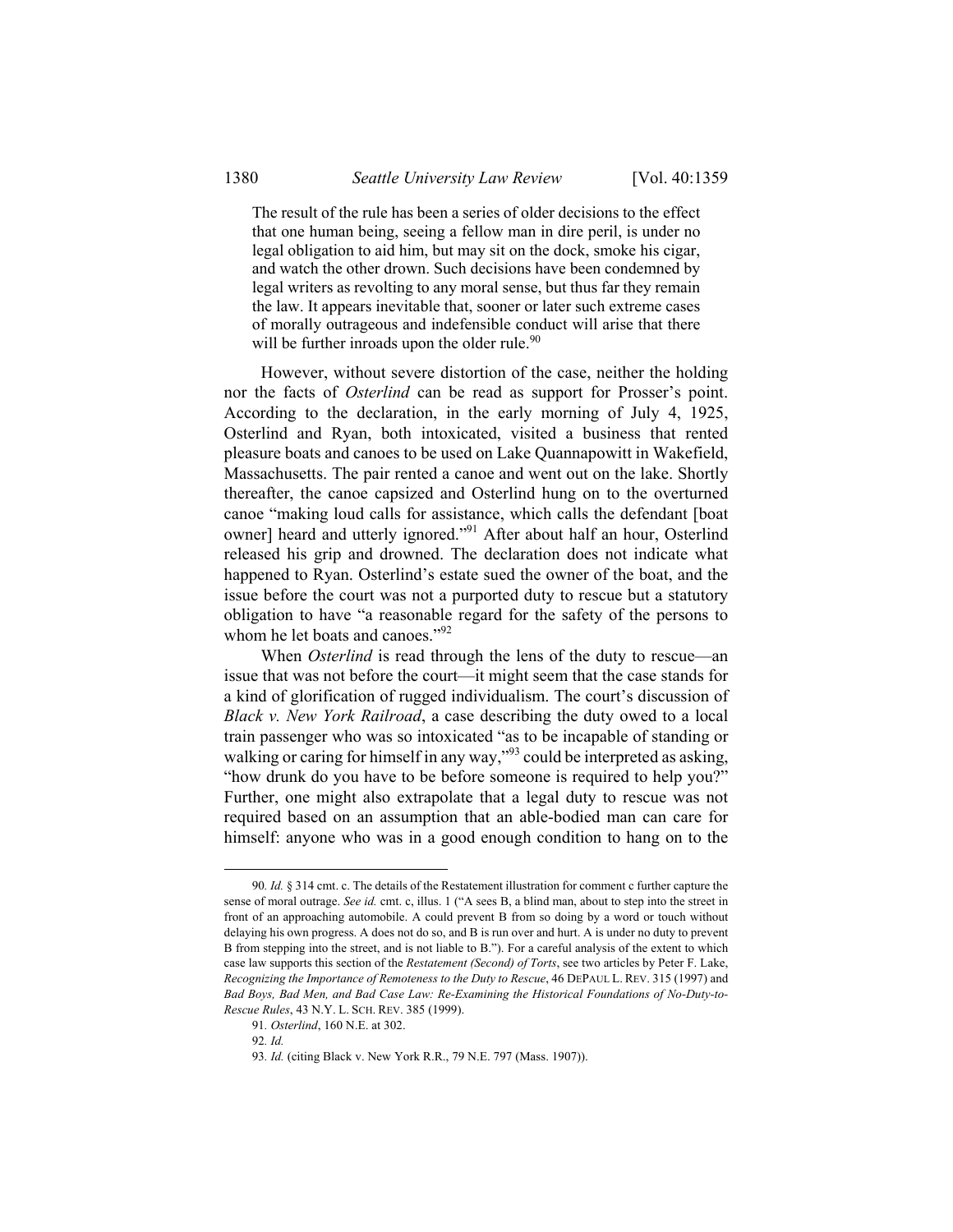canoe for half an hour and shout for help did not really require assistance.<sup>94</sup> And it seems brutally callous for the court to conclude that the failure of the defendant to respond to the plaintiff's cries for help was "immaterial."<sup>95</sup>

In contrast, when the opinion is read through the lens of the issue that actually was before the court, what would now be termed negligent entrustment—whether the boat owner had reasonable regard for the safety of the person to whom he rented the canoe, given the manifest conditions of impairment at the time of the rental transaction—then the court's focus and language make sense. As distinguished from the condition of the plaintiff in *Black*, the *Osterlind* court found that the plaintiff was not helpless—as it turned out, he was in good enough condition to hang on to a canoe for half an hour and had the wherewithal to shout for help. The case turned not on the defendant's failure to act once Osterlind was out on the lake but on the initial judgment of whether to rent a canoe to a person in light of how he presented himself at the time of the rental transaction.

Second, the facts hardly support Prosser's point. Recall that *Osterlind* is cited as authority for the principle that "the expert swimmer, with a boat and a rope at hand, who sees another drowning before his eyes, is not required to do anything at all about it, but may sit on the dock, smoke his cigarette, and watch the man drown.<sup>"96</sup> Because rescue was not precisely at issue in the case, there was no discussion of the physical position of the boat owner or boathouse employee relative to the plaintiff in distress. For example, in the declaration the plaintiff alleged that the defendant could hear Osterlind's shouts, but there is no indication that the owner or employee was on a dock, was watching the incident, or was close enough to throw him a rope. Nor was there any indication that in those undoubtedly dark early morning hours<sup>97</sup> the defendant was able to see Osterlind at all.98 And there was certainly no indication of anyone calmly smoking a cigar (or cigarette, or pipe) while a fellow human being was drowning. Neither does the case indicate how far out the canoe had drifted, what happened to Osterlind's friend, Ryan, and why Ryan did not help.

 <sup>94.</sup> *See* Philip W. Romohr, *A Right/Duty Perspective on the Legal and Philosophical Foundations of the No-Duty to Rescue Rule*, 55 DUKE L.J. 1025, 1029 n.23 (distinguishing the facts as follows: "After renting the canoe, the defendant apparently listened to the deceased's screams for help for half an hour and did nothing. In fact, the court found the deceased's ability to hang on to the canoe for that long indicated that he was not truly helpless.").

<sup>95</sup>*. Osterlind*, 160 N.E. at 302*.*

 <sup>96.</sup> PROSSER 1971, *supra* note 76, at 340.

 <sup>97.</sup> Sunrise in Massachusetts for early July is about 5:13 AM. *See Sunrise and Sunset in Boston*, TIMEANDDATE.COM, http://www.timeanddate.com/worldclock/astronomy.html?n=43&month= 7&year=2014&obj=sun&afl=-11&day=.

<sup>98</sup>*. See generally Osterlind*, 160 N.E. 301.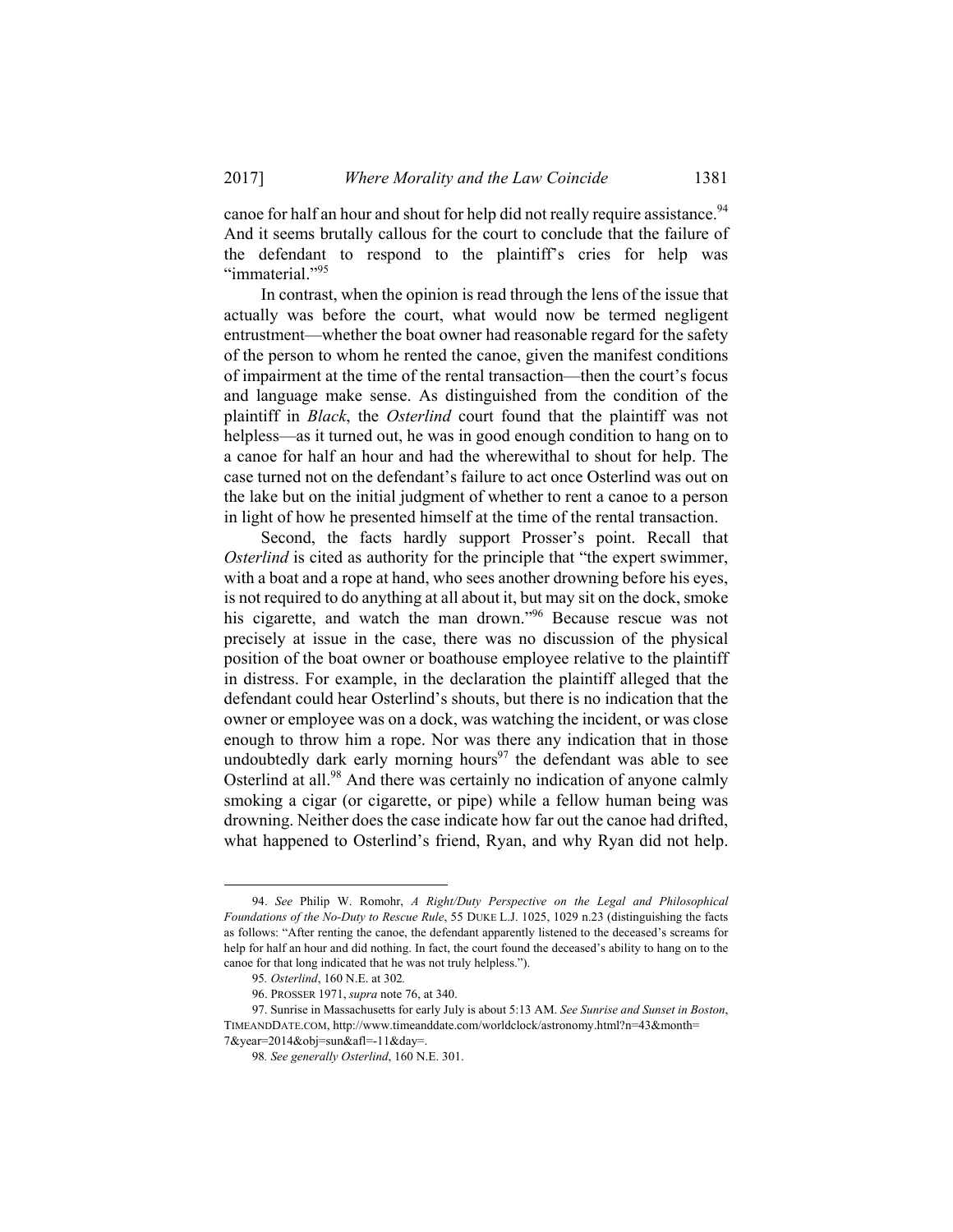The 1925 report for the town of Wakefield indicates only one death on July 4, 1925, that of Osterlind. $99$ 

Probing the question of whether the owner would have been able to hear Osterlind's shouts from a distance, a picture taken in the 1930s of Hill's Boathouse in Wakefield, Massachusetts, depicts a fairly large structure that includes not only boat rental facilities but also a dance hall on the upper floor.100 Historical accounts indicate that the Boathouse was the center of town life from 1887 through  $1963$ .<sup>101</sup> One inventory indicates that in the mid-1920s, Hill's boat rental business was not a small operation—more than 120 boats were available for rent.<sup>102</sup> The wee hours of Saturday, July 4, 1925, would have been the beginning of a holiday weekend. This may give some indication that even very late that evening the owner or employees may have been too busy to keep track of individual customers who ventured out onto the lake. Further, given that the most popular central dance hall in town was located on the floor above the boat rental space, it is not inconceivable that employees would have been unable to hear or distinguish Osterlind's shouts, regardless of how close he was to the shore.

In sum, on the facts, *Osterlind* includes no details indicating that the boat owner or the owner's agent was in a physical position to perform an "easy" rescue. Nor does the case include any indication of the details that have been so effective for turning the canoe renter into a callous and indifferent moral monster. Prosser's lampoon of a callous and gawking bystander obfuscates not only more thoughtful and nuanced discussions of the contours of affirmative obligations but also the broader and more structural considerations of the factors that were relevant to the canoe-renter's decision-making process in this case, including the extent to which one person should be responsible for the decisions or safety of another adult who is intoxicated and how to determine legal responsibility

 <sup>99</sup>*. See Annual Report of the Town Officers of Wakefield Massachusetts* (1925), http://archive.org/stream/annualreportofto1925wake/annualreportofto1925wake\_djvu.txt [https://perma.cc/KWC4-TYXP].

 <sup>100.</sup> The cover of a Lake Quannapowitt picture book features Hill's Boat House and Dance Hall with a large sign that reads "Dancing Every Saturday Night." From the picture one might also intuit the extent to which the lower boat rental part of the structure may have been impacted by the noise level of the upper level dance hall. *See* ALISON C. SIMCOX & DOUGLAS L. HEATH, LAKE QUANNAPOWITT (2011); *see also* Jayne M. D'Onofrio, *Hill's Boathouse, circa 1930's*, NOBLE Digital Heritage, Item #12056 (1933), http://heritage.noblenet.org/items/show/12056 [https:// perma.cc/5PGV-5R6J].

 <sup>101.</sup> Records indicate that the dance hall was added to the structure in 1912 and was in operation as a dance hall through the 1960s. *See* Nancy Bertrand, *History: The Boathouse, Early Center of Life in Wakefield*, WAKEFIELD PATCH (Sept. 6, 2011), http://wakefield.patch.com/groups/opinion/p/ history-the-boathouse-early-center-of-life-in-wakefield [https://perma.cc/82Z5-BKPJ].

<sup>102</sup>*. See* D'Onofrio, *supra* note 100 (describing the inventory of the boat rental operation, including more than 100 canoes and more than twenty public rowboats).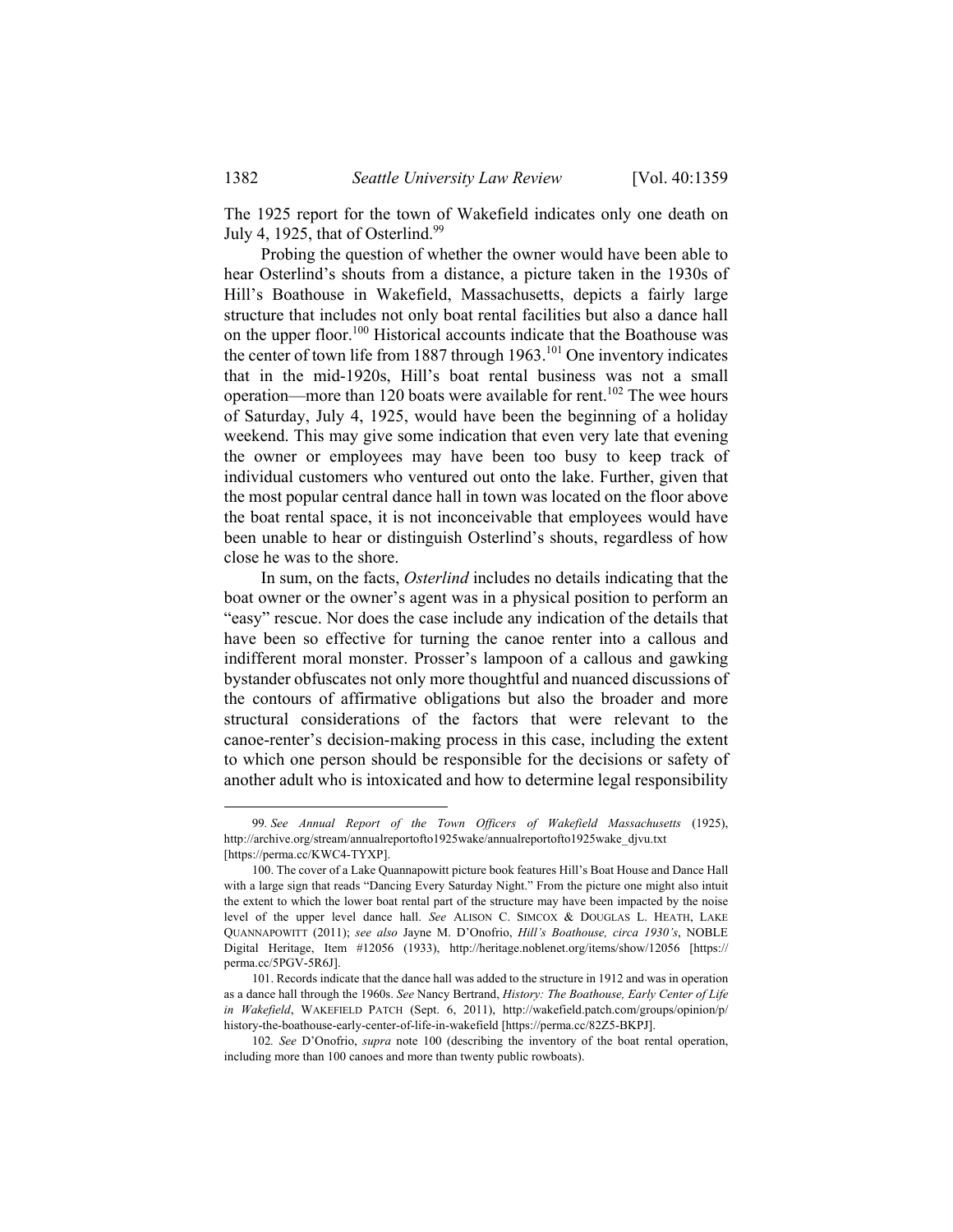for the point of intervention when intoxication levels are not always immediately evident.

#### *B. In the Jaws of a Machine: Due (in Part) to a Language Barrier*

In a second example, Prosser notes that one is under no duty "to cry warning to one who is walking into the jaws of a dangerous machine," $103$ citing, among other cases, *Buch v. Amory*. 104 The opinion by the Chief Justice of the New Hampshire Supreme Court is thick with dicta that have become the stuff of moral monster legends in the no-duty-to-rescue literature. The court made an explicit link to the Good Samaritan story, drawing a sharp distinction between law and morality:

Actionable negligence is the neglect of a legal duty. The defendants are not liable unless they owed to the plaintiff a legal duty which they neglected to perform. With purely moral obligations the law does not deal. For example, the priest and Levite who passed by on the other side were not, it is supposed, liable at law for the continued suffering of the man who fell among thieves, which they might, and morally ought to have, prevented or relieved.105

The court used an example of a baby on the railroad track as a particularly dramatic illustration:

Suppose A., standing close by a railroad, sees a two year old babe on the track, and a car approaching. He can easily rescue the child, with entire safety to himself, and the instincts of humanity require him to do so. If he does not, he may, perhaps, justly be styled a ruthless savage and a moral monster; but he is not liable in damages for the child's injury, or indictable under the statute for its death.<sup>106</sup>

In explaining the "wide difference" between causing and preventing an injury, the court returns to the two-year-old babe, this time, the child of his neighbor "in dangerous proximity to the machinery of his windmill in his yard, and easily might, but do not, rescue him. I am not liable in damages to the child for his injuries . . . because the child and I are strangers, and I am under no legal duty to protect him."<sup>107</sup> The court continues:

 <sup>103.</sup> PROSSER 1941, *supra* note 82, at 192; PROSSER 1955, *supra* note 88; PROSSER 1964, *supra* note 88; PROSSER 1971, *supra* note 76, at 341; PROSSER & KEETON 1984, *supra* note 88.

<sup>104</sup>*. See generally* Buch v. Amory Mfg. Co., 44 A. 809 (N.H. Sup. Ct. 1897).

<sup>105</sup>*. Id.* at 810. See generally *Luke* 10:30–37, for the Good Samaritan Parable, with references to the passing priest and Levite.

 <sup>106.</sup> *Buch*, 44 A. at 810.

<sup>107</sup>*. Id.* at 811.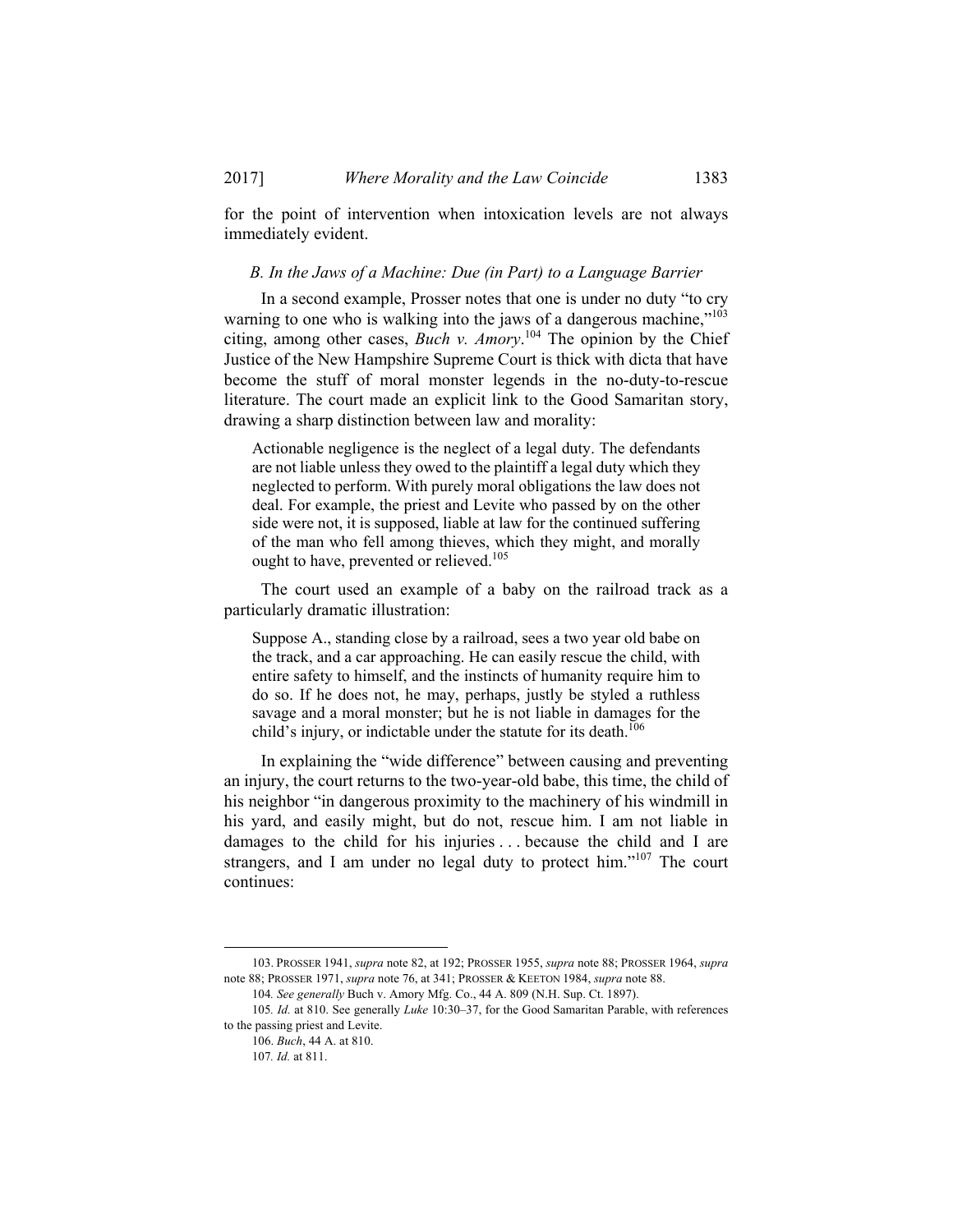Now, suppose I see the same child trespassing in my own yard, and meddling in like manner with dangerous machinery of my own windmill. What additional obligation is cast upon me by reason of the child's trespass? The mere fact that the child is unable to take care of himself does not impose on me the legal duty of protecting him in the one case more than in the other. Upon what principle of law can an infant, by coming unlawfully upon my premises, impose upon me the legal duty of a guardian? None has been suggested, and we know of none.108

Standing alone, these illustrations do have an extreme quality. But the actual facts of the case are hardly an example of indifference. The child in question was not two but eight, the brother of a thirteen-year-old employee in the mule-spinning room of a mill. While there was evidence that other boys had brought their younger brothers to the factory, there was no evidence in the record that the employer knew this. The court noted that about two hours before the accident, the overseer in charge of the other boys became aware that the eight-year-old boy was not an employee and directed him to leave. "[T]hinking he might not understand English, [he] took him to an operative who spoke the plaintiff's language, whom he told to send the plaintiff out."109 It seems that the boy either did not understand or did not follow the directive. Subsequently, his hand became caught in a gearing that the other boys had been instructed to avoid.<sup>110</sup>

When the dicta are compared with the facts, the actual case includes neither a baby nor a direct awareness on the part of the employer that a child was "walking into the jaws of a dangerous machine."111 The facts do indicate some effort to remove the boy from danger and that the tragic bungle was at least in part a failure to communicate effectively due to a language barrier. As the court summarized, the negligence charged to the employer was that "inasmuch as they could not make the plaintiff understand a command to leave the premises, and ought to have known that they could not, they did not forcibly eject him."<sup>112</sup>

The image of *Buch* that remains fixed in our legal–cultural imagination is that of a law that remains callous and indifferent to a bystander watching a baby crawl into a machine. In reality, like in *Osterlind*, the facts of *Buch* include no reference to a bystander–witness coolly watching the accident unfold before his eyes.

 <sup>108</sup>*. Id.*

<sup>109</sup>*. Id.* at 809.

<sup>110</sup>*. Id.*

<sup>111</sup>*. See supra* note 103.

 <sup>112.</sup> *Buch*, 44 A. at 810.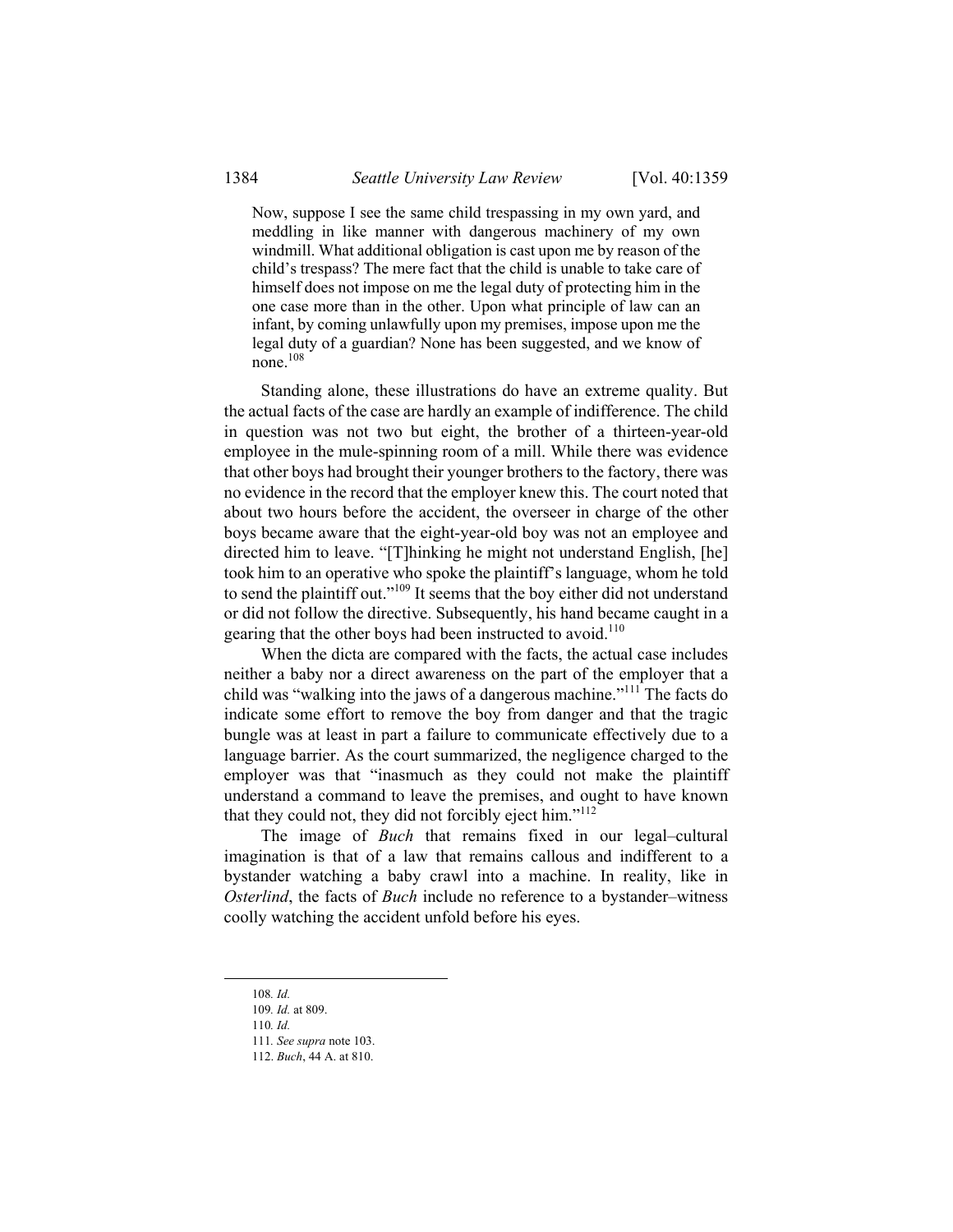## *C. Swimming Pool Tragedy: Failure to Lock the Door to the Yard*

In the 1971 fourth edition of Prosser's treatise, *Handiboe v. McCarthy*113 is included in the footnote with *Osterlind* as further authority for the idea that the expert swimmer is not required to do anything as a man drowns before his eyes. The summary notes that in *Handiboe* "it was held that there was no duty whatever to rescue a child licensee drowning in a swimming pool."114 *Handiboe* does involve a small child and a swimming pool, but it is not a failure to rescue case, at least not in the sense of fitting into this line of hypotheticals. In *Handiboe*, the plaintiff's four-year-old son had been a frequent visitor to the defendant's home to play with the defendant's son of the same age. The housekeeper was the only adult at home at the time of the accident. On the day of the accident, a door had been left unlocked, giving the children access to an enclosed yard with a swimming pool. The deep end of the pool contained about three feet of water, together with a slippery and slimy "accumulation of leaves, moss, and other trash and scum."<sup>115</sup> When the little boy fell into the pool, he was unable to pull himself up because of the slippery condition.<sup>116</sup>

The case is very sad, but not an example of cruel indifference. The tragic consequences were the result of a careless person leaving a door unlocked. One might sustain a strong critique of the court's reasoning and the extent to which adult supervision should have informed the neighbor's duty of care to the child. But this is hardly a case in which a bystander stood by doing nothing, watching a child drown. In fact, based on the facts as recounted in the case, there were no witnesses at all.

#### *D. Healing the Perceived Tension Between Law and Morality*

Why fuss over these seemingly tiny factual disputes regarding the depiction of bystanders? There are two reasons to correct the record. First, the framework depicting bystanders as "moral monsters" has caused enormous damage, convincing legions of law students and lawyers that it is difficult to reconcile their ordinary moral instincts and their study of the law. Second, the hyperbolic tendencies to create moral monsters distract from the harder work required to identify and resolve the more complex sources of injustice.

Regarding the first, of course if the image of a baby drowning in a wading pool did not catch our attention, something would be awry. As a

116*. Id.*

 <sup>113.</sup> Handiboe v. McCarthy, 151 S.E.2d 905 (Ga. Ct. App. 1966).

 <sup>114.</sup> PROSSER 1971, *supra* note 76, ch. 9, § 56 at 340 n.60; PROSSER & KEETON 1984, *supra* note 88, ch. 9, § 56 at 375 n.22.

<sup>115</sup>*. Handiboe*, 151 S.E.2d at 907.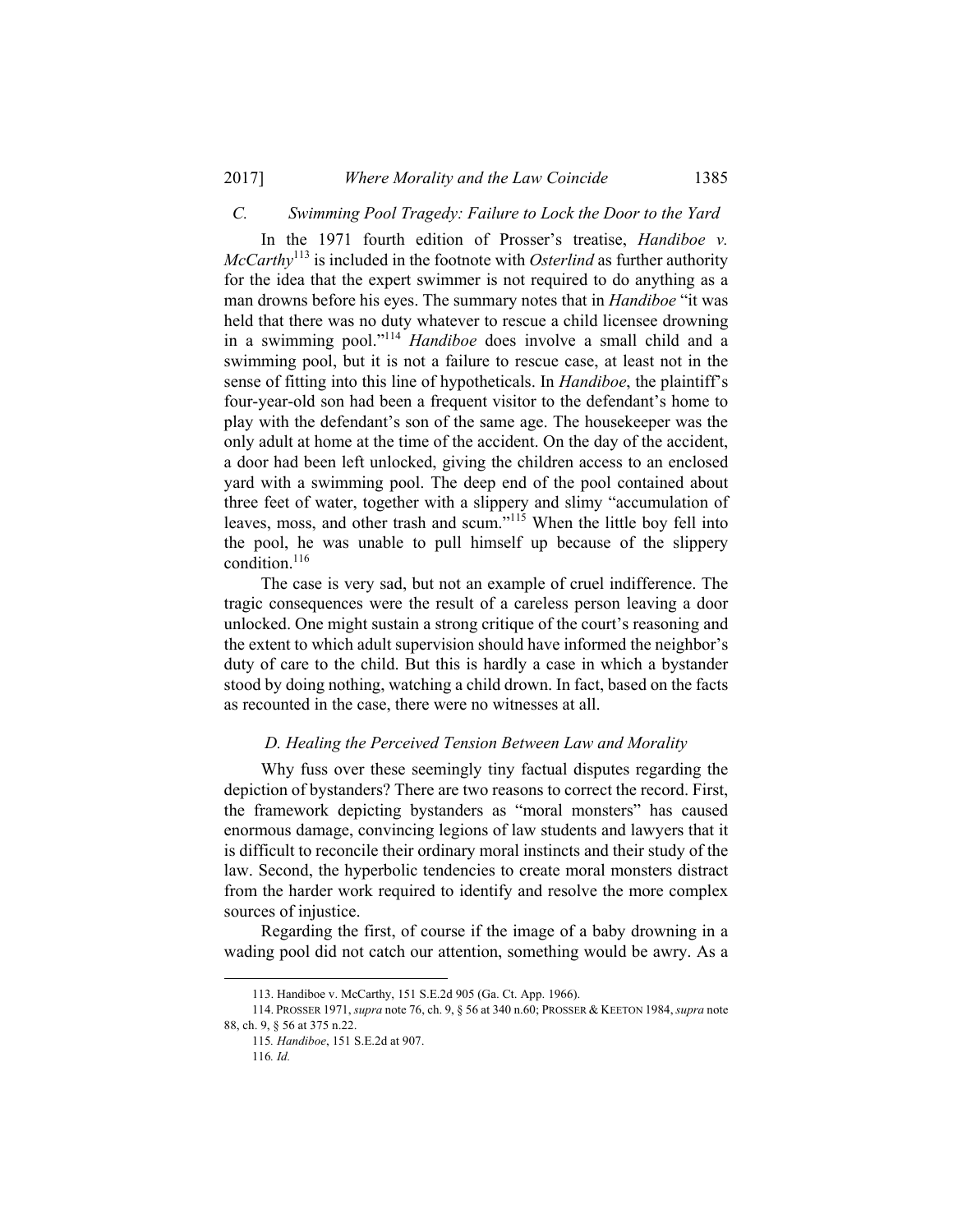teaching tool, this hypothetical is precisely designed to attract students' attention and to help them learn to think with their heads, even when the example pulls on their heartstrings. But a certain habit of referring to hypotheticals located at the extreme edges of reality may also be grounded in a sense that becoming a lawyer entails entry into a mindset and way of being that is different from that of people who are not lawyers.

One student's reflections on the varying responses of first year law students and their visiting family members during a "Family Day" mock torts class discussion of *Osterlind* draws out the contrast:

My father came to visit and we sat in on a first year torts class. The *Osterlind* case was discussed and I remember distinctly that this case more than any other drew perplexed questions from visiting family members. The visitors just could not understand how the defendant was not culpable in some way. The professor teaching the class had several students planted in the room upon whom he called to discuss the case and they rattled off the legal theory without missing a beat. The rest of the law students present, myself included, nodded in agreement and felt proud that we could follow this logic. We had learned a lot during that first year. We were thinking like lawyers—something that our families could not do.<sup>117</sup>

Some students do not nod in agreement or feel proud. Instead, they feel confused and maybe even horrified or sickened. For some, discussion of the no-duty-to-rescue cases is a moment they realize, to quote Carole King, that "something inside has died."118 They detect within themselves a kind of fissure between what they perceive as the technical, partisan, even "hired gun" mentality of the legal profession, and their sense of duty and respect for other human beings grounded in ordinary morality and common sense. The student goes on to engage these concerns:

We hear that expression a lot—think like a lawyer. That's our goal in law school. However, cases like *Osterlind* demonstrate that thinking like a lawyer means thinking the polar opposite of what we were raised to think and what the rest of society thinks. It means disregarding the moral compass that guides all of society. If that's the case—then why should we want to think like lawyers?<sup>119</sup>

Some students fight back. The no-duty-to-rescue examples provoke a kind of rebellion against the normative rule—the law must be wrong, it should be changed. As one student from an earlier generation described

 <sup>117.</sup> Corina Bogaciu, *Thinking Like a Lawyer*, FORDHAM FORUM ON L., CULTURE, & SOC'Y BLOG (Dec. 20, 2008, 7:17 PM), http://www.forumonlawcultureandsociety.org/2008/12/20/thinkinglike-a-lawyer/ [http://perma.cc/KD3B-5R3C].

 <sup>118.</sup> *See* CAROLE KING, IT'S TOO LATE (Tapestry 1971).

 <sup>119.</sup> Bogaciu, *supra* note 117.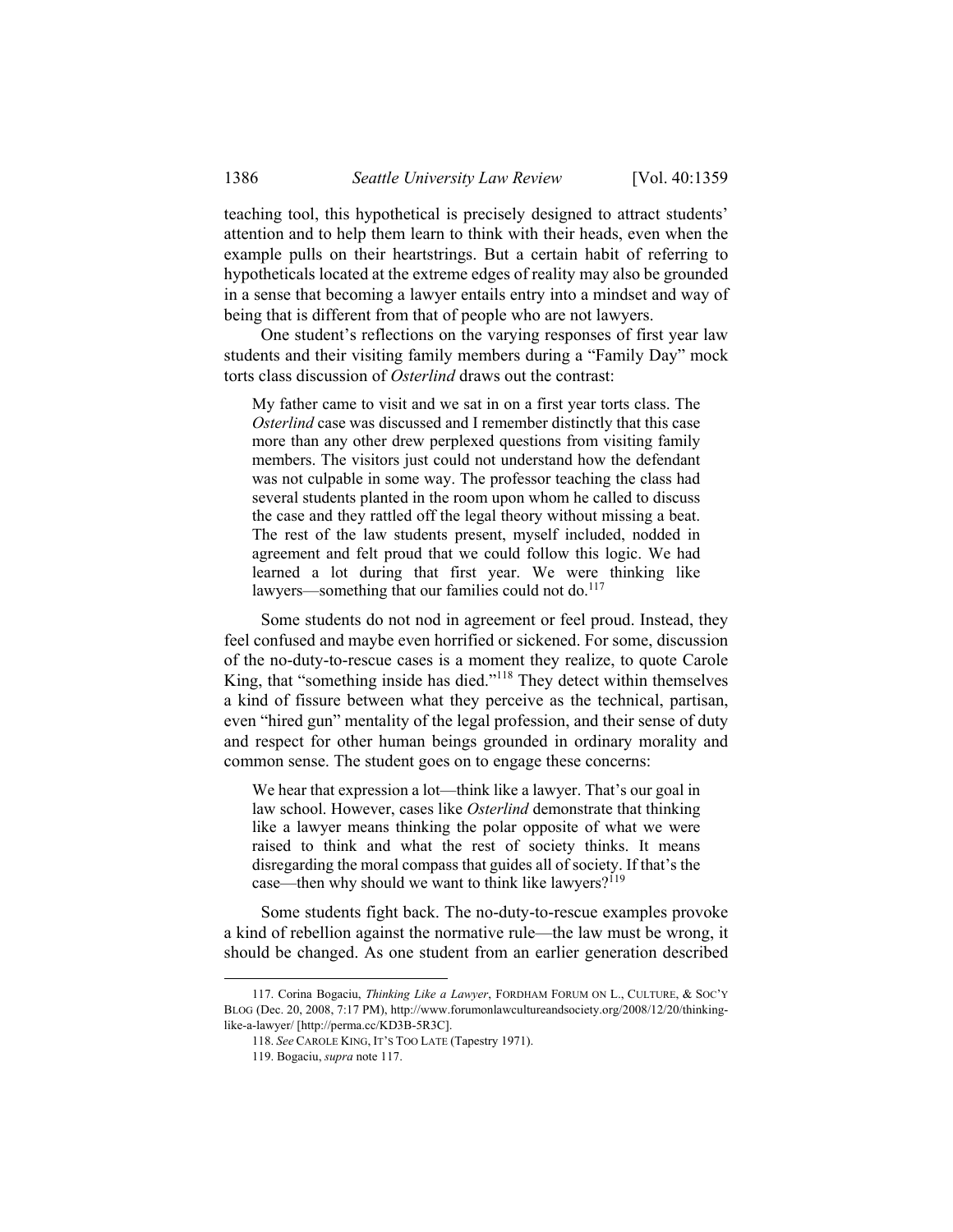her torts class discussion of *Osterlind* and *Handiboe*: "there was a visible reaction of horror to these unsavory cases. Our moral sensibilities were deeply offended. Almost instinctively we turned to the legal system. 'There ought to be a law,' we cried."120

How might attention to the interior life of bystanders, as illuminated by Pope Francis's complex reflection on the moving parts of this problem, help to heal the perceived tension between responses grounded in ordinary morality and this common law tort rule? Pope Francis's account of mercy manages to hold together two points in seeming contrast: on one hand, a strong critique of a culture of indifference, and on the other, a capacity to understand and even embrace the limitations that people may experience when they encounter pain and violence. Perhaps it is precisely the capacity to hold together these contrasts that may shed light on a more humane and more realistic assessment of bystander obligations.

It may also illuminate the process of learning how to "think like a lawyer." For example, holding these elements together might also help foster students' appreciation for the complexities of such situations that inform the real-life questions about bystander response to emergencies. "Thinking like a lawyer" should include developing the complex categories needed to understand and work with the facts of real-life situations and actual cases, not just streamlined hypotheticals.

Further, the exercise of learning to "think like a lawyer" should also include attention to the *interior life* of *real people* that one encounters in the process of learning about the legal system—whether through a case account, a newspaper story, or a client in a clinic. In some of the cases in the classic torts canon, actual human beings have suffered a loss, been subjected to violence, or witnessed something traumatic. Some of the bystanders were distracted, tongue-tied, or extremely fearful, and for good reason. Others were paralyzed by pressure or loyalty. "Thinking like a lawyer" includes the capacity to perceive all of the ways in which circumstances and subjective perspectives inform how people act and react and the decisions that they make.

If the extreme "moral monster" hypotheticals are not grounded in the facts of the cases and if they actually obfuscate many important tort law questions, then there is no need to wield them in a way that only serves to confuse law students. Instead of accentuating a fissure between a student's understanding of the law and ordinary morality, these hypotheticals should call for ordinary morality to kick in as a support to the exercise of critical analytical skills.

 <sup>120.</sup> Hillinger, *supra* note 19, at 9.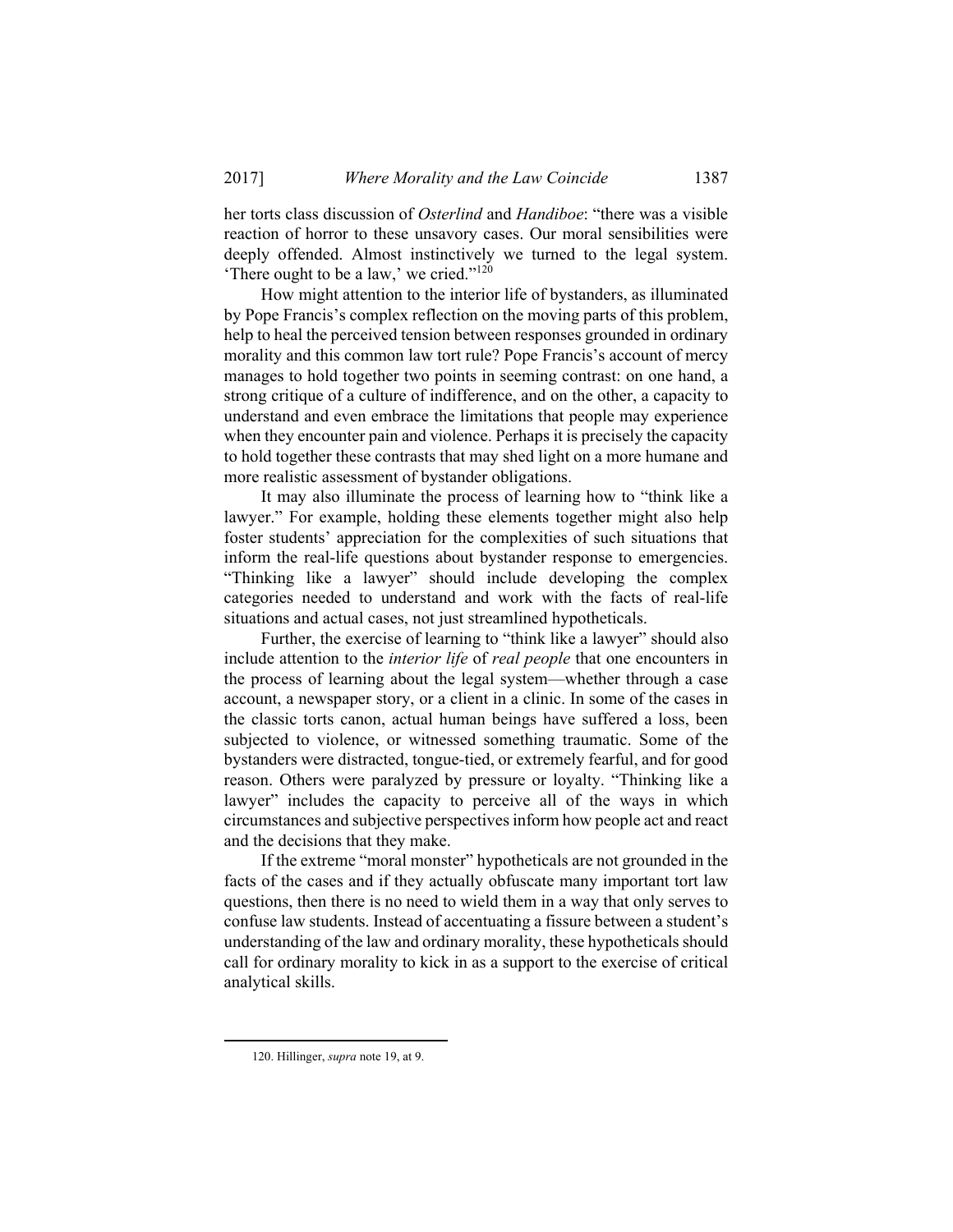Regarding the second reason, the extent to which "moral monster" hypotheticals distract from the more difficult analysis of sources of injustice, "thinking like a lawyer" should also include the invitation to think structurally about the extent to which the law, or which aspects of the law, may or may not be the right instrument to address difficult moral problems. A host of structural and institutional questions pervade the seemingly "easy" rescue cases. Especially when violence is involved, complex social, personal, and psychological factors necessarily inform how bystanders engage the scene, making it very difficult to articulate a clear pattern of obligatory conduct. Some encounters between bystanders and victims may indicate something like moral monstrosity on the part of a witness—but these are hardly "easy" cases.<sup>121</sup>

Once the mythical moral monsters are dismissed from the classroom, the passionate anger that can rise in the face of injustice can be channeled toward the investigation of these subtler subjective, relational, and structural problems. It is to this dimension that Part IV now turns.

## IV. THE GOOD SAMARITAN IS NOT ENOUGH: ATTENTION TO STRUCTURES

#### *A. Battling the Frameworks that Produce Robbers and Victims*

A further layer of Pope Francis's reflections to consider is his assessment of when the Good Samaritan is "not enough." Particularly when engaging interdisciplinary projects at the nexus between theological reflection and business models, the Pope has exhorted participants to pay close attention to the deeper and more structural questions that may permeate the incidents and contexts that lead to accidents, violence, or other forms of injury. Drawing on a pervasive theme in Catholic social thought across the decades, $122$  the Pope explains that the problem with a myopic focus on individual action is that it may obfuscate the occasions when the root of our most difficult problems should also be attributed to structures and systems that foster injustice.

 <sup>121</sup>*. See generally* Uelmen, *Crime Spectators*, *supra* note 2 (discussing the mythical aspects of how bystanders to the Kitty Genovese murder were depicted and suggesting elements to distinguish fearful or distracted bystanders from "engaged spectators" who are, in a certain sense, participants in the violence).

<sup>122</sup>*. See, e.g.*, John Paul II, *Sollicitudo rei socialis* (On Social Concerns) paras. 36–39 (1987), http://w2.vatican.va/content/john-paul-ii/en/encyclicals/documents/hf\_jp-ii\_enc\_ 30121987\_sollicitudo-rei-socialis.html [http://perma.cc/MMV3-42Q9] (discussing the theological concept of "structures of sin").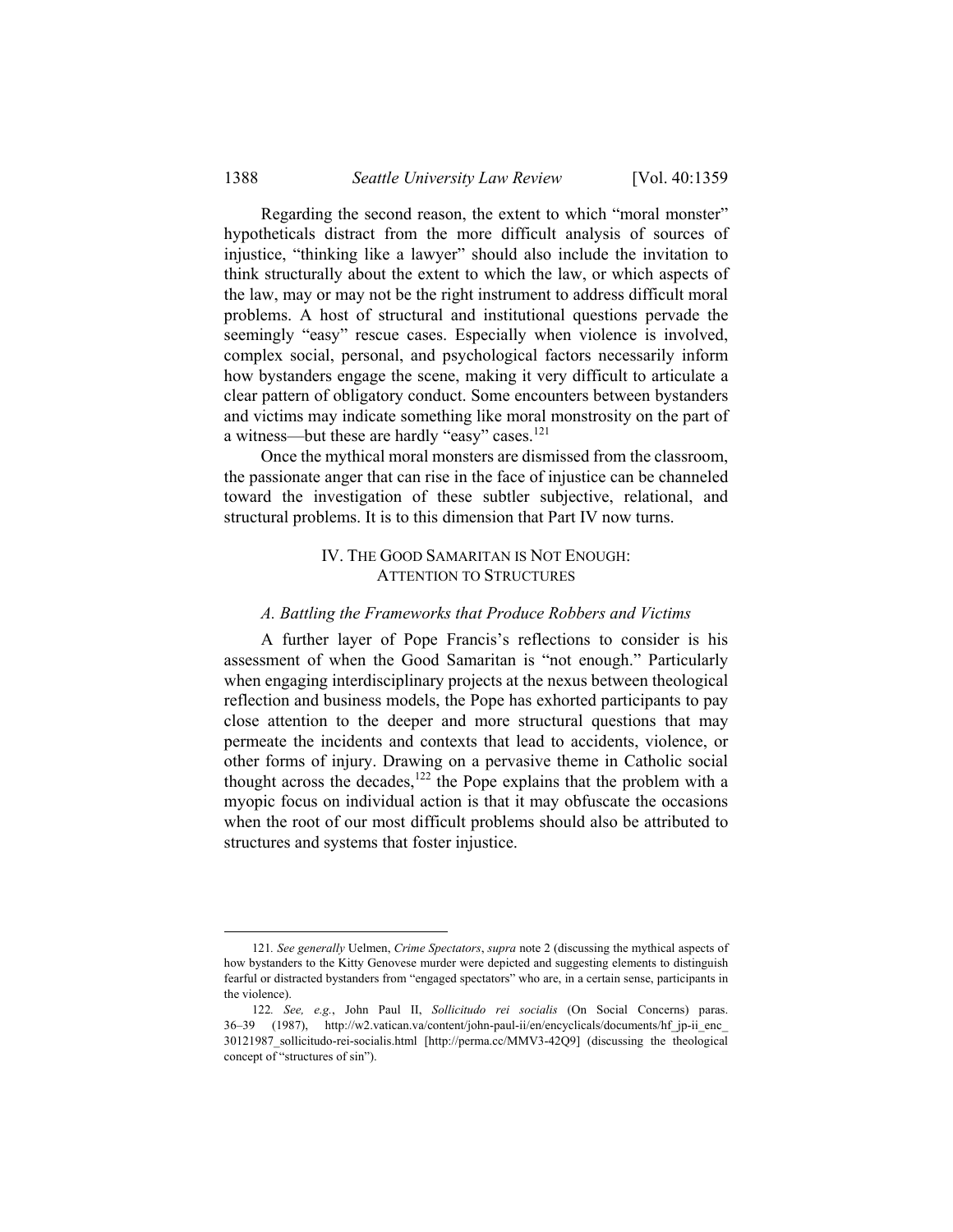For example, in an address to participants in the "Economy of Communion" project, $123$  Pope Francis explored how a business project dedicated to combatting poverty must pay attention to how this work is embedded in *social and legal systems* that tend to "produce" marginalized and "discarded" people:

But—and this can never be said enough—capitalism *continues to produce discarded people* whom it would then like to care for. The principal ethical dilemma of this capitalism is the creation of discarded people, then trying to hide them or make sure they are no longer seen. A serious form of poverty in a civilization is when *it is no longer able to see its poor*, who are first discarded and then hidden.<sup>124</sup>

Note the Pope's deep skepticism regarding efforts to repair human and environmental damage with "credits" or other kinds of financial contributions.

Aircraft pollute the atmosphere, but, with a small part of the cost of the ticket, they will plant trees to compensate for part of the damage created. Gambling companies finance campaigns to care for the pathological gamblers that they create. And the day that the weapons industry finances hospitals to care for the children mutilated by their bombs, the system will have reached its pinnacle. This is hypocrisy!<sup>125</sup>

What might it mean to explore a vision of justice that pushes beyond *individual* attention to those who are "discarded"? Here too, the Pope is deeply skeptical about some forms of utilitarian cost–benefit analysis, and he challenges the Project to keep its horizons broad:

[The project] must not only care for the victims, but build a system where there are ever fewer victims, where, possibly, there may no longer be any. As long as the economy still produces one victim and

 <sup>123.</sup> Economy of Communion, *supra* note 5. Pope Francis began the address by probing the potentially oxymoronic quality of the project's name, and in so doing he also gave a synopsis of its work: *Economy and communion*. These are two words that contemporary culture keeps separate and often considers opposites. Two words that you have instead joined, accepting the invitation that Chiara Lubich offered you 25 years ago in Brazil, when, in the face of the scandal of inequality in the city of São Paulo, she asked entrepreneurs to become *agents of communion*. . . . With your life you demonstrate that economy and communion become more beautiful when they are beside each other." *See generally* Luigino Bruni & Amelia J. Uelmen, *Religious Values and Corporate Decision Making: The Economy of Communion Project*, 11 FORDHAM J. CORP. & FIN. L. 645, 662–65 (2006) (describing the project and providing a sketch of insights applicable to economic and legal theory).

 <sup>124.</sup> Economy of Communion, *supra* note 5.

<sup>125</sup>*. Id.*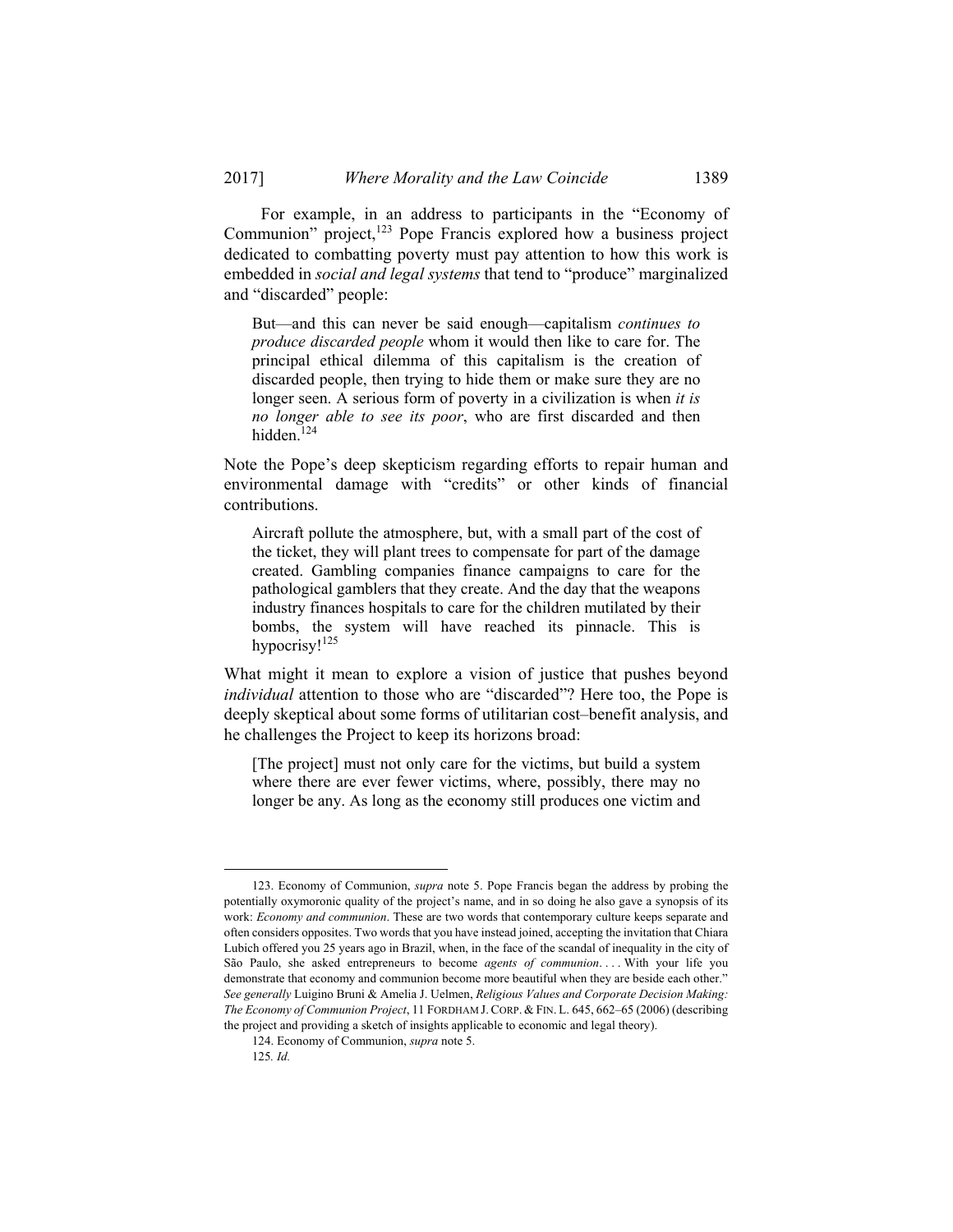there is still a single discarded person, communion has not yet been realized; the celebration of universal fraternity is not full. <sup>126</sup>

The bar is high: lack of attention to "a single discarded person" indicates that we have work to do. He then refers to the Parable of the Good Samaritan, but notes the need to go beyond this story:

[W]e must work toward changing the rules of the game of the socioeconomic system. Imitating the Good Samaritan of the Gospel is not enough. Of course, when an entrepreneur or any person happens upon a victim, he or she is called to take care of the victim and, perhaps like the Good Samaritan, also to enlist the fraternal action of the market (the innkeeper). . . . But it is important to act above all *before* the man comes across the robbers, by battling the frameworks of sin that produce robbers and victims. An entrepreneur who is only a Good Samaritan does half of his duty: he takes care of today's victims, but does not curtail those of tomorrow. 127

By analogy, one might argue that in the interdisciplinary conversation about the obligations of bystanders, a legal theorist who pays attention only to the moral exhortations for individuals to pierce the "soap bubbles"128 that isolate them from attention to their neighbor's needs also only does half of her duty. It is with this critical eye that this Part now turns to an analysis of two additional canonical no-duty-to-rescue cases.

## *B. The Railroad Cases: The Duties of Landowners, Not Bystanders*

The cases discussed in Part III reveal a gap between the facts of the cases and the explanatory narratives drawn out by courts or treatise authors. In contrast, the "easy rescue" railroad cases present a different framework:129 railroad owners and employees are not mere bystanders, they are landowners or agents of landowners who are dealing with trespassers. In the leading case, *Union Pacific Railway v. Cappier*, a trespasser on a railroad track was struck and injured by a moving train, through no fault of the railroad.130 Suit was brought for failure to assist the injured, bleeding trespasser.

If the injured person had been a passenger, such would have constituted the kind of "special relationship" between passenger and carrier, triggering a duty of care. The usual course of action in these

 <sup>126</sup>*. Id.*

<sup>127</sup>*. Id.*

<sup>128</sup>*. See Lampedusa*, *supra* note 12.

<sup>129</sup>*. See generally* Harold F. McNiece & John V. Thornton, *Affirmative Duties in Tort*, 58 YALE L.J. 1272, 1279–80 (1949); Sam B. Warner, *Duty of a Railway Company to Care for a Person It Has Without Fault Rendered Helpless*, 7 CALIF. L. REV. 312 (1919).

 <sup>130.</sup> Union Pac. Ry. v. Cappier, 72 P. 281, 282 (Kan. 1903).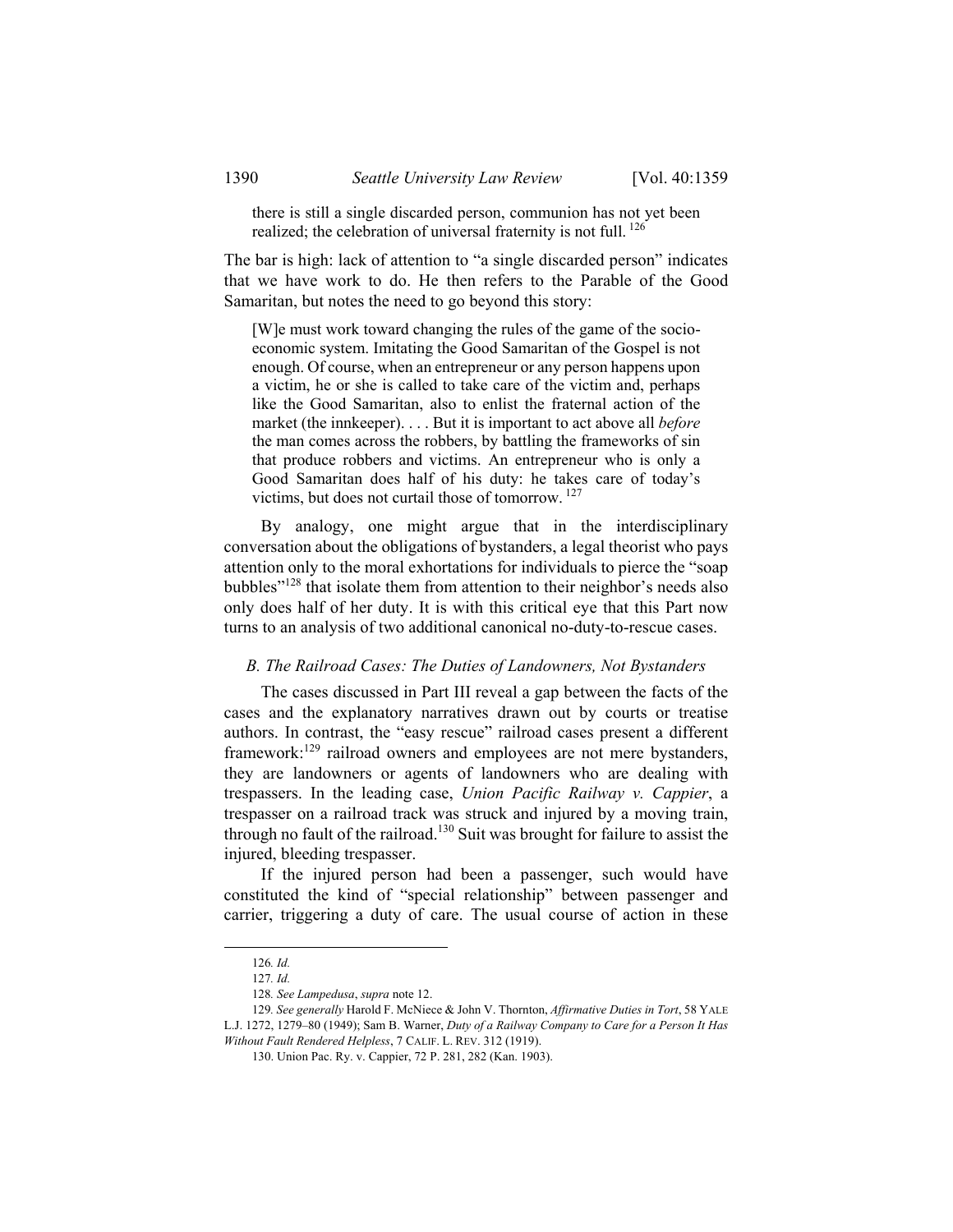situations would have been for the crew to take charge of the hurt person, render first aid, and get the injured passenger to a hospital or under a doctor's care.<sup>131</sup> This duty did not extend to trespassers. The court explained:

[T]he duty [to aid] must be owing from the defendant to the plaintiff, otherwise there can be no negligence . . . . And the duty must be owing to plaintiff *in an individual capacity*, and not merely as one of the general public. This excludes from actionable negligence all failures to observe the obligations imposed by charity, gratitude, generosity, and the kindred virtues.<sup>132</sup>

Like *Buch* discussed above, *Cappier* is also infamous for its extremely broad dicta drawing sharp lines between moral and legal obligations.

With the humane side of the question courts are not concerned. It is the omission or negligent discharge of legal duties only which come within the sphere of judicial cognizance. For withholding relief from the suffering, for failure to respond to the calls of worthy charity, or for faltering in the bestowment of brotherly love on the unfortunate, penalties are found not in the laws of men, but in that higher law, the violation of which is condemned by the voice of conscience, whose sentence of punishment for the recreant act is swift and sure.<sup>133</sup>

This language—not the holding, and not even the principle that landowners should not be legally responsible for assisting trespassers who have been injured through no fault of the railroad—has been the source of harsh criticism in the literature. As John Scheid lamented: "The court's attitude is one of consummate individualism, and the case is a perfect example of its excesses."<sup>134</sup>

As noted above, in all of these cases, railroad owners and employees are not mere bystanders, they are landowners or agents of landowners who are dealing with trespassers. And in all likelihood the reason that the railroad employees did not assist trespassers injured on the tracks was

 <sup>131.</sup> Charles O. Gregory, *Gratuitous Undertakings and the Duty of Care*, 1 DEPAUL L. REV. 30, 43 (1951).

 <sup>132.</sup> *Cappier*, 72 P. at 283 (emphasis added); *see also* Adams v. Southern Ry. Co., 34 S.E. 642 (N.C. 1899) (holding that a railroad employee had no authority to employ at the company's expense a physician to care for three homeless people who were injured while stealing a ride on the train). *Contra*  Whitesides v. S. Ry. Co., 38 S.E. 878 (N.C. 1901). Some states impose a statutory obligation to alert medical personnel in case of such accident. Adkins v. Atlanta & C. Airline Ry. Co., 2 S.E. 849 (S.C. 1887) (discussing statute requiring railroad companies to notify the physician most accessible in the event of an accident causing injury).

 <sup>133.</sup> *Cappier*, 72 P. at 282.

 <sup>134.</sup> John H. Scheid, *Affirmative Duty to Act in Emergency Situations: The Return of the Good Samaritan*, 3 J. MARSHALL J. PRAC. & PROC. 1, 2 (1969).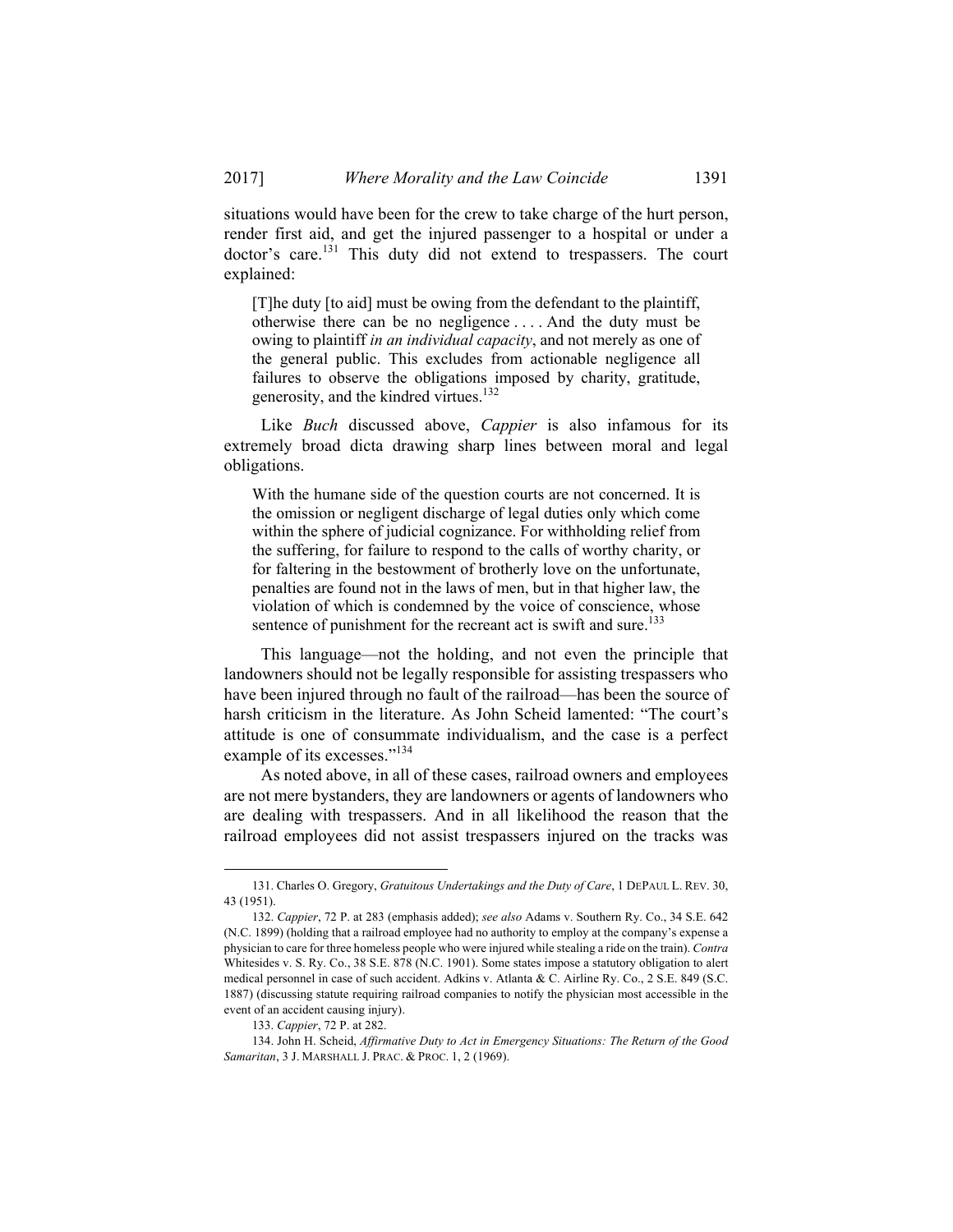because of a company policy regarding injured trespassers. Certainly railroad employees could be critiqued for their failure to challenge the inhumane consequences of company policy.135 But, as Harper and James note, the railway cases are not exactly analogous to the relationship between a bystander and a baby in a pool, "where there is no antecedent relationship between the parties and defendant has done nothing to create the risk."136

In contrast, they submit that these cases seem to call for a more structural, institutional response: "As we have seen, there is growing belief that the beneficiaries of an enterprise which creates risks should pay for the casualties it inflicts without regard to fault."137 Either way, like the other canonical rescue cases discussed above, the railroad cases shed little light on the decision-making process of bystanders.

## *C. When the "Bystander" Is a Bully*

Similarly, and as noted above, seemingly "easy" rescue cases that involve the bystander as a witness—and perhaps also as a participant—in some form of violence also beg deeper social, psychological, and structural questions.138 Of all of the canonical "easy rescue" cases, *Yania v. Bigan*139 seems to most closely track the cool indifference of the expert swimmer watching someone drown. According to the complaint, John Bigan and Joseph Yania were both operators of coal strip-mining operations in Pennsylvania. Together with another man, Boyd Ross, Yania came onto Bigan's property in order to discuss a business matter. While they were there, Bigan asked them to help him get a pump started. The pump was submerged in a large trench that had been cut for the purpose of removing the coal underneath. The water was about eight to ten feet deep. The complaint alleges that while Yania was standing at the edge of the trench, Bigan and Ross were "urging, enticing, taunting and inveigling" him to jump into the water.<sup>140</sup> Yania jumped and subsequently drowned. The complaint alleged that Bigan failed to take reasonable steps to assist him.<sup>141</sup>

Taking the allegations in the complaints to be true, the appellate court acknowledged that had Yania been "a child of tender years or a person mentally deficient then it is conceivable that taunting and enticement could

 <sup>135.</sup> Note that the harsh impact of these policies would be mitigated over time also due to changes in tort doctrine. *See* Gregory, *supra* note 131, at 43. *See generally* Warner, *supra* note 129.

 <sup>136.</sup> FOWLER V. HARPER & FLEMING JAMES, JR., 2 THE LAW OF TORTS 1047 (1956).

<sup>137</sup>*. Id.*

<sup>138</sup>*. See generally* Uelmen, *Crime Spectators*, *supra* note 2.

 <sup>139.</sup> Yania v. Bigan, 155 A.2d 343, 343–46 (Pa. 1959).

<sup>140</sup>*. Id.* at 345.

<sup>141</sup>*. Id.*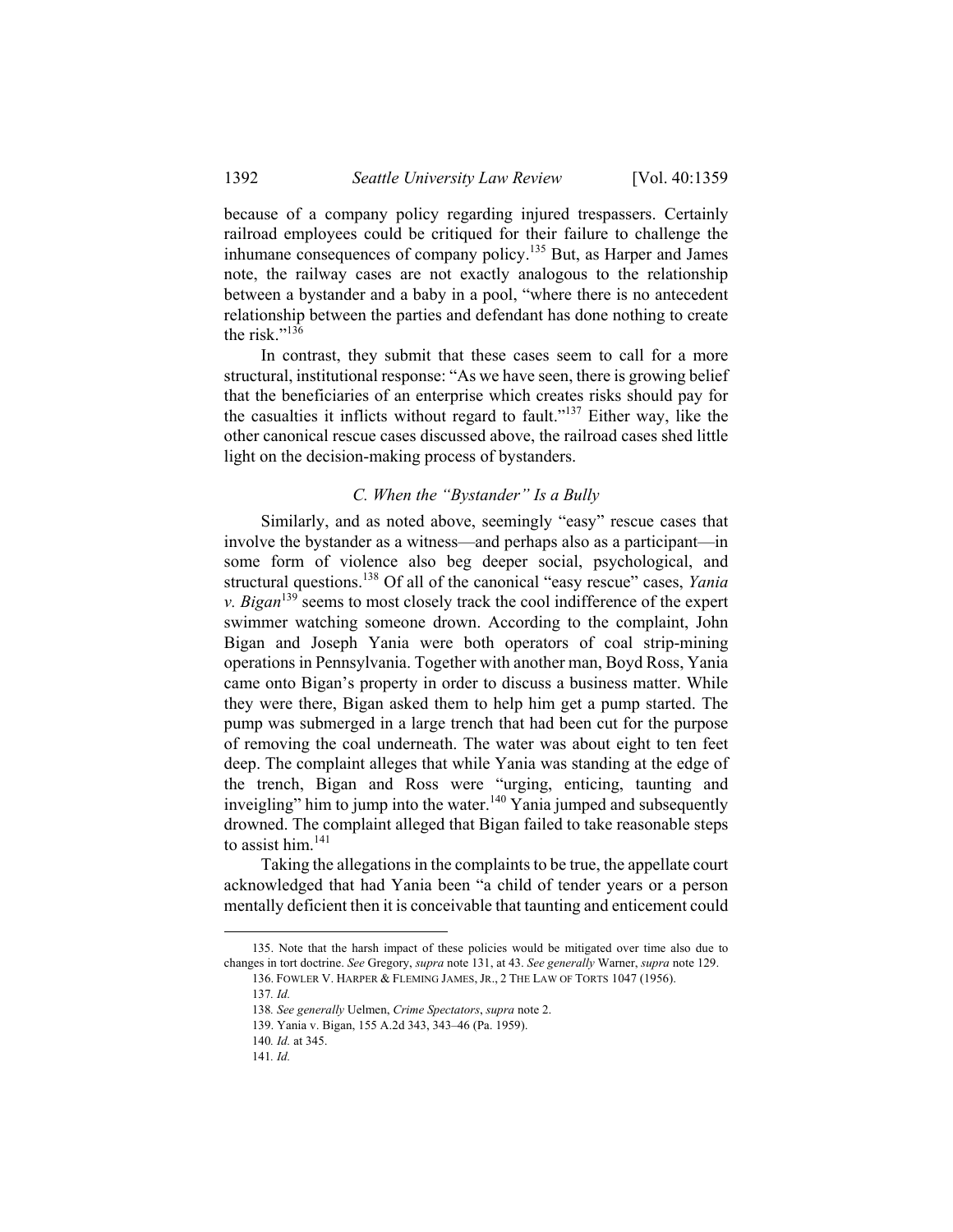constitute actionable negligence if it resulted in harm."142 But when he "undertook to perform an act which he knew or should have known was attended with more or less peril,"<sup>143</sup> he was an adult in full possession of all his mental faculties. His own action, not Bigan's conduct, was held to be the cause of his "unfortunate death."144 Bigan is one of the few actual onlookers in the canonical cases, and the descriptions of his conduct, at least as described in the complaint, may actually provide the most insight into his intentions and his decision-making process.

But this is precisely why this case is also a misnomer—not only for the duty-to-rescue discussion but also for a discussion regarding the moral and legal obligations of bystanders. Bigan was hardly a bystander. On the contrary, the facts indicate that Bigan was very involved and perhaps best characterized as a bully, actively contributing to the risk that ultimately led to Yania's demise.<sup>145</sup> Thus, this does not answer the question of whether Yania's choices, made as a competent adult, would have eviscerated that contributing factor. But regardless, neither the case nor the commentary provides a good model for a discussion of the legal and moral obligations of bystanders.

## *D. Proceeding to the More Difficult Questions*

As discussed above, when these canonical no-duty to rescue classics are examined carefully, it turns out that *none* of the facts turn on the failure of bystanders to assist a victim in need of emergency assistance. Instead, they are more about—forgive the pun—run-of-the-mill questions regarding the care owed to those who do not seem to fit well within the neat categories of duties derived from clear and specific relational ties: a neighbor's child when there is no clear arrangement for supervision; a younger sibling of a teenage employee who was not supposed to be on the factory premises; a trespasser on the train tracks; and a person with whom one had just engaged in a business transaction. The more shocking details about the moral and legal obligations of bystanders emerge not from the cases themselves, but from judicial dicta and the embellishing imagination—and at times the sleight of hand—of journal and treatise authors.

What follows from these observations? This is *not* to say that the dicta in these cases are unimportant or should be disregarded. The language in the cases and the various versions of Prosser's treatise are significant texts that have exerted powerful influence on legal and cultural

 <sup>142</sup>*. Id.*

<sup>143</sup>*. Id.* at 346.

<sup>144</sup>*. Id.*

<sup>145</sup>*. Id.* at 345.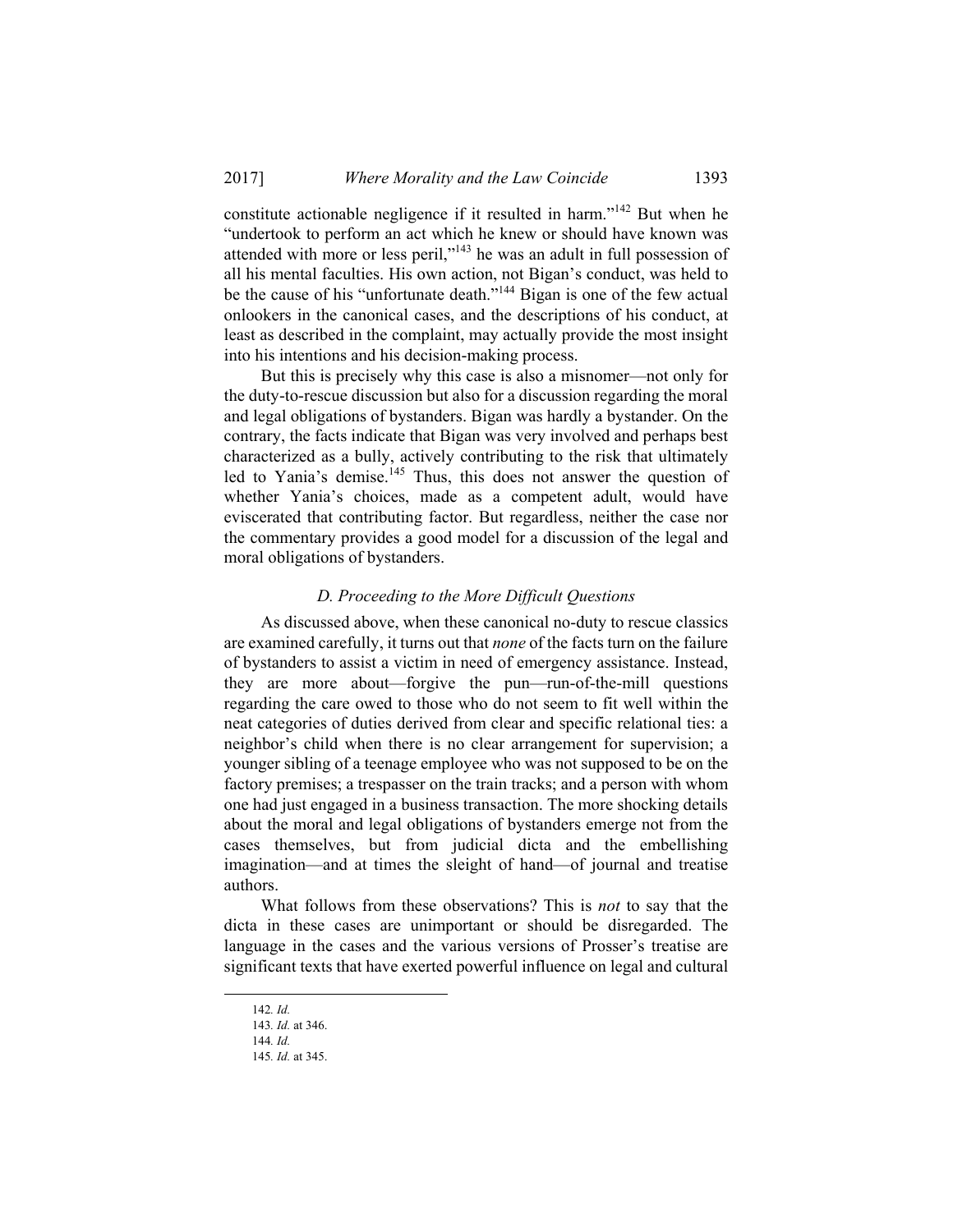narratives over the course of the twentieth century, and they should be analyzed as such. At the same time, it is also helpful to acknowledge the extent to which these mischaracterizations and caricatures of the actions and decision-making process of seeming "bystanders" in these cases have exerted a broad and powerful influence over our common law discussion of bystanders. When perceptions of bystander behavior are disassociated from these distortions, we may be able to grapple with the more difficult questions regarding bystander decision-making that lurk just beneath the surface.

For example, some of the previously discussed cases involve serious tensions between the principle of beneficence and the principle that competent adults should take responsibility for their own actions. To make matters more complex, these tensions arise when one considers the responsibilities of third parties who were not in a clearly defined relationship of legal responsibility with the injured party. To illustrate, the harder question at the heart of *Osterlind* was the extent to which renters should be held responsible for assessing the "manifest impairment" of their customers before renting out the vehicle or boat. The harder question at the heart of *Handiboe* was how to allot responsibility for accidents that emerge when arrangements for the supervision of children are only tacit. The harder question at the heart of *Yania* was how the law should analyze the relational complexity of bullying between otherwise competent adults. All of these questions are difficult, and to reduce to caricature the decision-making process of the actors who were actually present yields nothing for a serious effort to solve these problems.<sup>146</sup>

Of course, as Pope Francis also emphasizes, callous indifference to the suffering of another human being is bad—bad for victims, bad for witnesses, and bad for society. But we must also be on the lookout for the danger of, as Pope Francis describes, "simplistic analyses that fail to grasp the complexity of problems."147 Here too, refraining from drawing tidy lines between the righteous and the sinners can help to open the space we need to explore more complex and more difficult questions within legal theory that pervade both individual and structural decision-making.

#### V. FREEDOM AND OTHER-REGARDING OBLIGATIONS

One way to engage the complexity of the duty-to-rescue discourse is to acknowledge how it might be difficult to find a common language to

 <sup>146.</sup> David Hyman has amassed significant empirical data proving that the scenario on which much of the anxious rescue discussion is based—purported failure to execute a seemingly "easy rescue"—is extremely rare. *See* David Hyman, *Rescue Without Law: An Empirical Perspective on the Duty to Rescue*, 84 TEX. L. REV. 653, 656 (2006).

 <sup>147.</sup> Homily: *Ash Wednesday*, *supra* note 7.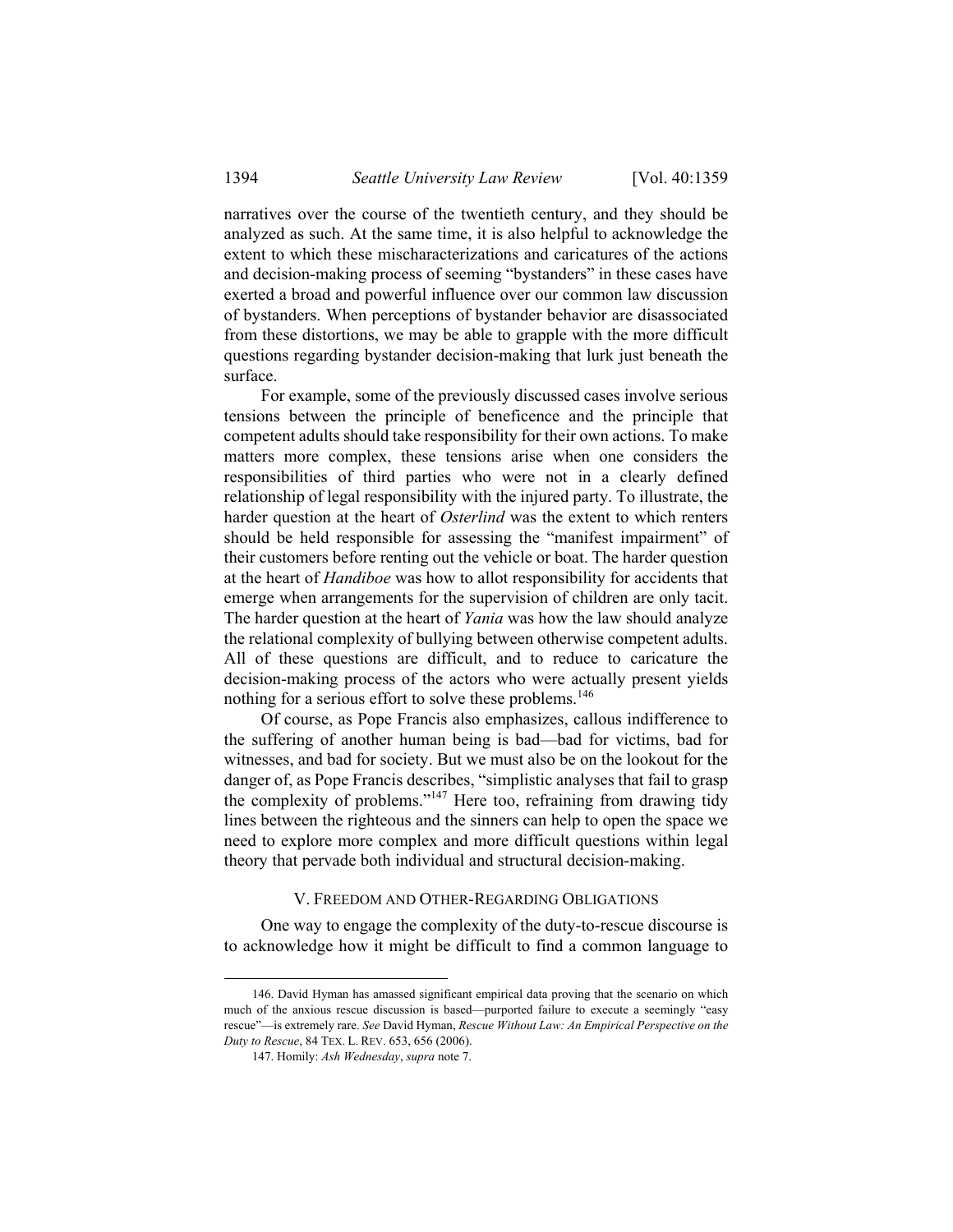bridge the differences between libertarian legal discourse and discourse grounded in Catholic moral theology.148 After setting out how this tension in diverse accounts of whether conscription of the assistance of an otherwise uninvolved bystander would be an incursion on the bystander's freedom, this Part proceeds to consider how the work of two legal theorists might step in to fill the gap.

#### *A. Libertarian Concerns About Other-Regarding Obligations*

The *Restatement (Third) of Torts* Section 37 sets out some of the philosophical foundations for the arguments for a general rule against affirmative obligations. These rules also ground concerns regarding bystander obligations more generally. One comment to this Restatement section surmises that the requirement of affirmative conduct "in turn relies on the liberal tradition of individual freedom and autonomy. Classical liberalism is wary of laws that regulate conduct that does not infringe on the freedom of others."<sup>149</sup>

One of the primary libertarian objections to the imposition of other-regarding obligations is that all persons, not only victims, are ends in themselves; thus persons who are bystanders should not be "instrumentalized"—used as means for the interests of others. Freedom, like mercy, cuts both ways. Richard Wright explains this foundational norm as "equal individual freedom" as contrasted with "maximization of aggregate social welfare":

[G]iven the Kantian requirement of treating others as ends rather than merely as means, it is impermissible to use someone as a mere means to your ends by exposing him (or his resources) to significant foreseeable unaccepted risks, regardless of how greatly the benefit to you might outweigh the risk to him.<sup>150</sup>

It follows, then, from the principle of protecting "negative freedom"—the principle which guards against "unjustified interference with one's use of one's existing resources to pursue one's project or life plan"—that such freedom would be "completely undermined if one must always weigh the interests of all others equally with one's own when deciding how to deploy one's existing resources."<sup>151</sup>

 <sup>148</sup>*. See generally* Uelmen, *Mapping a Method*, *supra* note 6 (discussing the challenge that, in W.B. Gallie's turn of the phrase, "essentially contested concepts" pose for the work of bridging Catholic social thought and liberal theory).

 <sup>149.</sup> RESTATEMENT (THIRD) OF TORTS, § 37 cmt. e.

 <sup>150.</sup> Richard W. Wright, *The Standards of Care in Negligence Law*, *in* THE PHILOSOPHICAL FOUNDATIONS OF TORT LAW 249, 256 (David G. Owen ed., 1995).

<sup>151</sup>*. Id.* Note, however, that this concern about treating the interests of others equally does not necessarily contrast with a duty to rescue in weaker forms.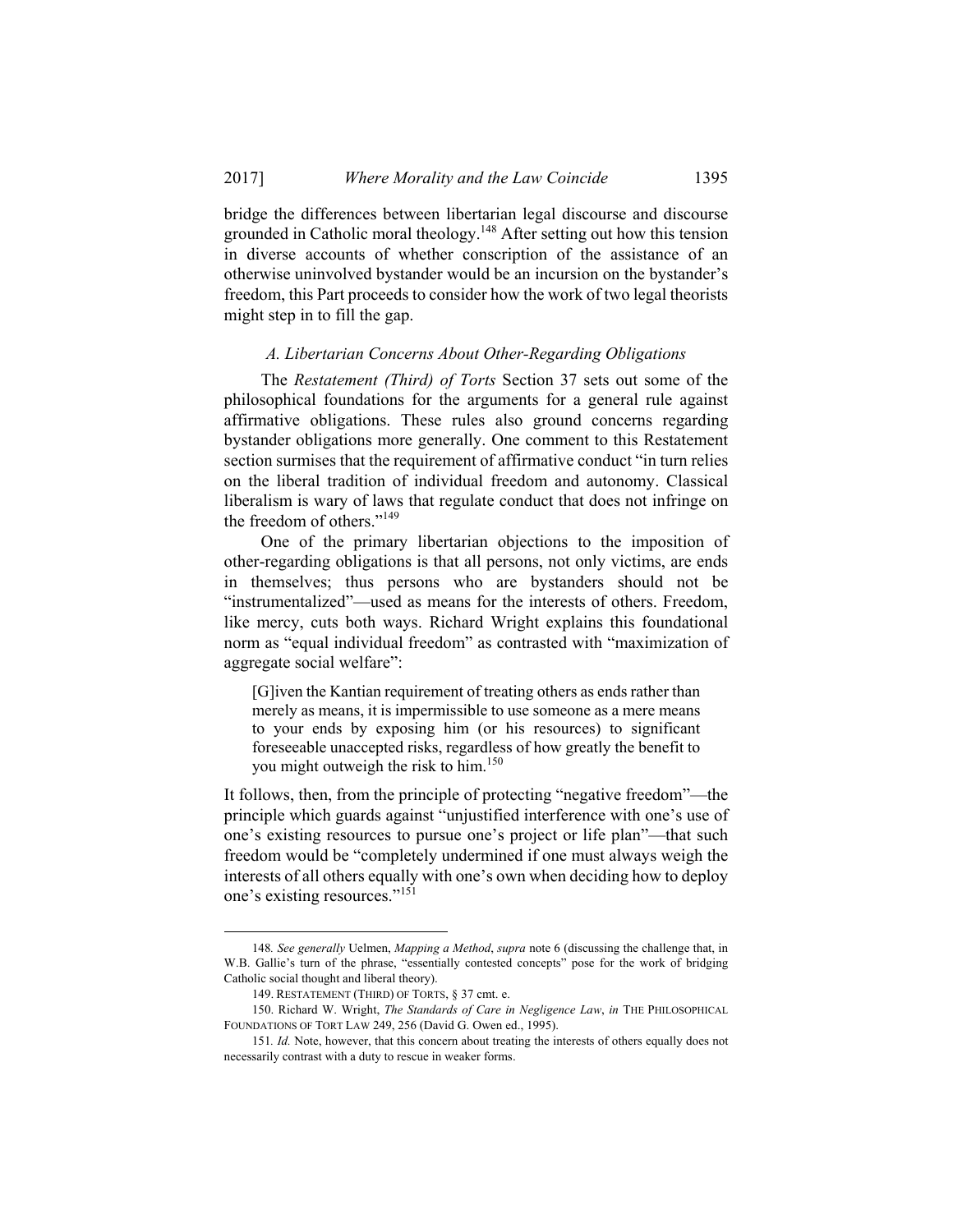Arthur Ripstein's "equal freedom" argument against a civil duty to rescue is similar. Within a realm in which all persons bear a "special responsibility for their own lives" in order to pursue their own ends as they see fit, "equal freedom" also includes the notion that "one person's liberty will not be limited unilaterally by another's vulnerability, nor one person's security limited unilaterally by another person's choices."<sup>152</sup>

One can understand how this analysis might inform the articulation of limits to a positive obligation to assist another. For Wright, Kantian moral theory provides a key to understanding the distinction between moral and legal obligations to assist:

No person can be used solely as a means for the benefit of others, which means that no one can be legally required to go beyond the requirements of Right (corrective justice and distributive justice) if such obligation would require a significant sacrifice of one's autonomy or freedom for the alleged greater good of others.<sup>153</sup>

Any extension of the obligation would fall under the realm of ethics, namely beneficence, rather than law, "because it is only specifiable as an indeterminate 'broad' duty, which varies depending on each would-be benefactor's own resources and needs, rather than as a determinate (and hence legally enforceable) 'strict' duty."<sup>154</sup>

Some of the libertarian claims come to a rather sharp point. As philosopher Michael Menlowe summarized, the Kantian concept of treating persons as ends and not means is considered by some as support for a "right of self-ownership"—the right to use one's energy and one's possessions as one likes—and a prohibition against using persons as resources for others.155 As a general principle, the law ought not require a person to act in a way that restricts one's liberty for the sake of the needs of another except by voluntary agreement.<sup>156</sup> On the contrary, if I am

 <sup>152.</sup> Arthur Ripstein, *Three Duties to Rescue: Moral, Civil and Criminal*, 19 LAW & PHIL. 751, 759 (2000).

 <sup>153.</sup> Wright, *supra* note 150, at 272–73.

<sup>154</sup>*. Id.* at 273.

 <sup>155.</sup> Michael Menlowe, *The Philosophical Foundations of a Duty to Rescue*, *in* THE DUTY TO RESCUE: JURISPRUDENCE OF AID 10 (Michael Menlowe & Alexander McCall Smith eds. 1993) [hereinafter JURISPRUDENCE OF AID]; *see* Richard A. Epstein, *A Theory of Strict Liability*, 2 J. LEGAL STUD. 151, 198 (1973); ROBERT NOZICK, ANARCHY, STATE AND UTOPIA ix, 33 (1974); Robert L. Hale, *Prima Facie Torts, Combination, and Non-Feasance*, 46 COLUM. L. REV. 196, 214 (1946) (discussing objection to affirmative duties: "when a government *requires* a person to act, it is necessarily interfering more seriously with his liberty than when it places limits on his freedom to act—to make a man serve another is to make him a slave, while to forbid him to commit affirmative wrongs is to leave him still essentially a free man"); Eric Mack, *Bad Samaritanism and the Causation of Harm*, 9 PHIL. & PUB. AFF. 230 (1980).

<sup>156</sup>*. See, e.g.*, JURISPRUDENCE OF AID, *supra* note 155, at 26; Epstein, *supra* note 155, at 199; Hale, *supra* note 155, at 214 (assumption behind the no-duty-to-rescue rule is that "a rugged,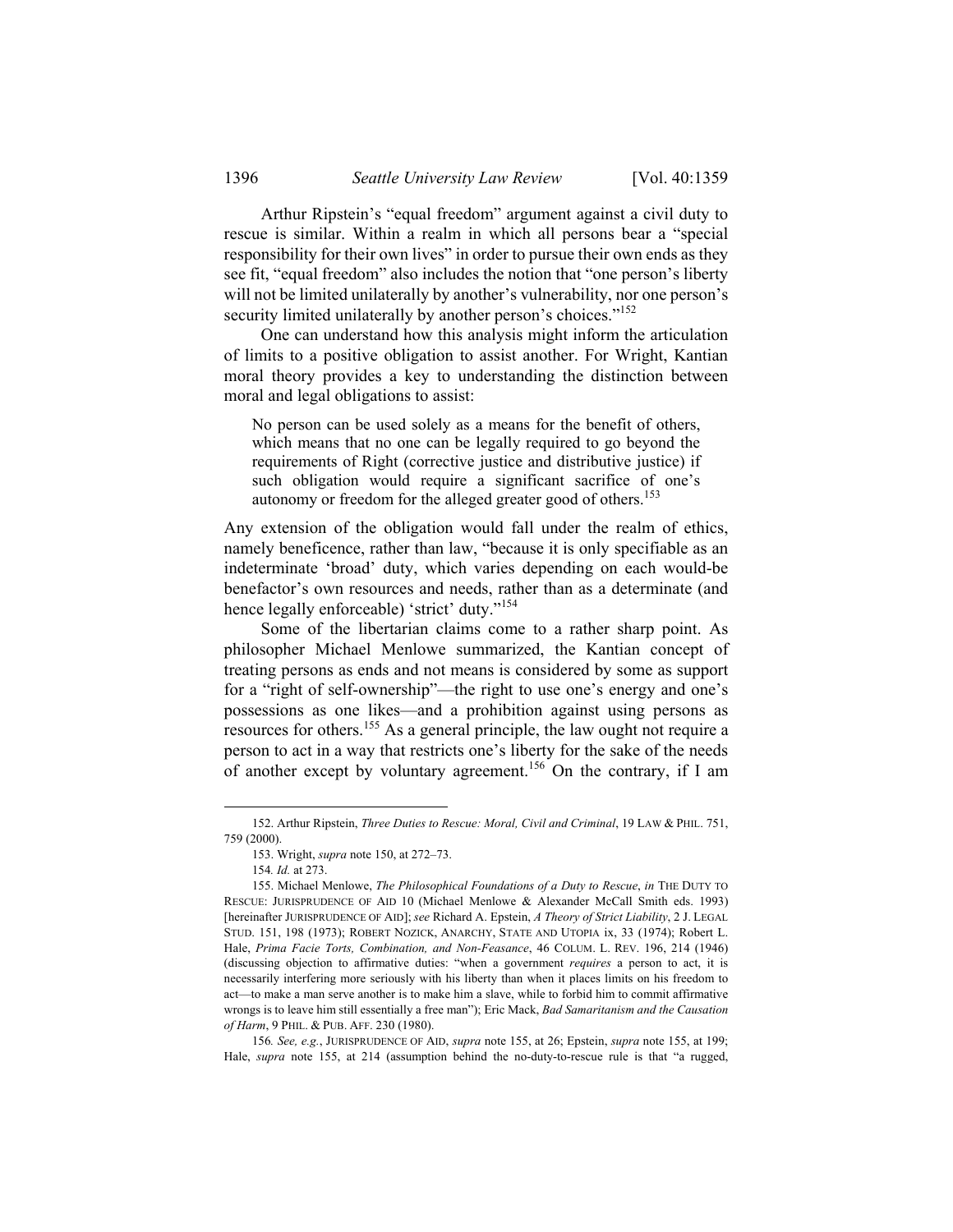required to promote the good, I may be prohibited from regarding my own interests as special, and then my integrity is threatened.<sup>157</sup> Summarizing how concerns in this genre have been expressed as a kind of zero-sum game, he quips: "The more I have to do for other people, the less I can do for myself."158 Similarly, in *A Theory of Strict Liability,* Richard Epstein reasoned: "Once one decides that . . . an individual is required under some circumstance to act at his own cost for the exclusive benefit of another, then it is very hard to set out in a principled manner the limits of social interference with individual liberty."159

But if the situation poses only a minimal inconvenience to the bystander's freedom, isn't it an incredible mismatch to compare this relatively trivial interest with the pressing needs of a vulnerable person whose life or health is in serious danger? For libertarians, though, the inquiry turns not on weighing, measuring, comparing, or matching interests but on protecting the principle that the individual holds the right to decide what to do or not to do in a circumstance like this without state coercion.160

# *B. Pope Francis's Different Point of Reference for Defining Freedom*

Now for something completely different. Not surprisingly, Pope Francis's theological framework leads him to articulate a very different notion of freedom. For example, speaking with teenagers, he directly addressed aspects of some libertarian notions of freedom:

At this point in life you feel also a great longing for freedom. Many people will say to you that freedom means doing whatever you want. But here you have to be able to say no. Freedom is not the ability simply to do what I want. This makes us self-centered and aloof, and

independent individual needs no help from others, save such as they may be disposed to render him out of kindness, or such as he can induce them to render by the ordinary process of bargaining, without having the government step in to make them help."); Francis H. Bohlen, *The Moral Duty to Aid Others as a Basis of Tort Liability* (Part I), 56 U. PA. L. REV. 217, 218–20 (1908) (the distinction between misfeasance and nonfeasance "is founded on that attitude of extreme individualism so typical of anglo-saxon legal thought."). *But see* Steven J. Heyman, *Foundations of the Duty to Rescue*, 47 VAND. L. REV. 673, 682 (1994) (arguing it is myopic to generalize common law trends only from the law of trespass and tracing ancient public law duty to prevent criminal violence).

<sup>157</sup>*. See* JURISPRUDENCE OF AID, *supra* note 155, at 38; Bernard Williams, *A Critique of Utilitarianism*, in J.J.C. SMART & BERNARD WILLIAMS, UTILITARIANISM: FOR AND AGAINST 115–17 (1973).

 <sup>158.</sup> JURISPRUDENCE OF AID, *supra* note 155, at 38.

 <sup>159.</sup> Epstein, *supra* note 155, at 198.

 <sup>160.</sup> It would be interesting to draw further connections between these rights-based concerns and Pope Francis's rejection of some utilitarian forms of cost-benefit analysis. *See* discussion *supra* note 126 ("As long as the economy still produces one victim and there is still a single discarded person, communion has not yet been realized.").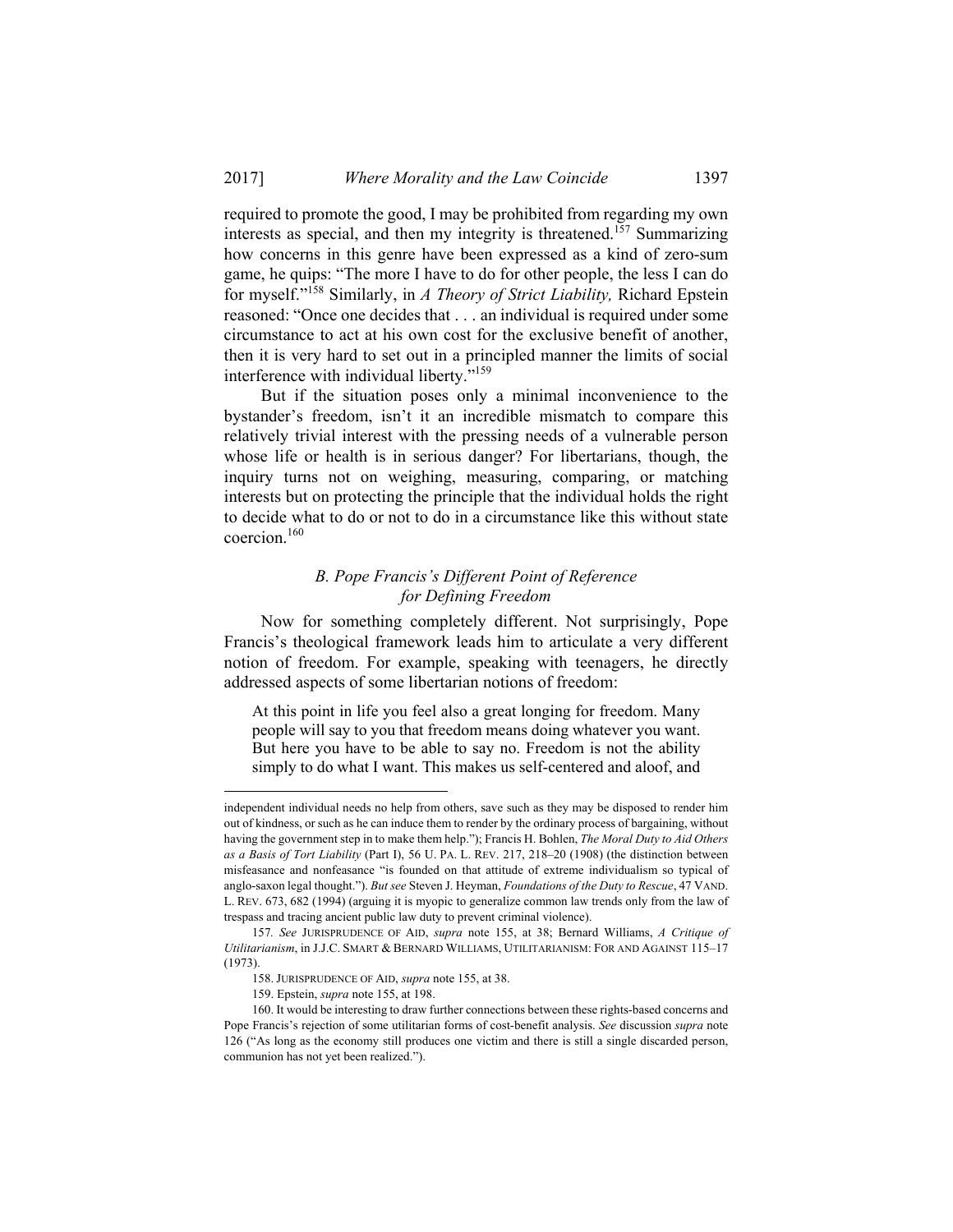it prevents us from being open and sincere friends. Instead, freedom is the gift of being able to choose the good. The free person is the one who chooses what is good, what is pleasing to God, even if it requires effort.<sup>161</sup>

On another occasion, Pope Francis warned that it is precisely in opting for "ease and convenience, for confusing happiness with consumption" that we end up losing our freedom.<sup>162</sup> In contrast, it is precisely the path of encountering the needs of others, in "making of your own lives a gift to him and to others," that one discovers what it means to be free. $163$ 

Explaining this concept in light of a reflection on attention to the needs of others, Pope Francis gave the following example:

True freedom is always given to [the Church] by the Lord. Freedom, first of all from sin, from selfishness in all its forms: freedom to give of oneself and to do it with joy, like the Virgin of Nazareth, who is free of herself, does not close in on herself in her condition—and she would indeed have had cause!—but thinks of those who in that moment are in greater need. She is free in the freedom of God, which is manifest in love. And this is the freedom that God has given to us, and we must not lose it: the freedom to adore God, to serve God and to serve him also in our brothers.<sup>164</sup>

Using a colorful image, the Pope also noted that this kind of freedom can transform even the "existential grayness" of sadness, fear, internal emptiness, isolation, regret, and complaints. It can also bring us beyond

 <sup>161.</sup> Pope Francis, Homily: *Jubilee for Boys and Girls* (Apr. 24, 2016), https://w2.vatican.va/content/francesco/en/homilies/2016/documents/papa-francesco\_20160424\_ omelia-giubileo-ragazzi.html [https://perma.cc/5C74-3UZK**]**.

 <sup>162.</sup> Pope Francis, *Homily for the Prayer Vigil with Young People, Cracow, Poland* (July 30, 2016), https://w2.vatican.va/content/francesco/en/speeches/2016/july/documents/papa-francesco\_ 20160730\_polonia-veglia-giovani.html*; see also* Pope Francis, Jubilee Audience (Sept. 10, 2016), https://w2.vatican.va/content/francesco/en/audiences/2016/documents/papa-francesco\_20160910\_ udienza-giubilare.html [https://perma.cc/H3B6-7ZYS**]** ("How many illusions are sold on the pretext of freedom, and how many new forms of slavery are created in our time in the name of a false freedom! . . . We need God to free us from every form of indifference, selfishness and selfsufficiency.").

<sup>163</sup>*. Id.*; *see also* Pope Francis, Jubilee Audience (Sept. 10, 2016), https://w2.vatican.va/content/ francesco/en/audiences/2016/documents/papa-francesco\_20160910\_udienza-giubilare.html [https://perma.cc/H3B6-7ZYS**]** ("How many illusions are sold on the pretext of freedom, and how many new forms of slavery are created in our time in the name of a false freedom! . . . We need God to free us from every form of indifference, selfishness and self-sufficiency.").

 <sup>164.</sup> Pope Francis, Homily: *Pastoral Visit to the Dioceses of Campobasso-Boiano and Isernia-Venafro* (July 5, 2014), https://w2.vatican.va/content/francesco/en/homilies/2014/documents/papafrancesco\_20140705\_molise-omelia.pdf [https://perma.cc/4LLE-5AGC**]**.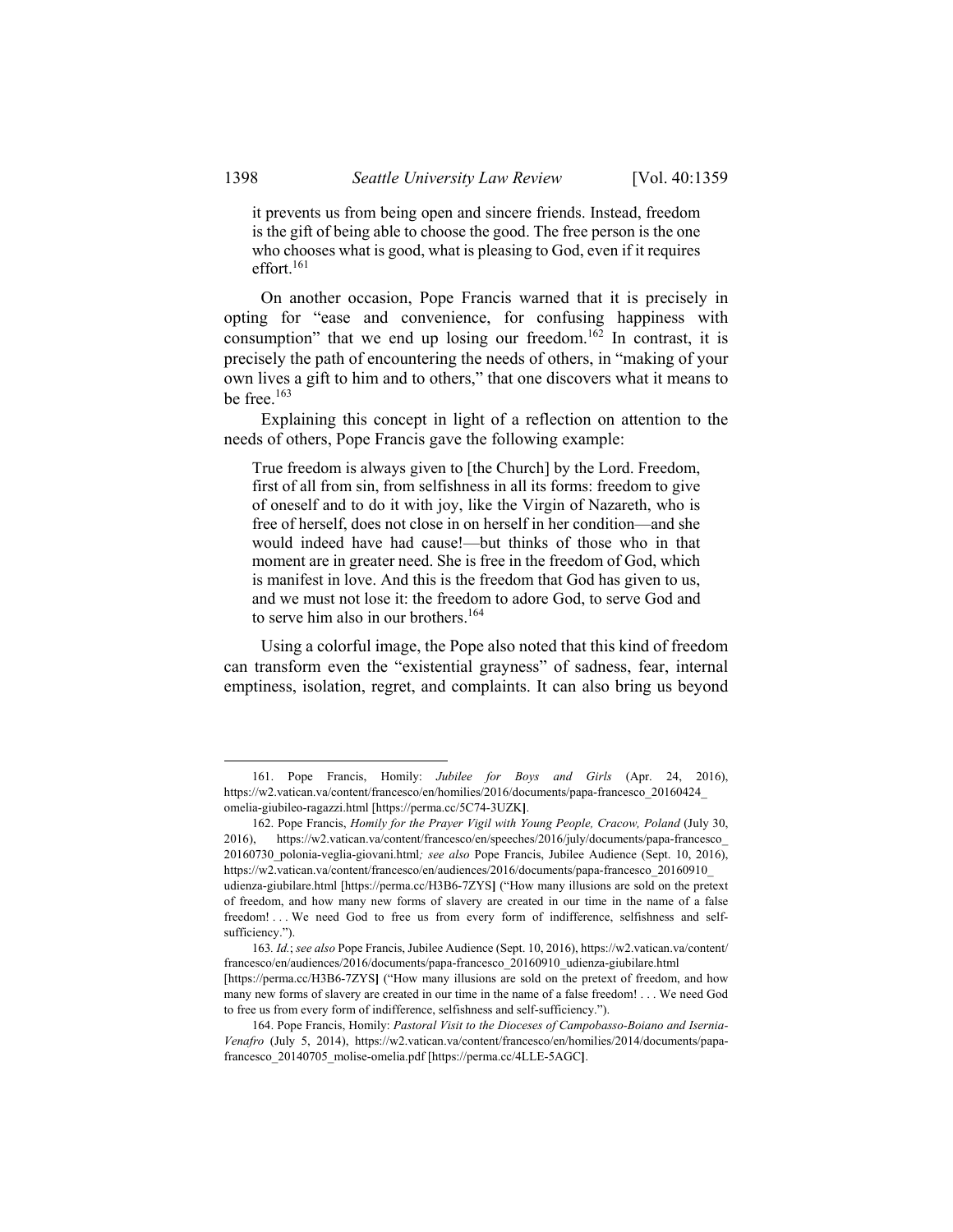the "negative attitudes" that make people more self-referential and "more concerned with defending themselves than with giving of themselves."<sup>165</sup>

While the concepts are attractive and profound, the form of the discourse, its biblical and doctrinal points of reference, and its underlying foundations seem distant from the discourse of legal theory. What interdisciplinary resources might help to bridge the divide? The next Section explores how the work of two legal theorists might help with this task.

## *C. A Legal-Philosophical Bridge: Three Senses of Autonomy*

## 1. Richard Fallon: Descriptive and Ascriptive Autonomy

A 1994 analysis by Richard Fallon, "Two Senses of Autonomy," can help to illuminate many of the difficult questions previously discussed.<sup>166</sup> Recognizing autonomy as a "protean concept" that means "different things to different people" and at times appears "to change its meaning in the course of a single argument,"167 Fallon parses the different "senses" in which autonomy is used and how these interpretations interact with concepts of negative and positive liberty.<sup>168</sup>

In a "descriptive" sense, autonomy refers to the actual conditions that enable people to be meaningfully self-governed—for example, freedom from coercion, manipulation, and temporary distortion of judgment. Fallon notes, "Someone who is drugged or hallucinating or who acts in panic has reduced autonomy and may not be autonomous at all."169 The presence or absence of these factors is a matter of degree that can be mapped along a continuum. $170$ 

In an "ascriptive" sense, "autonomy represents the purported metaphysical foundation of people's capacity and also their right to make and act on their own decisions, even if those decisions are ill-considered or substantively unwise."<sup>171</sup> In this sense, Fallon explains, "Ascriptive autonomy—the autonomy that we ascribe to ourselves and others as the foundation of a right to make self-regarding decisions—is a moral entailment of personhood."172 The image that best captures this notion of

 <sup>165</sup>*. Id.*

 <sup>166.</sup> *See generally* Richard H. Fallon, Jr., *Two Senses of Autonomy*, 46 STAN. L.REV. 875 (1994). 167*. Id.* at 876.

<sup>168</sup>*. See id.* ("In rough terms, negative liberty is freedom from external interference in doing or determining what one wants. By contrast, positive liberty signifies rational authorship of one's ends in action and, in some broader views, may entail empowerment to pursue those ends effectively under laws that reflect a consensus of rational wills.").

<sup>169</sup>*. Id.* at 877.

<sup>170</sup>*. Id.*

<sup>171</sup>*. Id.* at 878.

<sup>172</sup>*. Id.*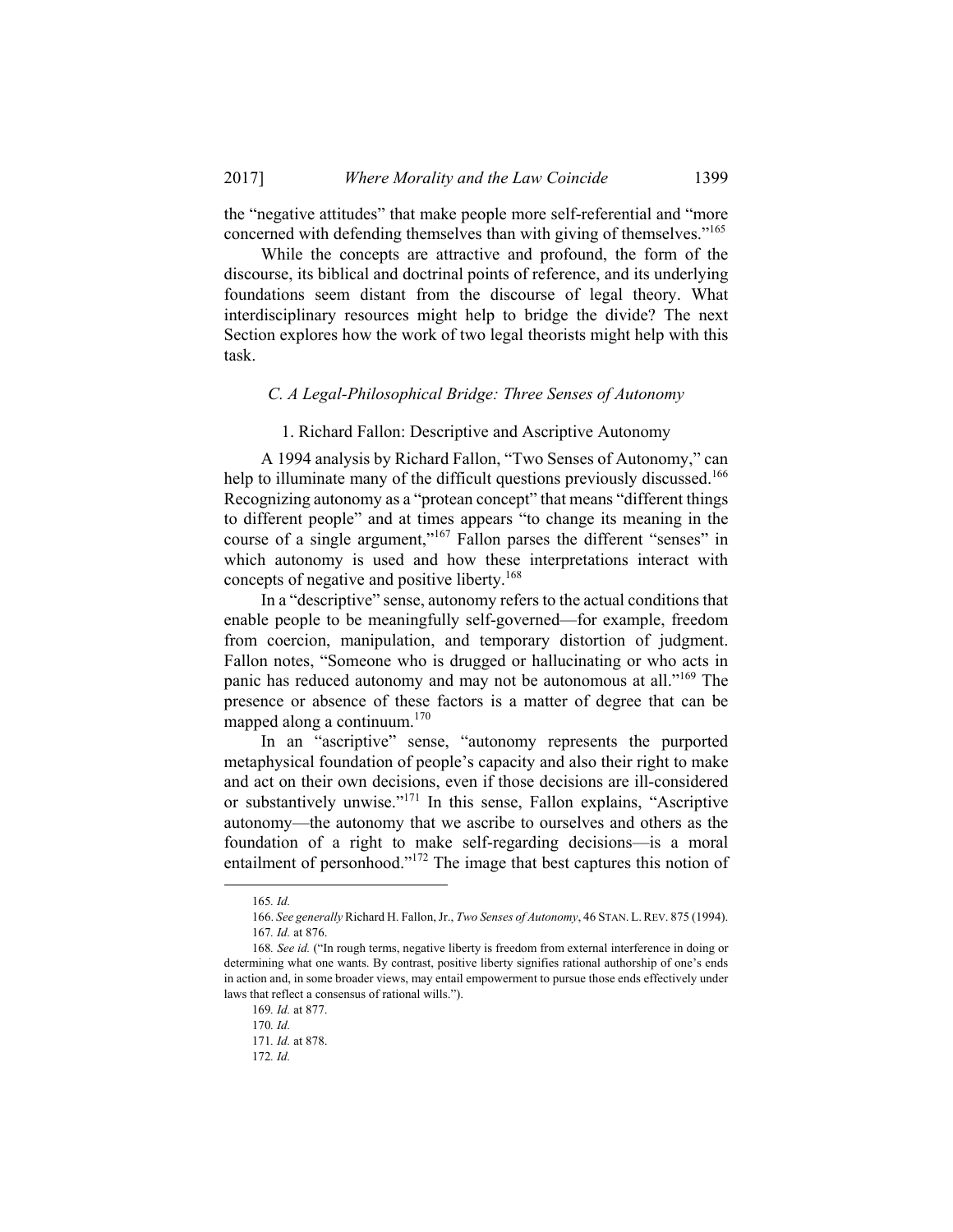autonomy is one of a sphere of "personal sovereignty" bounded by respect for the rights of others.<sup>173</sup> This quality is not a matter of degree, but inheres in one's person.174

Fallon then analyzes how varying emphases on either negative or positive freedom make a difference in discussions about autonomy in the law of freedom of expression. For example, for those who emphasize "negative" liberty, descriptive autonomy was often assumed to be a baseline feature of interactions in a market economy.175 For that reason, the bar for prohibition of certain aspects of freedom of expression was placed at "freedom from interferences such as coercion, manipulation, or temporary distortion of judgment."176 As Fallon notes, "positive" libertarians would critique this notion as somewhat thin: "To be an ethically attractive concept, autonomy must imply some degree of critical awareness and self-control. A person who acts entirely voluntarily, but without self-awareness or self-control, is not self-governing in any ethically attractive or descriptively useful sense."<sup>177</sup>

But, a remaining weakness of the arguments for autonomy as viewed through a positive libertarian lens is the difficulty in articulating how competing claims on contested questions should be compared or weighed: "A merely quantitative comparison seems inadequate; positive freedom connotes not just power, but moral reasonableness under shared standards<sup>"178</sup>

Addressing the weaknesses and weaving in the strengths of each perspective, Fallon attempts to synthesize the criteria for descriptive autonomy as depending on these four conditions: 1) critical and self-critical ability; 2) competence to act; 3) sufficient options; and 4) independence of coercion and manipulation.<sup>179</sup> For example, the development of critical and self-critical ability brings the subject beyond slavish reactions to an impulse of the moment: "Autonomy requires the capacity to reflect upon, order, and self-critically revise the tastes, passions, and desire that present themselves as reasons for action. It is this human capacity that enables persons to experience a sense of rational authorship of their 'higher-order plans of action.'"180 Freedom from

 <sup>173</sup>*. Id.* at 878, 890.

<sup>174</sup>*. Id.* at 891.

<sup>175</sup>*. Id.* at 880.

<sup>176</sup>*. Id.* at 881; *see also* Kyla Ebels-Duggan, *Moral Community: Escaping the Ethical State of Nature*, 9 PHILOSOPHERS'IMPRINT 10 (2009) (discussing Kant's analysis of primary threats to internal freedom emerging from inclinations or passions).

<sup>177</sup>*. See* Fallon, *supra* note 166, at 885.

<sup>178</sup>*. Id.*

<sup>179</sup>*. Id.* at 886.

<sup>180</sup>*. Id.* at 887.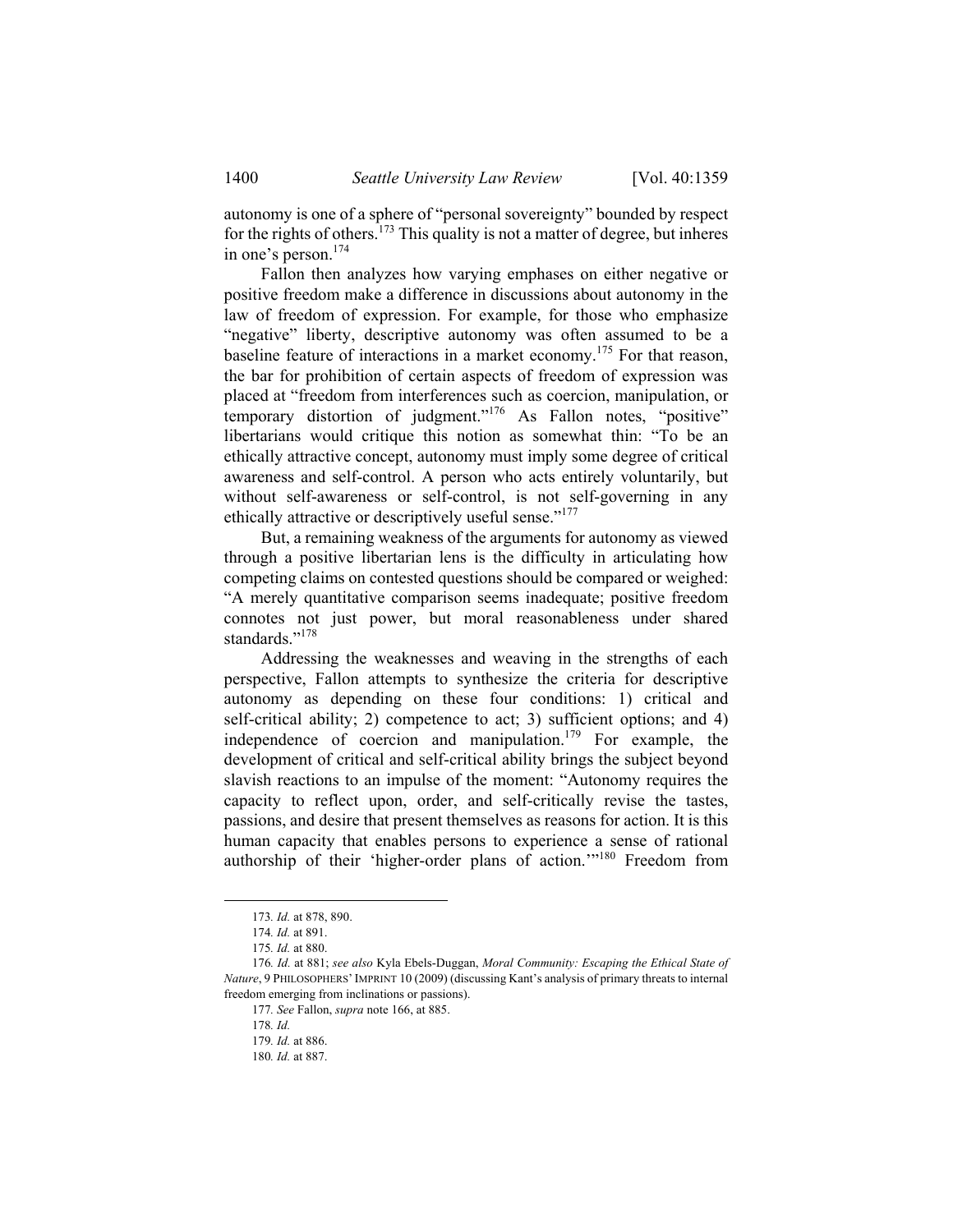"coercion" zeroes in on "the deliberate and wrongful subjecting of one human being to the will of another or domination that disrespects the other's equal moral worth."<sup>181</sup>

He then queries: which sense of autonomy ought to receive priority and in which contexts?<sup>182</sup> It would seem, he argues, that the distinctions between self-regarding and other-regarding action would offer a promising method for distinguishing the domains. "Descriptive autonomy matters exclusively in cases of other-regarding action, where the boundaries of private rights must be defined; ascriptive autonomy matters most, and possibly exclusively, in cases of self-regarding action and contemplated paternalistic responses."183 However, given the fluidity of some aspects of these boundaries and the unsurprising difficulties in defining "harm," Fallon admits that neat categories prove to be elusive.<sup>184</sup> He concludes: "Descriptive and ascriptive autonomy are both fundamental to our understanding of ourselves and of personhood. When their claims pull in different directions, there is no reliable formula for assigning priority."<sup>185</sup>

Notwithstanding this tension, this framework sheds much light on the central questions of this Article. First, respect for *ascriptive* autonomy might actually run parallel to the complex implications of mercy, including respect for the reasons why bystanders may choose not to intervene regardless of whether this decision is grounded in other priorities, how those priorities are weighed, and the power of emotional obstacles or other kinds of affective input.

Second, what is especially helpful about Fallon's synthesis of *descriptive* autonomy is how it highlights certain features of a person's

 <sup>181</sup>*. Id.* at 889. Fallon admits that this concept is difficult to apply in a principled way, but notes that "[s]ome help comes from treating coercion and manipulation as intentional concepts, defined not just by their consequences, but also by the contempt or disregard that they display for others." *Id.*

<sup>182</sup>*. Id.* at 893. Kant, who defines autonomy as free self-legislation, would recognize only the positive version of autonomy, not the libertarian version. *See* IMMANUEL KANT, GROUNDWORK FOR THE METAPHYSICS OF MORALS 4:431 (Mary Gregor, ed. & trans., Jens Timmermann ed., Cambridge Univ. Press rev. ed., 2012) (1785) [hereinafter GROUNDWORK] ("[A]ll maxims are rejected that are not consistent with the will's own universal legislation. Thus the will is not just subject to the law, but subject in such a way that it must also be viewed *as self-legislating*, and just on account of this as subject to the law (of which it can consider itself the author) in the first place.").

<sup>183</sup>*. See* Fallon, *supra* note 166, at 894.

<sup>184</sup>*. See id.* at 898 ("In sum, the suggestion that ascriptive autonomy should yield to descriptive autonomy in cases of other-regarding action, even if it were formally accepted, turns out to have rather limited bite, due to the need of ascriptive theories to define the 'harms' on which the line between selfand other-regarding action depends."). Similarly, neither can ascriptive autonomy be deemed absolute: "even John Stuart Mill favored interference with someone about to step onto an unsafe bridge." *Id.* In sum: "the line between self- and other-regarding action is often vague and contestable. Once this is acknowledged, a categorical preclusion of descriptive autonomy from the self-regarding sphere could only seem arbitrary." *Id.*

<sup>185</sup>*. Id.* at 899.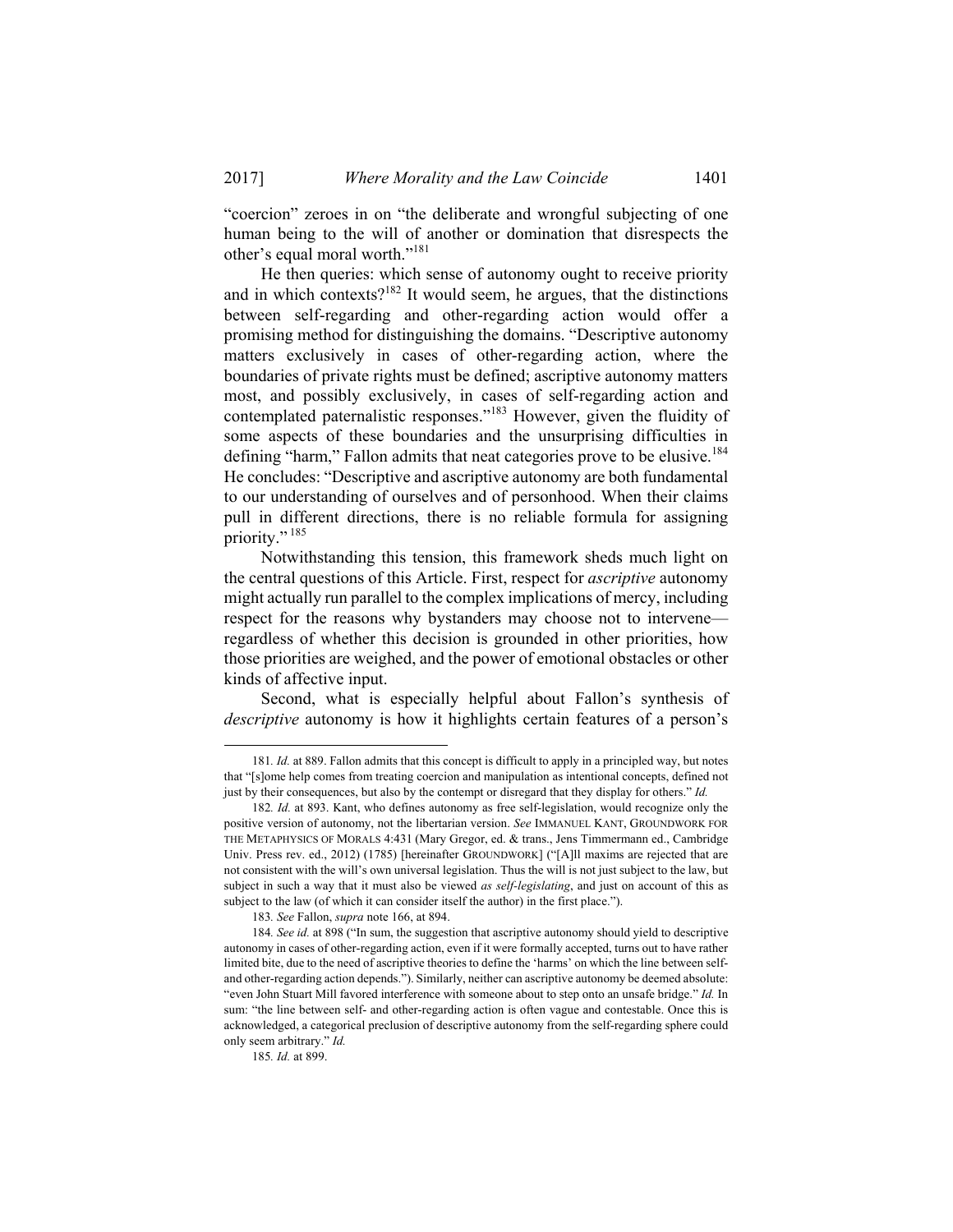encounter with a victim in need of emergency assistance. By definition, the victim exemplifies the far end of the spectrum of the lack of descriptive autonomy—unable to act and foreclosed from the usual range of options—and for this reason, also highly vulnerable to coercion or manipulation by others.

It is interesting to note that the bystander may also be deficient in some aspects of descriptive autonomy. For example, some bystanders may be in need of self-critical reflection regarding the definition of freedom, perhaps even along the lines of what Pope Francis suggests. Here, reflection grounded in his critique of the globalization of indifference may actually *increase* the descriptive autonomy of the bystander because it may open the person to a deeper sense of "rational authorship" over one's own conduct and one's interaction with another human being. To the extent that there may be a crowd or gang-type coercive effect on those who interact with victims, an obligation to treat the victim as an end may help to *free* the individuals in the crowd from this kind of coercion and manipulation.

## 2. Jennifer Nedelsky: Relational Autonomy

Can we push the envelope even further to support an argument that in certain circumstances a legal obligation would not only *not* hinder ascriptive or descriptive autonomy, but could also actually foster freedom? Or on the flip side, to argue that acts that deliberately demonstrate indifference to the humanity of the victim may actually detract from freedom—and cause harm—not only to the victim but also to the bystander?

Note how this possibility is easily obfuscated by starker versions of the libertarian claim: If I am required to promote good, I may be prohibited from regarding my own interests as special, and then my integrity is threatened.186 Tight analysis can distinguish the varying elements—for example, the problem is not in promoting the interests of others, but in being *required* and perhaps *legally* obliged to do so. Interests are not necessarily always in tension. Notwithstanding these distinctions, the analysis still creates a certain tension between "the good" (including the good of others) and "my special interests," which easily lends itself to distortion. Framed in this way, it is easy to slide into a kind of zero-sum game balancing act: at the heart of my integrity is the promotion of my own interests as special, and in particular, the promotion of my own interests over those of others.

 <sup>186</sup>*. See* JURISPRUDENCE OF AID, *supra* note 155, at 38.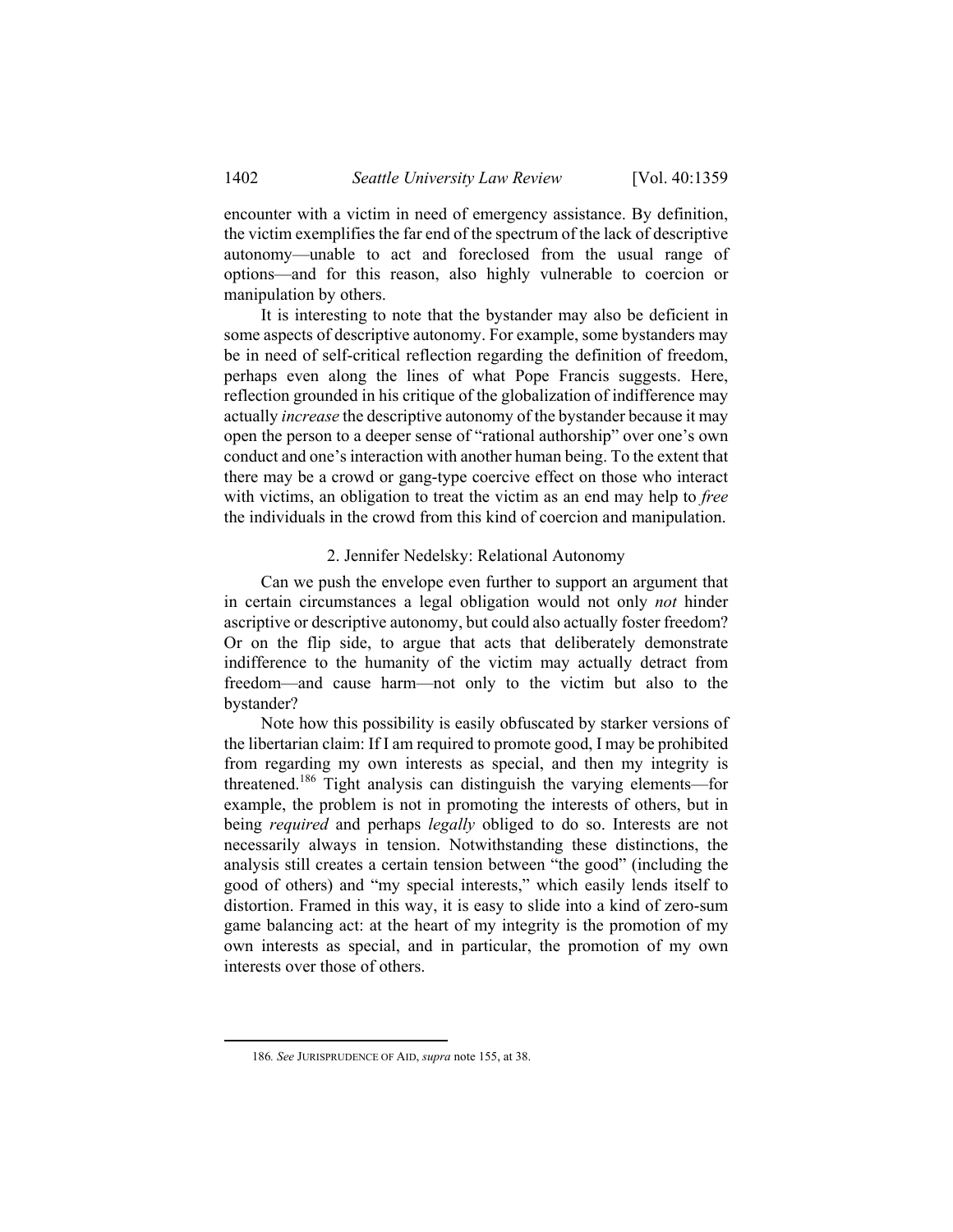What alternative philosophical foundation might help to avoid this zero-sum game? $187$  In a thoughtful survey of the feminist critique of liberalism, Linda McClain notices the tendency of feminists and liberals to talk past each other when it comes to defining and understanding the role of autonomy.188 She recounts: "Negative valuation of autonomy is crucial in assessing feminist critiques of liberalism. . . . Feminist critics have associated autonomy with indifference, isolation, separation, and lack of connection."<sup>189</sup> But autonomy, McClain submits, need not be atomistic. In fact, as it turns out, responsibility to others "resembles autonomy in the sense of freedom to make choices about one's life."190 Let us see why.

One eloquent and in-depth exploration of autonomy understood in these constructive terms is Jennifer Nedelsky's opus, *Law's Relations*. 191 Like McClain, Nedelsky critiques the superficial and snarky tendency to utter the catchphrase "autonomous individuals" with a derisive sneer.<sup>192</sup> Rather than giving up on the concept of autonomy, Nedelsky's strategy is to re-theorize it within the rubric of "relational autonomy."193 Aware of quips that "relational autonomy" is an oxymoron,<sup>194</sup> she recognizes the challenge of the project. "Why choose a value that is practically synonymous with the liberal, individualistic approach I want to supplant or at least shift?"<sup>195</sup> Nedelsky argues that much is at stake:

I think that feminism, and indeed all other emancipatory projects I know of, cannot do without an adequate conception of autonomy. It is too central to our aspirations not to let others define our lives, constrain our opportunities, or exclude us from the power to shape collective norms . . . . I argue that we cannot afford to cede the meaning of autonomy to the liberal tradition and that we should redefine rather than resist the term.<sup>196</sup>

 <sup>187.</sup> I am on the lookout for models that discern an *ontological* connection and harmony between the interests of the self and those of others. I will proceed with caution to avoid what I consider to be the excesses of some communitarian theorists who seem more comfortable than I am in harnessing state power for the purpose of regulating such harms. *See generally* Heyman, *supra* note 156 (articulating a communitarian theory of duty to rescue, grounded in a Hegelian philosophical framework).

<sup>188</sup>*. See generally* Linda C. McClain, *"Atomistic Man" Revisited: Liberalism, Connection, and Feminist Jurisprudence*, 65 S. CAL. L. REV. 1171 (1992).

<sup>189</sup>*. Id.* at 1190.

<sup>190</sup>*. Id.* at 1190.

<sup>191</sup>*. See generally* JENNIFER NEDELSKY, LAW'S RELATIONS: A RELATIONAL THEORY OF SELF, AUTONOMY AND LAW (2011).

<sup>192</sup>*. Id.* at 123.

<sup>193</sup>*. Id*. at 38.

<sup>194</sup>*. Id.* at 42.

<sup>195</sup>*. Id.*

<sup>196</sup>*. Id.* at 43–44.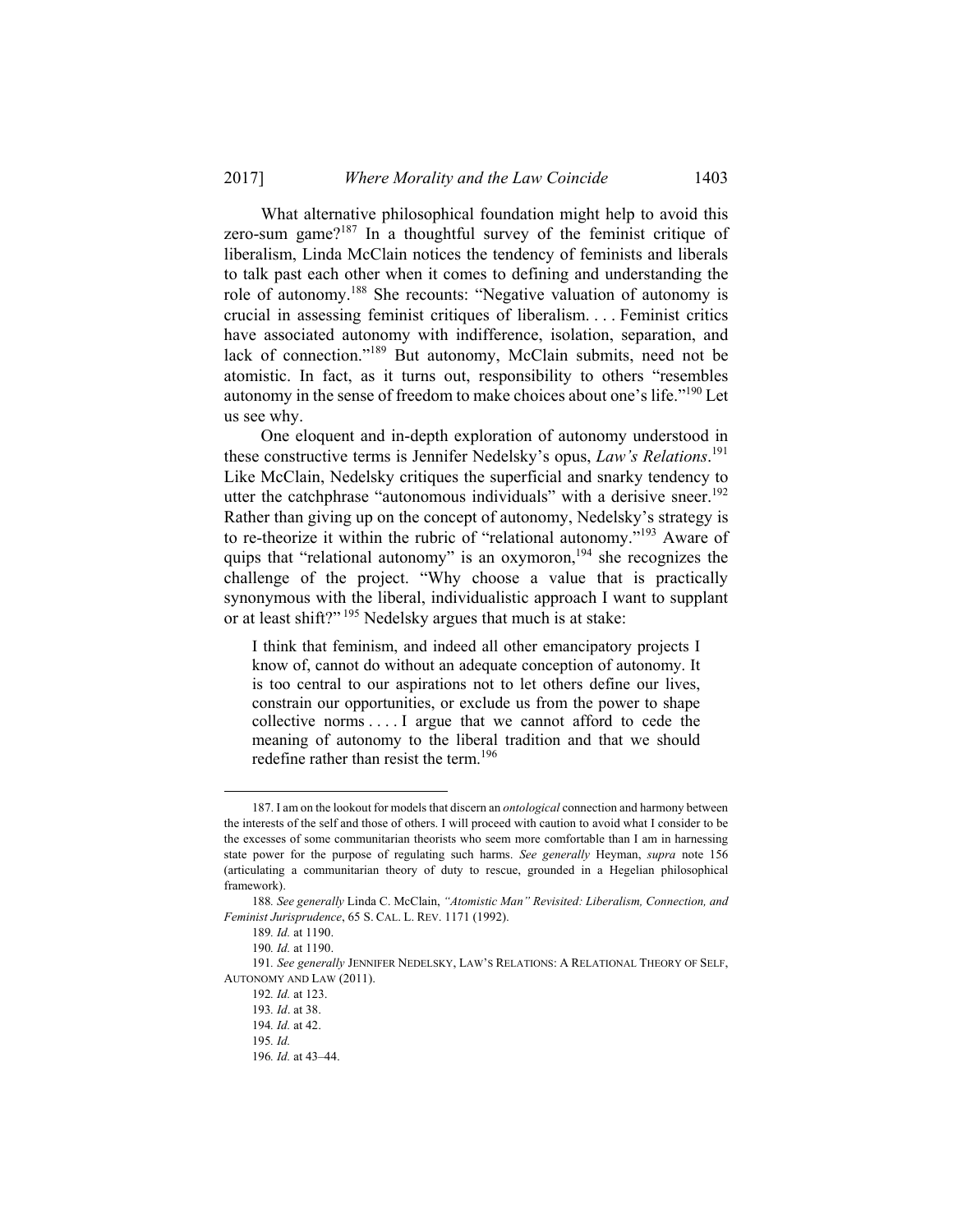Noting the reality of our pervasive dependence on others for the possibility of autonomy, she surmises that the concept of autonomy can be reduced neither to independence nor to control.<sup>197</sup>

In contrast to a "separative self," who "clinging to the rights that affirm its separateness"198 establishes boundaries according to the harm principle,<sup>199</sup> and in contrast to a "simple plurality of independent beings whose inherent rights and obligations mediate their encounters with each other,"200 Nedelsky articulates a "relational" view of persons based on an ontological claim that persons are constituted in their identity—which includes the development of autonomous self-governance—in and by their relationships. She explains: "On a relational view, the persons whose rights and well-being are at stake are constituted by their relationships such that is it only in the context of those relationships that one can understand how to foster their capacities, define and protect their rights, or promote their well-being."201

According to Nedelsky, Hannah Arendt's theory of judgment, which builds on Kant's, is a promising resource for this project.<sup>202</sup> For Arendt, she explains:

 Judgment requires taking into account the perspectives of others in forming one's own judgment. It is a cognitive ability that is only possible in a social context.

. . .

One cannot be autonomous without doing the work of exercising judgment about how one engages with the inevitable conditions, desires, interests, or aspirations one has.<sup>203</sup>

Arendt's framework opens out toward the informative and corrective input of other's perspectives, which can also be a path to a deeper notion of freedom. As Nedelsky explains:

One can learn to exercise judgment well, to use the perspectives of others to become conscious of one's presuppositions and biases. For

 <sup>197</sup>*. Id.* at 46. *But see* Martha Albertson Fineman, *The Vulnerable Subject and the Responsive State*, 60 EMORY L.J. 251, 255 (2010) (describing vulnerability as "the characteristic that positions us in relation to each other as human beings and also suggests a relationship of responsibility between state and individual").

 <sup>198.</sup> NEDELSKY, *supra* note 191, at 116.

<sup>199</sup>*. Id.* at 121.

<sup>200</sup>*. Id.*

<sup>201</sup>*. Id.*; *see* Susan Carle, *Theorizing Agency*, 55 AM. U. L. REV. 307, 344–45 (2005) (arguing for a revival of the "classical pragmatist interactionist theory of the self," which includes a conception of the self as "thoroughly constituted by its social context").

 <sup>202.</sup> NEDELSKY, *supra* note 191, at 58.

<sup>203</sup>*. Id.*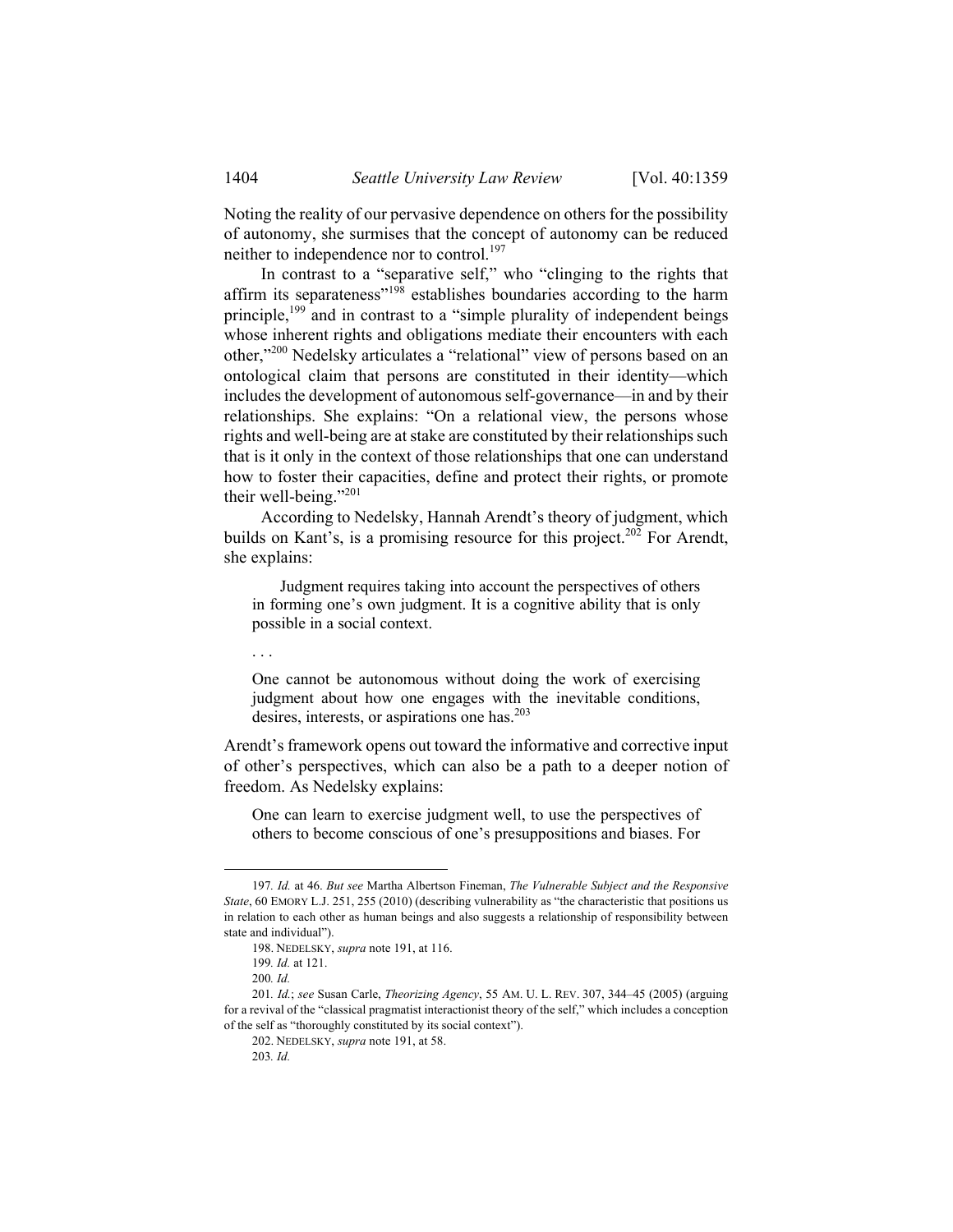Arendt, to exercise judgment *is* to exercise it autonomously. As we use the perspectives of others to liberate ourselves from our private idiosyncracies, we become free to make value judgments. Indeed, I see a reciprocal relation between judgment and autonomy. Each requires the other, and experience with one enhances the other: as we exercise judgment about the values we want to embrace, we become more fully autonomous; as we become more autonomous, our capacity for judgment increases.<sup>204</sup>

Assessing theories that describe autonomy as the "internal" dimension of freedom, which is a combination of self-creation and of what happens to a person, $205$  Nedelsky critiques that "not everything that is internal is either arrived at autonomously or conducive to autonomy. Indeed, some of what is internal, such as fears, anxieties, and even a sense of duty, can interfere with the exercise of judgment."206 Instead, distinguished from the core of "agency"—making a choice—the concept of autonomy includes self-governance.<sup>207</sup>

The process of developing autonomy, or finding "one's law," is inherently relational. The law becomes one's own, but it is not self-made: "the individual develops it but in connection with others; it is not simply chosen, as if from an unlimited market place of options, but recognized, developed and affirmed."208 Nedelsky opens out the relational dynamic of this process:

The idea that there are commands that one recognizes as one's own, requirements that constrain one's life but come from the meaning or purpose of that life, captures the basic connection between law and freedom—which is perhaps the essence of the concept of autonomy. The necessary social dimension of the vision that I am sketching has two components. The first is the claim that the capacity to find one's own law can develop only if the context of relations that nurture this capacity. The second is that the "content" of one's own law is

 <sup>204</sup>*. Id.* at 59.

<sup>205</sup>*. Id.* at 60–61.

<sup>206</sup>*. Id.* at 62; *see also id.* at 60 ("Many things that people may experience as 'their own,' such as consumeristic desires or concern with professional status, may come to be seen by them as limitations to their autonomy."). Conversely, spiritually structured obedience may be a path to freedom from illusion, obsession, false values, other inferences with true freedom. *Id.*

<sup>207</sup>*. Id.* at 63. Kant would agree. *See, e.g.*, GROUNDWORK, *supra* note 182, at Ak. 4:431 ("[A]ll maxims are rejected that are not consistent with the will's own universal legislation. Thus the will is not just subject to the law, but subject in such a way that it must also be viewed *as self-legislating*, and just on account of this as subject to the law (of which it can consider itself the author) in the first place.").

 <sup>208.</sup> NEDELSKY, *supra* note 191, at 123.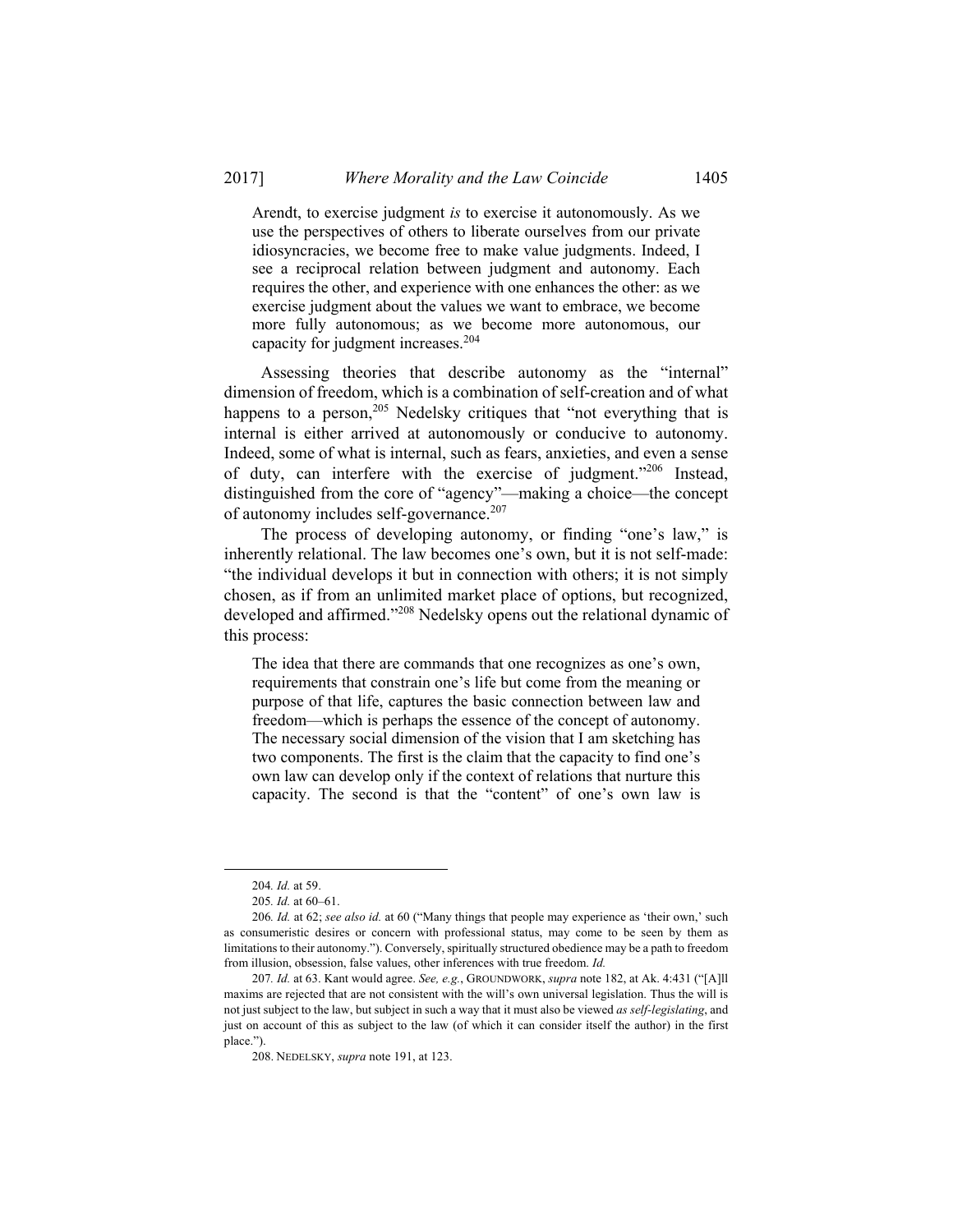comprehensible only with reference to shared social norms, values and concepts.209

Within the framework of "relational autonomy," autonomy is perceived not so much as space to protect one's own interests to the exclusion of others, but rather an exercise in discernment of how, in this particular circumstance, to best apply the maxim of caring about the humanity of others—including the particular others who are close to me—as I care about my own. Returning to our bystander cases, respect for the needed space for bystander discretion to exercise autonomy can be analytically distinguished from grander claims about promotion of or interference with freedom in the broader sense of an existential or ontological state.

When autonomy is understood within a relational framework, it is easier to see that reasons to refrain from imposing rescue obligations on pure bystanders need not be grounded in an ontological claim about autonomy and certainly need not be framed as an affirmation of unfettered liberty to disregard the urgent needs of vulnerable others. Instead, what becomes clearer is that one reason the coercive power of the law should stay its hand is because of the limits of the *law*—and more precisely, because of the law's incapacity to clearly define how in an emergency a given subject should discern the contours of his or her own response to the needs of another human being. The reason to be cautious about imposing legal obligations is grounded *not* in a generic hands-off claim about the bystander's *freedom*. Rather, it is grounded in an awareness that in certain circumstances, for example, in the face of violence, it may be difficult for *the law* to probe the thoughts and emotions that would have informed the risks as the bystander perceived them. Because respect for autonomy in making decisions is just one aspect of freedom, to claim that the law should leave room for a bystander's discernment—especially in the face of violence—is not to equate "freedom" with the "right" not to be bothered by the urgent needs of others.

As Nedelsky summarizes, "A relational approach always directs attention to context and consequences. In asking how a law structures relationships it directs attention to the difference context makes, to how the law affects different people in different circumstances."<sup>210</sup> With what I find to be a lovely touch of personal and institutional modesty, Nedelsky explains the potential impact of relational habits of mind:

I think habits of relational thinking, in the realm of rights as in others, would foster both compassion and intelligent responsibility. Seeing

 <sup>209</sup>*. Id.* at 123–24.

<sup>210</sup>*. Id.* at 221.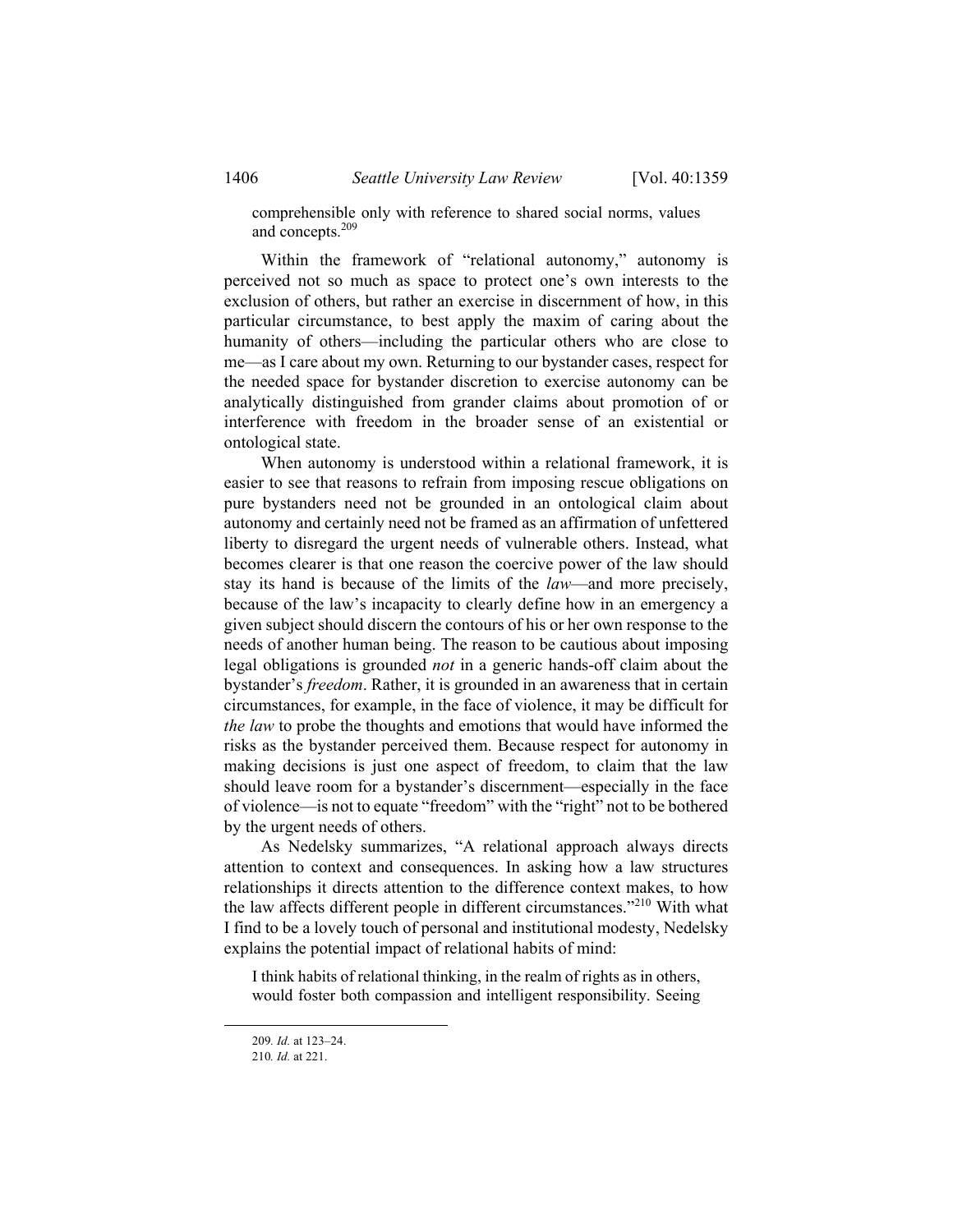ourselves in relation to others would not generate inflated and overwhelming ideas about the scope of our responsibilities to cure all evils. It could be the basis for a more reasonable judgment about the limits of our power as individuals as well as the desirable forms of power we exercise collectively.<sup>211</sup>

I agree, and suggest that a relational conception of autonomy can hold together the complex layers of the interior life and decision-making process of bystanders. It can also meld appreciation from a subjective point of view for the limitations that might inform bystanders' engagement with the needs of others, with a concept of the human person as finding both freedom and meaning in attention to the needs and realities of others.

## *D. Full Circle: A Theological Model in Dialogue with Legal Theory*

Is it possible to bridge Pope Francis's theological reflections on freedom, grounded as they are in Christian insights and doctrine, with these knotty problems in legal theory? I think so, especially when his teachings are placed into the context of and understood as an expression of the wide and deep currents of the tradition of Catholic social thought. Because of Pope Francis's largely successful style of communication that some see as uniquely capable of reaching the contemporary world, some are tempted to interpret his teaching as deviating from previous pontificates, and from the sweep of the tradition as a whole. This interpretation is a mistake—not only because this view fails to appreciate the profound continuity between his teachings and those of other Popes but also because it truncates access to a deep reservoir of resources for reflection on social themes.

For example, it is interesting to place Pope Francis's reflections on freedom into the context of a recent body of work in Christian theological scholarship and commentary that offers a further resource for reflection on relationality as constitutive of identity and, therefore, also in harmony with human freedom. The reflection begins with the premise that to understand the attribute of God as *love* implies that God is a community of Persons—Father, Son, and Holy Spirit—a Trinity, bound together as One in relationships of love. Thus, the interior life of God is constituted by relationships of love. Because God's own identity is love, it is at its core a relational reality.

Building on an interpretation of Genesis 1:26–27, which describes humankind as made in the divine image (*imago Dei*), Christian theology extends the analogy between the life of God and human relationships.<sup>212</sup>

 <sup>211</sup>*. Id.* at 223.

<sup>212</sup>*. Genesis* 1:26–27.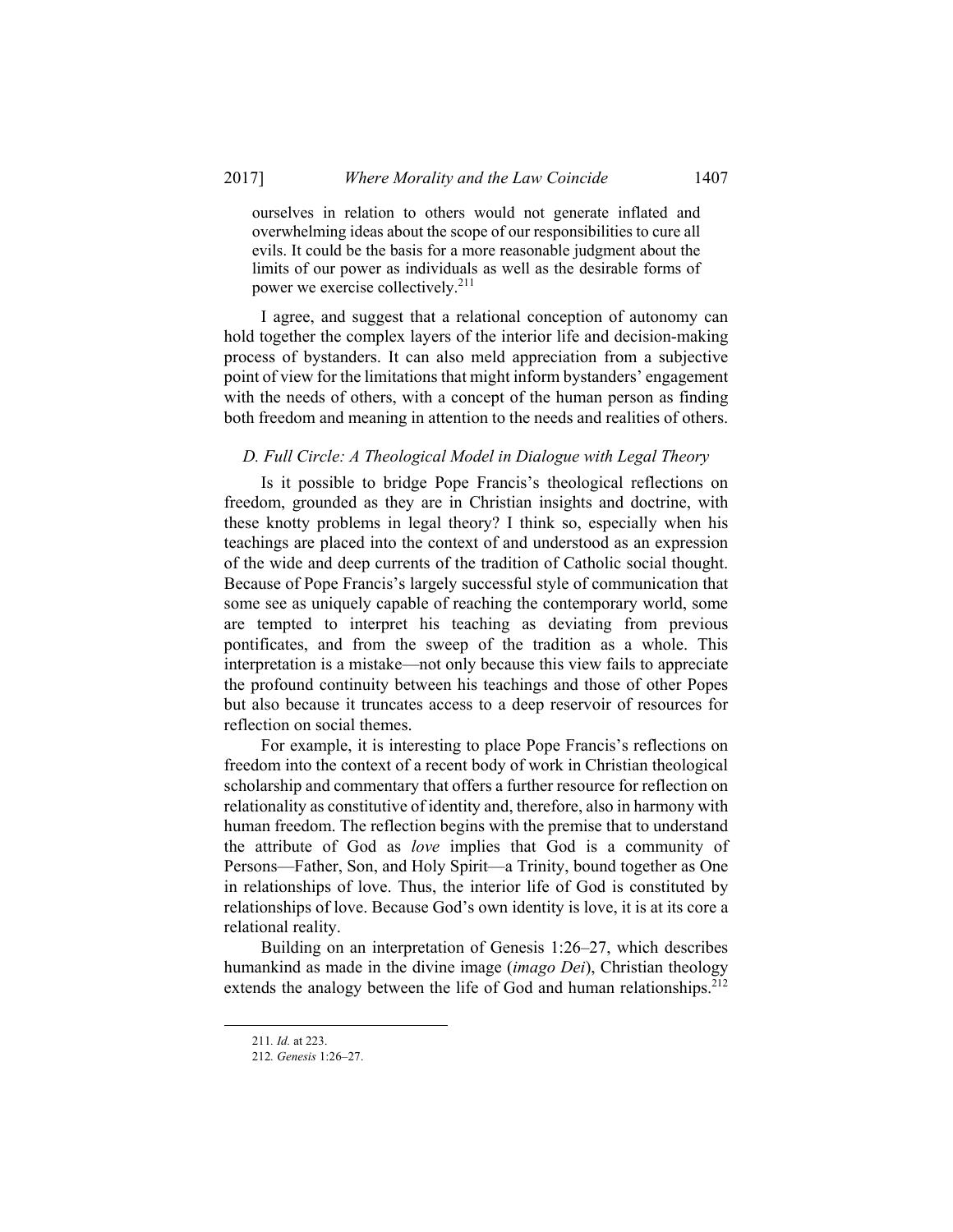Humanity is made in the image of a God who loves, and it finds its own identity, and therefore its freedom, in building and living within relationships of love with other human beings. Because relationality is constitutive of identity for human beings made in the image of God, so also autonomy—discovery of one's own law—would be in accord with this ontological ground. As a recent Catholic Church summary of the social teaching explains:

The revelation in Christ of the mystery of God as Trinitarian love is at the same time the revelation of the vocation of the human person to love. This revelation sheds light on every aspect of the personal dignity and freedom of men and women, and on the depths of their social nature.<sup>213</sup>

This summary reflects how the analogy was also an important feature of the Second Vatican Council's principal reflection on the Church's dialogue with the modern world, *Gaudium et spes*. Referring to the text from the Gospel of John in which Jesus prays to the Father "that they may all be one,"214 the Council Fathers explained that this horizon implies "that there is a certain parallel between the union existing among the divine Persons and the union of the children of God in truth and love."<sup>215</sup> This document also draws out the anthropological and ethical implications: "This likeness reveals that man, who is the only creature on earth which God willed for itself, cannot fully find himself except through a sincere gift of himself."216

Within this vision, the ultimate identity, vocation, and destiny of the human person is to fulfill oneself by "creating a network of multiple relationships of love, justice, and solidarity with other persons," as one goes about one's various activities in the world.<sup>217</sup> In a later reflection on the application of this model, under the rubric of a "spirituality of communion," Pope Saint John Paul II explained how the connection between "contemplation of the mystery of the Trinity dwelling in us" should bring Christians to discern that same light "shining on the face of brothers and sisters around us."<sup>218</sup> Specifically, "a spirituality of

 <sup>213.</sup> PONTIFICAL COUNCIL FOR JUSTICE AND PEACE, COMPENDIUM OF THE SOCIAL DOCTRINE OF THE CHURCH, para. 34 (2004) [hereinafter COMPENDIUM].

<sup>214</sup>*. John* 17:21–22.

 <sup>215.</sup> Second Vatican Council, *Gaudium et spes*, para. 24 (Pastoral Constitution on the Church in the Modern World) (1965), http://www.vatican.va/archive/hist\_councils/ii\_vatican\_council/ documents/vat-ii\_const\_19651207\_gaudium-et-spes\_en.html [https://perma.cc/7P52-H529].

<sup>216</sup>*. Id.* para. 24 (cf. *Luke* 17:33).

 <sup>217.</sup> COMPENDIUM, *supra* note 213, para. 35.

 <sup>218.</sup> Pope John Paul II, Apostolic Letter: *Novo millennio ineunte* (At the Beginning of the New Millennium), para. 43 (2001), https://w2.vatican.va/content/john-paul-ii/en/apost\_letters/2001/ documents/hf jp-ii apl 20010106 novo-millennio-ineunte.html [https://perma.cc/EV69-K3EL].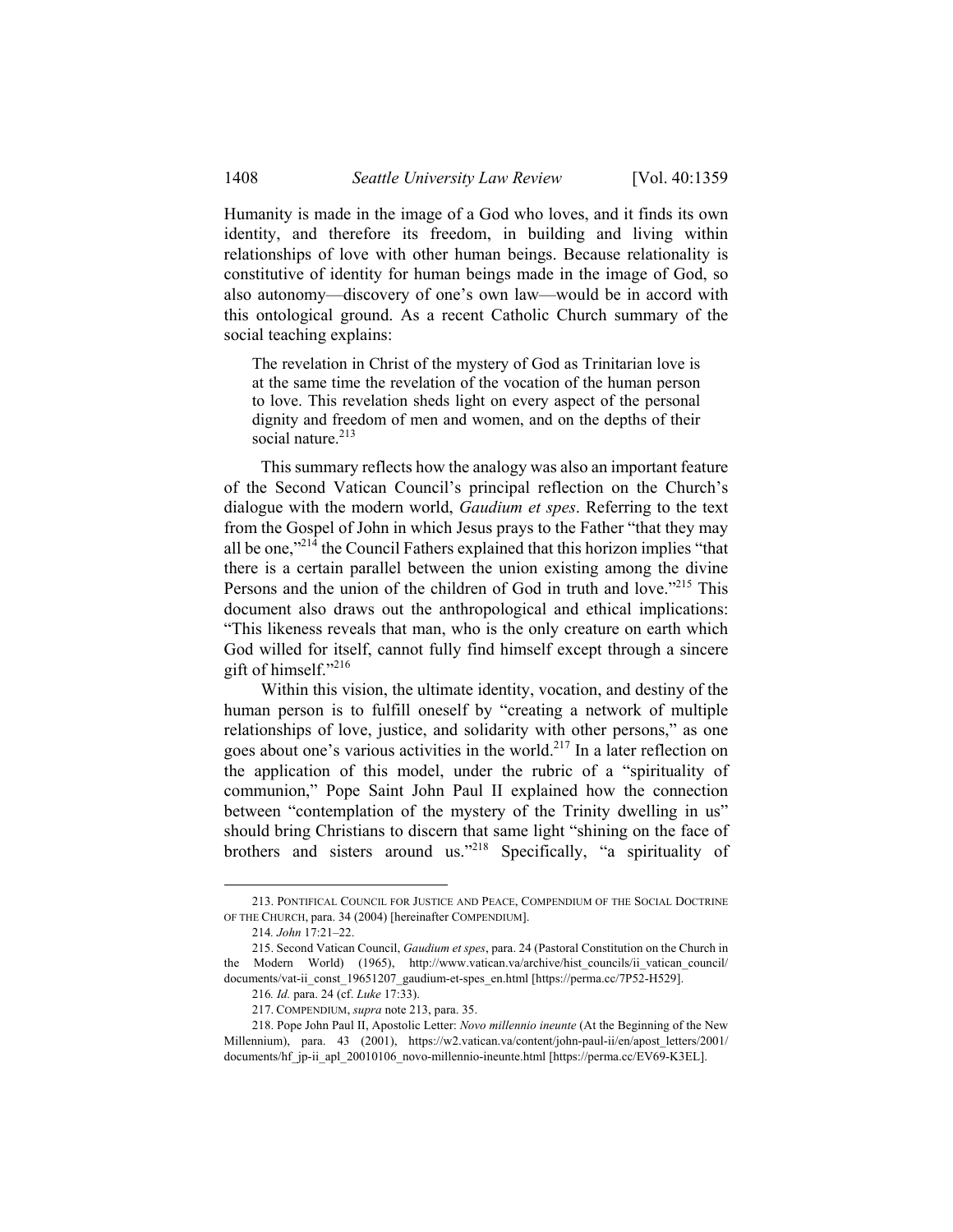communion also means an ability to think of our brothers and sister in faith within the profound unity of the Mystical Body, and therefore as 'those who are a part of me.<sup>'"219</sup> In contrast, when the human person does not recognize in oneself and in others the value and grandeur of the human person, one effectively deprives *oneself* of the possibility of benefiting from his humanity and of entering into that relationship of solidarity and communion with others for which one was created by God.<sup>220</sup>

Recalling the libertarian references to Kant's moral theory, it is evident that the Kantian framework is generally understood to be more individualistic than these Catholic teachings. But, it is interesting to note that their conception of freedom and dignity are surprisingly similar to Kant's conception. As *Gaudium* noted, autonomous discernment is an important aspect of human dignity: "[M]an's dignity demands that he act according to a knowing and free choice that is personally motivated and prompted from within, not under blind internal impulse nor by mere external pressure."<sup>221</sup> Like a Kantian understanding of autonomy previously discussed, dignity is grounded in emancipation from "all captivity to passion" in order to pursue one's goals "in a spontaneous choice of what is good." $^{222}$ 

Social isolation weakens freedom, while attention to the obligations inherent in social life fortifies it:

 [H]uman freedom is often crippled when a man encounters extreme poverty just as it withers when he indulges in too many of life's comforts and imprisons himself in a kind of splendid isolation. Freedom acquires new strength, by contrast, when a man consents to the unavoidable requirements of social life, takes on the manifold demands of human partnership, and commits himself to the service of the human community.223

In one of his most developed teaching documents, the encyclical letter *Laudato si'*, Pope Francis beautifully summarizes this doctrine and also draws out its implications for the entire cosmos:

The divine Persons are subsistent relations, and the world, created according to the divine model, is a web of relationships. Creatures tend towards God, and in turn it is proper to every living being to tend

 <sup>219</sup>*. Id.*

 <sup>220.</sup> Pope John Paul II, *Centesimus annus* (On the Hundredth Anniversary of *Rerum Novarum*), para. 41 (1991).

<sup>221</sup>*. Gaudium*, *supra* note 215, para. 59; *see also* Second Vatican Council, *Dignitatis Humanae* (Declaration on Religious Freedom) (1965), http://www.vatican.va/archive/hist\_councils/ii\_vatican\_ council/documents/vat-ii\_decl\_19651207\_dignitatis-humanae\_en.html [https://perma.cc/42FJ-22F3].

<sup>222</sup>*. Gaudium*, *supra* note 215, para. 60.

<sup>223</sup>*. Id.* para. 61.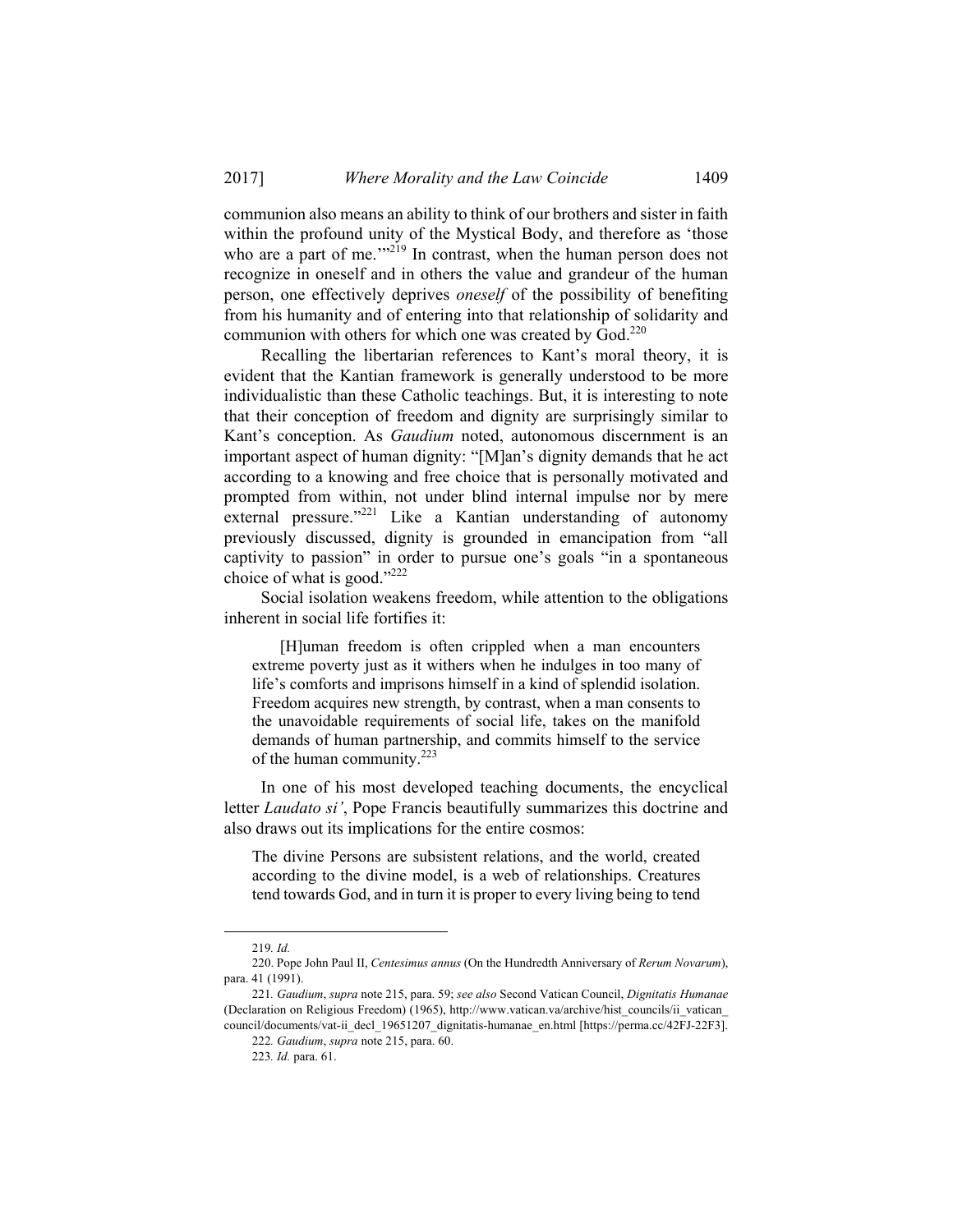towards other things, so that throughout the universe we can find any number of constant and secretly interwoven relationships. This leads us not only to marvel at the manifold connections existing among creatures, but also to discover a key to our own fulfilment. The human person grows more, matures more and is sanctified more to the extent that he or she enters into relationships, going out from themselves to live in communion with God, with others and with all creatures. In this way, they make their own that trinitarian dynamism which God imprinted in them when they were created. Everything is interconnected, and this invites us to develop a spirituality of that global solidarity which flows from the mystery of the Trinity. $2^{24}$ 

What are some of the philosophical implications of this framework as it addresses libertarian arguments about the obligations of bystanders? To paraphrase Pope Saint John Paul II, if I do not recognize in others the value and grandeur of the human person, I effectively deprive *myself* of the possibility of entering into a relationship of solidarity and communion with others—which is my destiny and identity as a human being.<sup>225</sup> Deliberate indifference to the needs of others harms not only the victim but also the person who so denies another's humanity—for to do so is to deny a core aspect of what it means to be human—that is, to recognize the humanity of others.<sup>226</sup>

Looking at relationships through a Trinitarian lens strengthens the "rationality" of respecting the dignity of others not only because I owe them the same freedom that I claim, but because the other is "a part of me," and my own fulfillment and happiness hinges on the possibility of "creating a network of multiple relationships of love, justice, and solidarity" with others.<sup>227</sup> If it is through the free gift of self that one finds oneself, then to respect another person's dignity and integrity is to express the depths of one's own humanity.

The analogy to Trinitarian theology also provides a lens to "re-envision" the seeming tautology undergirding structures for analyzing altruism. To recognize the humanity of a vulnerable person in need of assistance is not so much a matter of reaching beyond the boundaries of myself and my own identity in order to determine how aware or how generous to be. Rather, such recognition is a logical consequence of an

 <sup>224</sup>*. Laudato*, *supra* note 13, para. 240.

<sup>225</sup>*. Centesimus*, *supra* note 220, para. 41. For further exploration of this paradigm, see Chiara Lubich, *The Charism of Unity and Philosophy*, *in* ESSENTIAL WRITINGS: SPIRITUALITY, DIALOGUE, CULTURE 211 (2007) ("I am myself not when I close myself off from the other, but rather when I give  $myself \dots$ ").

<sup>226</sup>*. Cf. Gaudium*, *supra* note 215, para. 27 (acts inimical to life and human dignity "defile those who are actively responsible more than those who are the victims").

 <sup>227.</sup> COMPENDIUM, *supra* note 213, para. 35.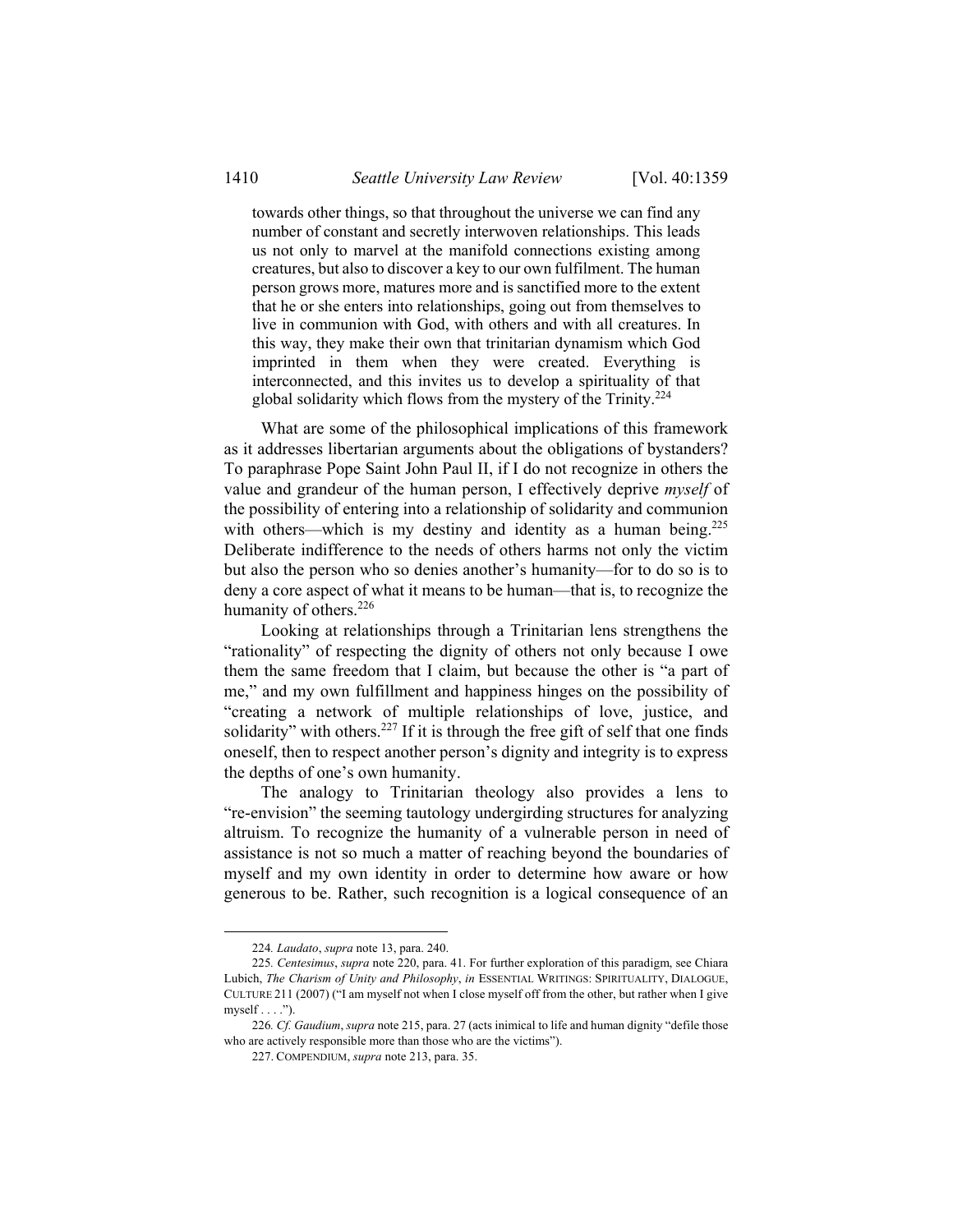*ontological* claim about the nature of my own being, and what it means to act in accord with my own identity as a human being fundamentally connected to other human beings.<sup>228</sup>

The Trinitarian analogy can help to articulate a critique not only of atomistic individualism but also of the seemingly positive alternate: altruism, understood as "true" only if it cuts *against* my own selfish interests.229 I realize that neither line of argument must *necessarily* be attributed to a libertarian philosophical stance, but the creep from a stance in political theory to a larger cultural claim is nonetheless frequent. Pushing the envelope on how to articulate the content of a bystander's freedom, one might query the extent to which these kinds of claims regarding altruism actually exacerbate a tautological tension between the self and others.

Through the lens of the Trinitarian analogy, the reciprocal quality of human interactions comes into focus. Coming full circle in another way, it is interesting to note the continuity between the teachings of Pope Francis on mercy and how Pope Saint John Paul II explained the dynamic in his encyclical letter on mercy, *Dives in misericordia*:

In reciprocal relationships between persons merciful love is never a unilateral act or process. Even in the cases in which everything would seem to indicate that only one party is giving and offering, and the other only receiving and taking (for example, in the case of a physician giving treatment, a teacher teaching, parents supporting and bringing up their children, a benefactor helping the needy), in reality the one who gives is always also a beneficiary. In any case, he too can easily find himself in the position of the one who receives, who obtains a benefit, who experiences merciful love; he too can find himself the object of mercy. $230$ 

 <sup>228</sup>*. See generally* THOMAS J. NORRIS, THE TRINITY: LIFE OF GOD, HOPE FOR HUMANITY: TOWARDS A THEOLOGY OF COMMUNION 131–70 (2009) (delineating elements and potential effects of a Trintarian ontology). *See also* Amelia J. Uelmen, *Toward a Trinitarian Theory of Products Liability*, 1 J. CATHOLIC SOC. THOUGHT 603, 630–32 (2004) (describing the criteria of a "reasonable person" through the lens of a Trinitarian theological model).

<sup>229</sup>*. See* LUIGINO BRUNI, THE WOUND AND THE BLESSING 64–68 (2012) (building on the work of Antonio Genovesi and the civil economy tradition, critiquing as incomplete models of altruism which do not fully account for human sociality); *id.* at 46–62 (reconciling *eros*, *philia*, *agape*, and the common good); Bruni & Uelmen, *supra* note 123, at 662–65 (2006) (distinguishing civil economy concepts from some theories of corporate social responsibility and altruism); Amelia J. Uelmen, Caritas in veritate *and Chiara Lubich: Human Development from the Vantage Point of Unity*, 71 THEOLOGICAL STUD. 29, 38 (2010) ("Through the lens of the spirituality of unity, many theories of altruism would be merely the tautological flip side of individualism, for they are grounded in an assumption that the other's interests are in fundamental tension with one's own.").

 <sup>230.</sup> Pope John Paul II, Encyclical: *Dives in misericordia* (Rich in Mercy), para. 14 (1980), http://w2.vatican.va/content/john-paul-ii/en/encyclicals/documents/hf\_jp-ii\_enc\_30111980\_dives-inmisericordia.html [https://perma.cc/BD7A-3JLT].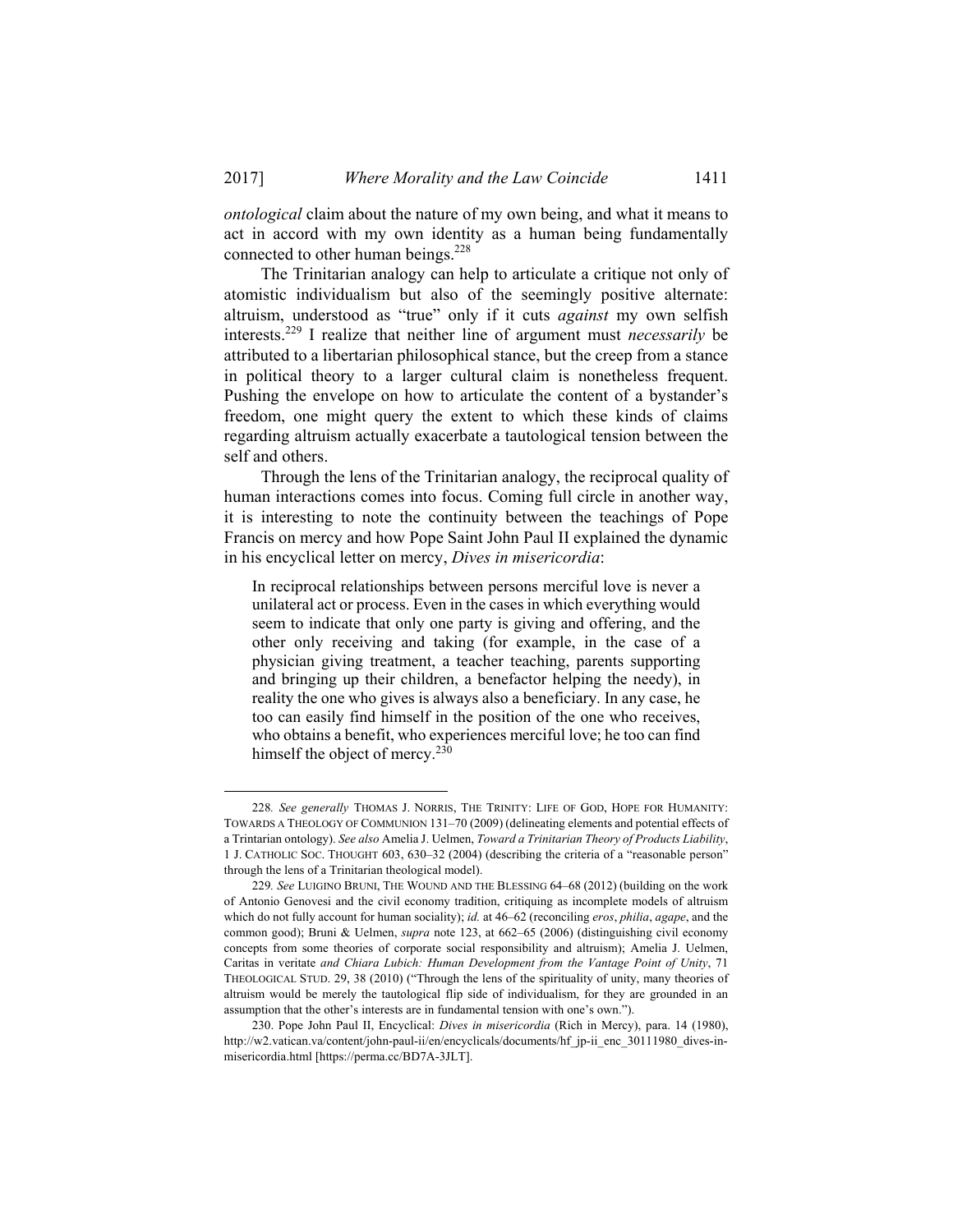Further, it is interesting to return to the Parable of the Good Samaritan in light of this framework. The Parable is frequently read as a model of altruism, as the quintessential example of what it means to go out of one's way in order to serve another's needs. For example, Martin Luther King, Jr., in the sermon he delivered on the eve of his assassination, referred to the Good Samaritan story as part of a powerful plea for the support of the striking sanitation workers in Memphis, Tennessee. Dr. King endorsed the Good Samaritan as a model of one who, on that "dangerous curve" from Jerusalem to Jericho, was able to move beyond fear in order to "project the 'I' into the 'thou' and to be concerned about his brother.<sup>"231</sup> Dr. King pointed out the contrast with the Levite who asked: "If I stop to help this man, what will happen to me?" But the Good Samaritan was able to "reverse the question" and asked, "If I do not stop to help this man, what will happen to him?"232

The theological models discussed above suggest other ways to reverse the question. Another way to frame what is at stake is to see that it is not only the well-being, health, safety, or survival of another human being but also my *own* identity and integrity as a person. Thus, the question becomes not only what will happen to the victim if I do not stop to help but also what will happen to *me*? What will become of my own identity, my own humanity, if I fail to recognize the humanity of the other?

Through this lens, one can discern how the seminal rescue story, the Parable of the Good Samaritan, seems especially set on driving home this point. Recall that Jesus shifts the question from an inquiry into the categorical definitions of "who is my neighbor" to what it means to *be* a neighbor. As previously discussed, in the text of the parable itself, the word σπλαγχνίζεσθαι, often translated as "moved with compassion," is better translated to be rawer, more reactive, and "moved from the gut."<sup>233</sup> Instead, in discussing the Parable with Jesus, the lawyer persisted in expressing himself with the elegant *eleo*—to show mercy.234

The Trinitarian analogy helps to highlight an important dimension of the text and the meaning of σπλαγχνίζεσθαι—to be moved from the gut. Shocked, the lawyer was able to move a few steps in Jesus' direction by

 <sup>231.</sup> TESTAMENT OF HOPE: THE ESSENTIAL WRITINGS AND SPEECHES OF MARTIN LUTHER KING,JR. 284 (James M. Washington ed., 1986) (from "I See the Promised Land," delivered on April 3, 1968).

<sup>232</sup>*. Id.*

<sup>233</sup>*. See* discussion *supra* at note 40 and forward.

 <sup>234.</sup> For this reason, some scholars have argued that the parable is best understood as extracted from its frame, attributing the different choice of words to a seam in the redaction of the text. *See, e.g.*, JAN LAMBRECHT, S.J., ONCE MORE ASTONISHED: THE PARABLES OF JESUS 79 (1981) (arguing that a seam in the redaction could also explain the potentially unintended tension in the text between *defining* one's neighbor (part of the frame) and what it means to *be* neighbor (part of the parable)).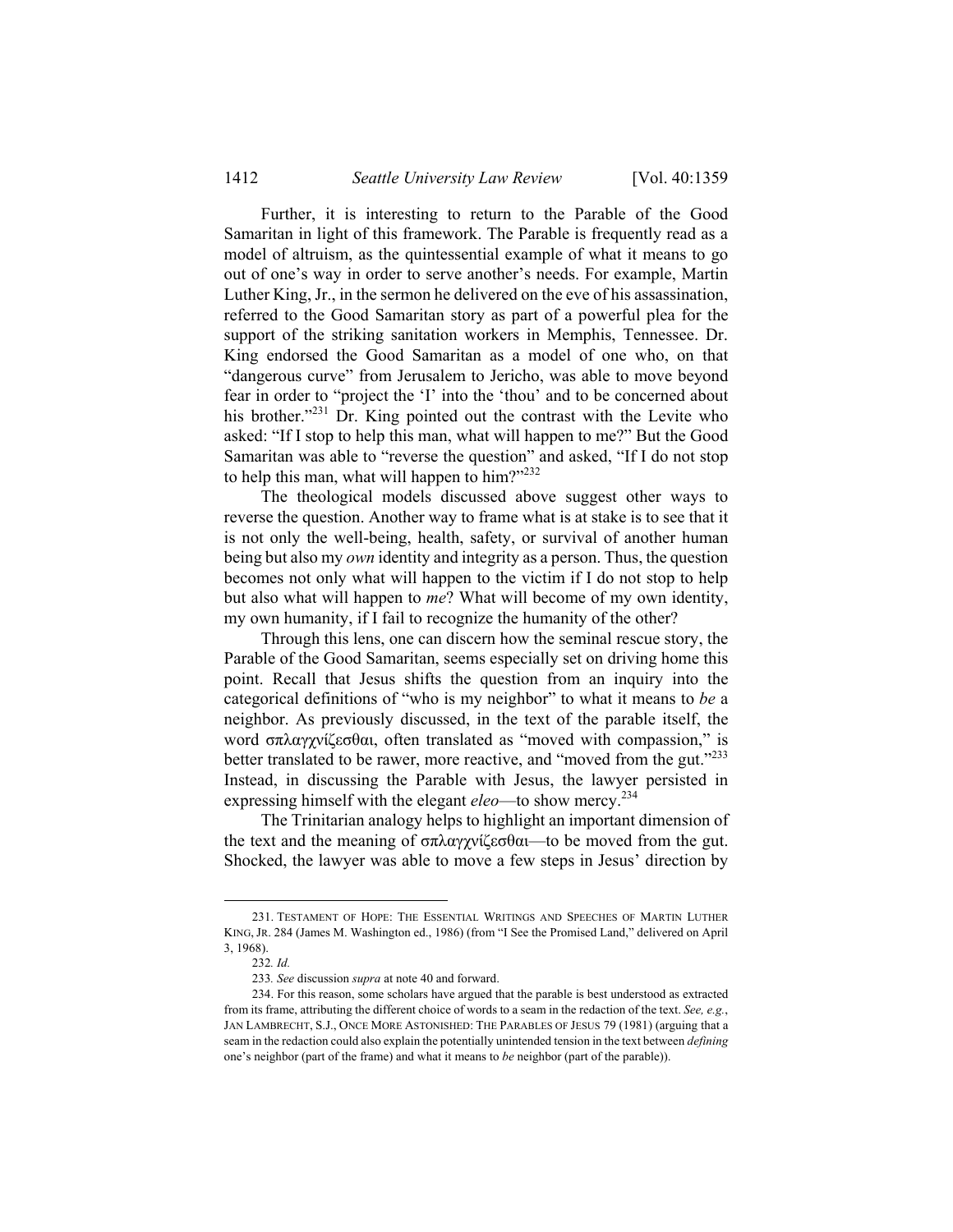recognizing that a hated enemy could demonstrate kindness. But "to show mercy" is not the same as σπλαγχνίζεσθαι. In comparison with σπλαγχνίζεσθαι, "mercy" retains a certain sense of control in which one reaches out, from one's power, to assist the needy. Perhaps the lawyer was unable to move beyond his own structures of power in order to fully appreciate the depth dimension of σπλαγχνίζεσθαι. It may have been the best that the lawyer could do, and in any case, to "do" mercy would have been an improvement over the lawyer's superficial recitation of the principle at stake. But it would be reductive to conclude that *eleo* fully captures the involvement of the whole person—including one's emotional core—to which Jesus is referring with the word σπλαγχνίζεσθαι. The text of the Parable illustrates how the lawyer was not yet able to reach the depths of love that Jesus was demonstrating in his story.

In this light, it would also be helpful to revisit Jesus' invitation to shift one's perception of an encounter with a neighbor's needs—to move away from seeing others as simply a passive object of merciful attention toward an appreciation of a deeper "gut level" connection. This can help to explain the meaning of Jesus shifting the question from "who is my neighbor?" to "[what does it mean to be a neighbor?" The verb σπλαγχνίζεσθαι indicates that the work of the disciple is no longer to define passive objects of mercy but to completely shift one's orientation toward the world, and therefore, to every human being. If "mercy" is not the punch line, then perhaps neither is the core question how to determine the boundaries for who should be the passive object of one's assistance, "who is my neighbor?"235

The verb σπλαγχνίζεσθαι suggests that the stance Jesus describes implies the recognition of one's fundamental—physiological, emotional, and intellectual—bond to every human being and then on this basis, the work of understanding what it means to *be* a neighbor in various circumstances as they present themselves. In this Parable, it seems that the one who exemplified the fulfillment of the law is a person who let himself be seized by an overwhelming emotional and perhaps even irrational response to the sight of another human being in need, to the point of taking some extraordinary risks to meet the other's needs.

So would not this model of human freedom and fulfillment point in the direction of a clear moral obligation to help in any and all circumstances? Christian scriptures and tradition are certainly not void of

 <sup>235</sup>*. See* Howard Lesnick, *The Consciousness of Religion and the Consciousness of Law: Some Implications for Dialogue*, 8 U. PA. J. CONSTIT. L. 335, 343 (2006) (noting Jesus' capacity to "reach *under* the argument, and under the lawyer's motivation, to a quality that the lawyer had not exhibited," and describing how Jesus "shifts the question" in such a way that a universal definition of neighbor is assumed).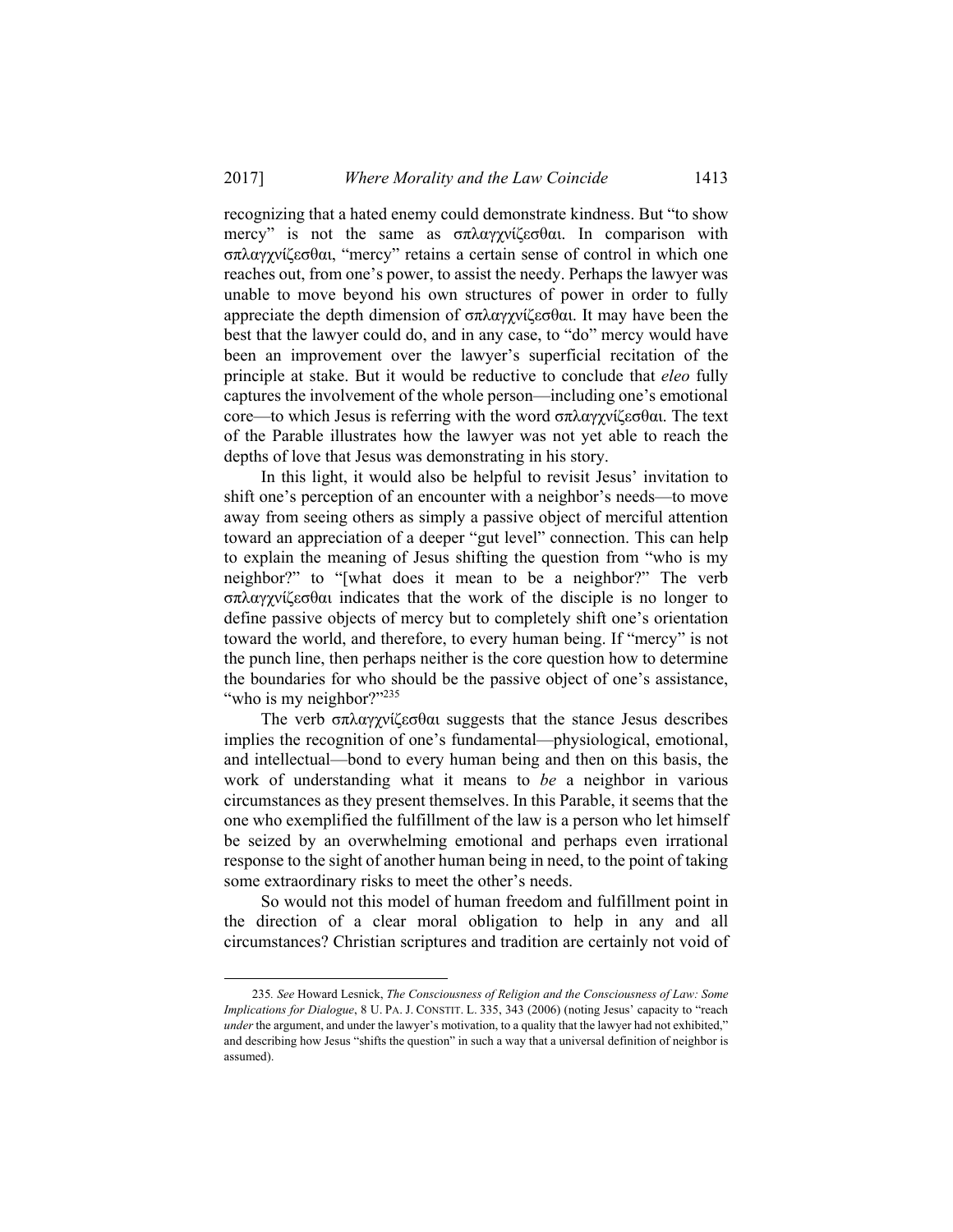exhortations, examples, and encouragement to find meaning and personal fulfillment in self-sacrifice—with the model *par excellence* being that of the sacrificial love of Christ who risked contact with a hostile humanity to the point of being sentenced to die on a cross: "Greater love has no man than this, that a man lay down his life for his friends."236 And perhaps that is the point: the models are offered to people and communities who have had a long track record of severe limitations in the extent to which they recognize each other's humanity and treat each other according to that grandeur. The image of the Good Samaritan as "moved from the gut" is compelling because it illustrates Jesus' appreciation for the extent to which human beings act on impulse and also shows that he was not a moralist. Numerous other stories in the Christian scriptures recount God's mercy when human beings fail to live up to the relational nature of their own identity. All of this can inform a searching "examination of conscience" on the extent to which one may or may not have exercised one's discretion in order to meet one's moral obligations to respond to the needs of others.

Strong models for relational identity and relational autonomy rooted in both secular and theological sources help to dislodge libertarian claims that freedom may be found in the absence of connections to others or in neglect of their needs. These models may also further strengthen a sense of moral obligation to respond to another's needs when at all possible and within one's physical and psychological capacities. But neither the secular nor the theological models of relational autonomy constitute a necessary incursion on the exercise of discretion. Both leave space to discern what to do in a given situation where a vulnerable person is in need of emergency assistance. And neither model answers the question about what the coercive force of state law should require of a bystander.

## **CONCLUSION**

So would Pope Francis support a common law rule that bystanders should be legally required to come to the emergency assistance of a victim in need, when to do so would impose no significant risk on the bystander? Notwithstanding his strong moral condemnation of increasing indifference to the various ways in which strangers are drowning before our eyes, I believe he would appreciate how difficult it may be to probe the factors that inform a bystander's interior state of mind and decision-making process.

It would be important to note, however, that such caution would *not*  be framed as concern for a threat to the freedom or integrity of the bystander, in the sense that coming to another's aid requires a zero-sum

 <sup>236</sup>*. John* 15:13.